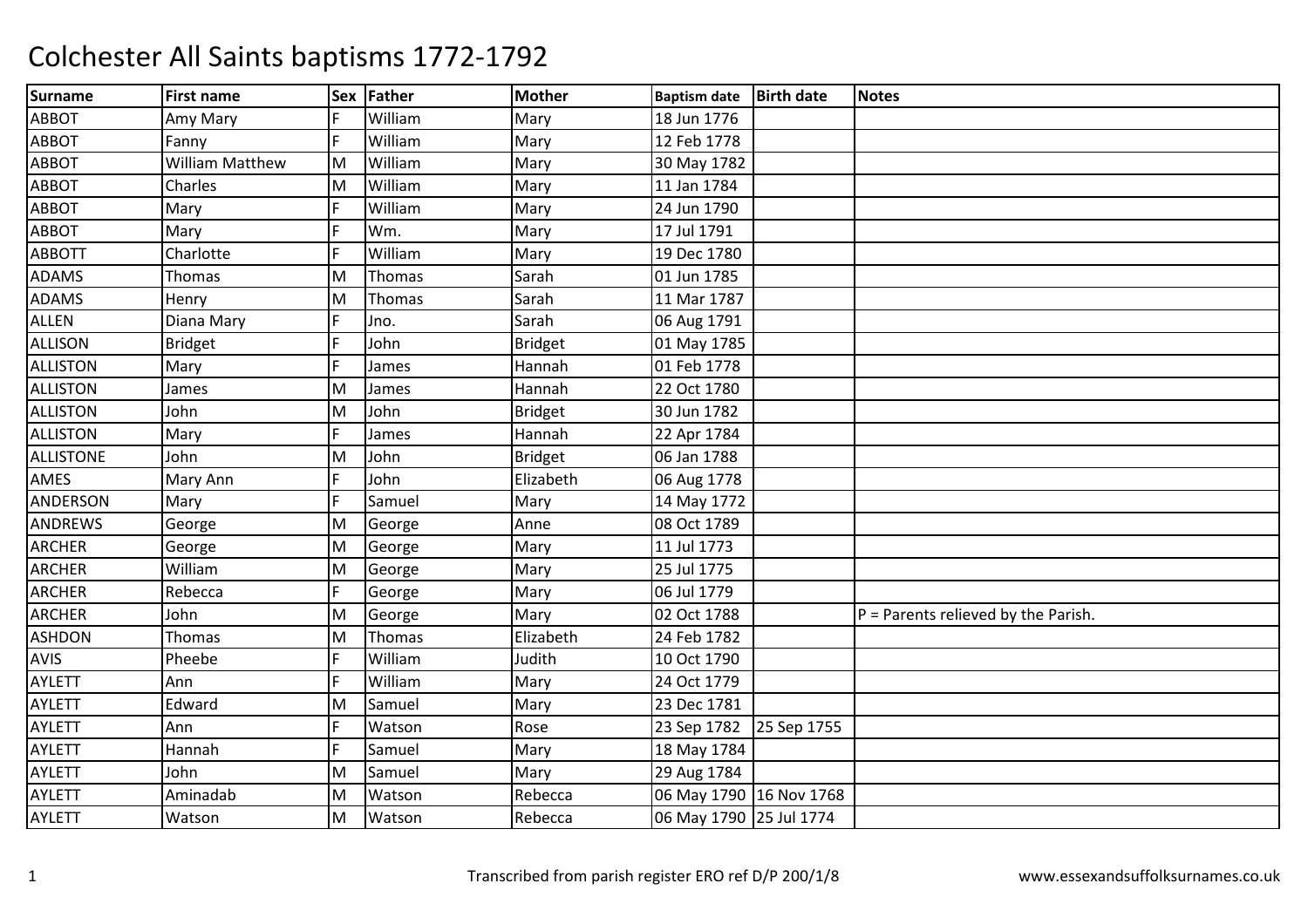| <b>Surname</b> | <b>First name</b> | <b>Sex</b> | Father  | Mother    | <b>Baptism date</b>     | <b>Birth date</b> | <b>Notes</b>                          |
|----------------|-------------------|------------|---------|-----------|-------------------------|-------------------|---------------------------------------|
| <b>BACON</b>   | <b>Thomas</b>     | M          | Thomas  | Sarah     | 18 Sep 1775             |                   |                                       |
| <b>BACON</b>   | Sarah             | F.         | Thomas  | Sarah     | 28 Feb 1777             |                   |                                       |
| <b>BACON</b>   | John              | M          | Thomas  | Sarah     | 18 Feb 1779             |                   |                                       |
| <b>BACON</b>   | Richard           | M          | Thomas  | Sarah     | 16 Oct 1783             |                   |                                       |
| <b>BAKER</b>   | Susannah          | F          |         | Elizabeth | 06 Jan 1774             |                   |                                       |
| <b>BAKER</b>   | Elizabeth         | Ē          | William | Mary      | 15 Sep 1776             |                   |                                       |
| <b>BAKER</b>   | Mary              | F          | John    | Eliz.     | 10 Mar 1791             |                   |                                       |
| <b>BALLS</b>   | Samuel            | M          | Samuel  | Elizabeth | 06 Mar 1774             |                   |                                       |
| <b>BALLS</b>   | Mary              | F          | Samuel  | Elizabeth | 04 Aug 1776             |                   |                                       |
| <b>BALLS</b>   | William           | M          | Samuel  | Elizabeth | 26 Oct 1786             |                   |                                       |
| <b>BARKER</b>  | James             | M          | Thomas  | Pen       | 16 Jan 1783             |                   |                                       |
| <b>BARKER</b>  | Pen               | F          | Thomas  | Pen       | 12 Oct 1784             |                   |                                       |
| <b>BARKER</b>  | James             | M          |         | Sarah     | 22 Apr 1787             |                   | $P =$ Parents relieved by the Parish. |
| <b>BARNARD</b> | Harry             | M          | Henry   | Mary      | 12 Dec 1773             |                   |                                       |
| <b>BARNARD</b> | James             | M          | Samuel  | Mary      | 05 Nov 1775             |                   |                                       |
| <b>BARNARD</b> | Mary              | Ē          | Samuel  | Mary      | 26 Apr 1778             |                   |                                       |
| <b>BARNARD</b> | Sarah             | F          | Samuel  | Mary      | 17 Jul 1782             |                   |                                       |
| <b>BARNES</b>  | Elias             | M          | John    | Catharine | 13 Dec 1772 24 Oct 1772 |                   |                                       |
| <b>BARNES</b>  | Lucy              | E          | Jno.    | Lucy      | 24 Apr 1791             |                   |                                       |
| <b>BARREL</b>  | Rachael           | F          | William | Sarah     | 04 Jun 1780             |                   |                                       |
| <b>BARRETT</b> | Ann               | F          | Thomas  | Ann       | 28 Sep 1785             |                   |                                       |
| <b>BARRETT</b> | Thomas            | M          | Thomas  | Ann       | 19 Oct 1788             |                   | $P =$ Parents relieved by the Parish. |
| <b>BARRETT</b> | Jonas             | M          | Jonas   | Elisabeth | 04 Nov 1792             |                   |                                       |
| <b>BARRILL</b> | Rachel            | F          | William | Rachel    | 09 Oct 1774             |                   |                                       |
| <b>BARTON</b>  | John              | M          | John    | Susannah  | 05 Jun 1785             |                   |                                       |
| <b>BARTON</b>  | Ann               | F          | John    | Susan     | 16 Dec 1787             |                   |                                       |
| <b>BARTON</b>  | Wm. Boore         | M          | Jno.    | Susannah  | 11 Sep 1791             |                   |                                       |
| <b>BATEMAN</b> | William           | M          | Thomas  | Elizabeth | 16 Sep 1777             |                   |                                       |
| <b>BATEMAN</b> | William           | M          | Thomas  | Elizabeth | 03 Dec 1784             |                   |                                       |
| <b>BATEMAN</b> | William           | M          | Thomas  | Elizabeth | 26 Jun 1789             |                   |                                       |
| <b>BAYLEY</b>  | William           | M          | John    | Elizabeth | 17 Aug 1777             |                   |                                       |
| <b>BEDFORD</b> | William           | M          | Samuel  | Elizabeth | 01 Jun 1775             |                   |                                       |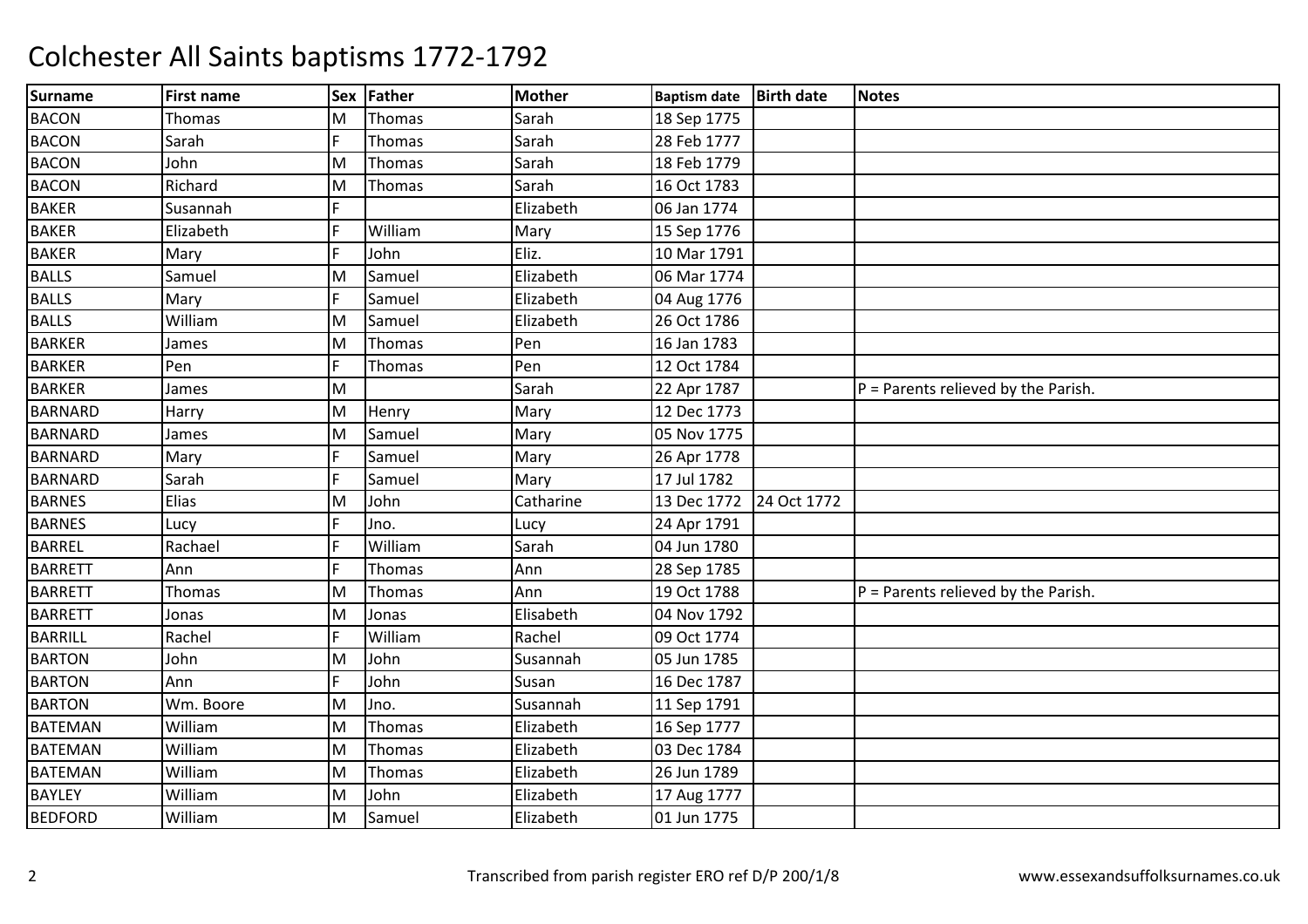| <b>Surname</b>   | <b>First name</b> | <b>Sex</b> | Father         | <b>Mother</b> | <b>Baptism date</b> | <b>Birth date</b> | <b>Notes</b>                                   |
|------------------|-------------------|------------|----------------|---------------|---------------------|-------------------|------------------------------------------------|
| <b>BERRY</b>     | William           | M          | William        | Jane          | 06 Apr 1787         |                   |                                                |
| <b>BIAM</b>      | Benjamin          | M          |                | Sarah         | 29 Oct 1789         |                   | Base born. P = Parents relieved by the Parish. |
| <b>BIGSBY</b>    | Sarah             | F          | John           | Sarah         | 06 Feb 1776         |                   |                                                |
| <b>BILTON</b>    | Ann               | F          |                | Ann           | 16 May 1785         |                   | $P =$ Parents relieved by the Parish.          |
| <b>BLACKALL</b>  | Mary              | F          | John           | Martha        | 11 Feb 1772         |                   |                                                |
| BLACKWELL        | Judith            | F          | John           | Martha        | 16 Jul 1775         | 18 Jun 1775       |                                                |
| BLACKWELL        | Vernon            | M          | Richard        | Mary          | 12 Oct 1784         |                   |                                                |
| <b>BLACKWELL</b> | Alice             | F          | Richard        | Mary          | 25 Oct 1786         |                   |                                                |
| <b>BLAND</b>     | Hannah            | F.         | John           | Hannah        | 08 Dec 1778         |                   |                                                |
| <b>BLATCH</b>    | Hannah            | F          | Thomas         | Hannah        | 30 Aug 1778         |                   |                                                |
| <b>BLATCH</b>    | Thomas            | M          | Thomas         | Hannah        | 29 Aug 1779         |                   |                                                |
| <b>BLOMFIELD</b> | Elisabeth         | F          | Samuel         | Mary          | 06 Oct 1789         |                   |                                                |
| <b>BLOYS</b>     | John              | M          |                | Mary          | 09 Jan 1788         |                   |                                                |
| <b>BOOTH</b>     | Samuel            | M          | Samuel         | Mary          | 30 Oct 1787         |                   |                                                |
| <b>BOOTH</b>     | Samuel            | M          | Samuel         | Mary          | 18 Sep 1788         |                   |                                                |
| <b>BOOTH</b>     | Mary              | F          | Samuel         | Mary          | 08 Oct 1789         |                   |                                                |
| <b>BOOTH</b>     | Samuel            | M          | Samuel         | Mary          | 06 Jan 1792         |                   |                                                |
| <b>BOSTON</b>    | Abraham           | M          | John           | Susannah      | 08 Dec 1774         |                   |                                                |
| <b>BOURCHIER</b> | Henry             | M          | John           | Mary          | 06 Nov 1787         |                   |                                                |
| <b>BOYLES</b>    | Charles           | M          | <b>Charles</b> | Ann           | 01 Jun 1783         |                   |                                                |
| <b>BOYLES</b>    | Daniel            | M          | Daniel         | Elizabeth     | 22 Feb 1784         |                   |                                                |
| <b>BOYLES</b>    | Elizabeth         | F          | Daniel         | Elizabeth     | 11 Sep 1785         |                   |                                                |
| <b>BOYLES</b>    | Martha            | F          | Daniel         | Elizabeth     | 01 Jul 1787         |                   |                                                |
| <b>BOYLES</b>    | Jeremiah          | M          | Daniel         | Mary          | 13 Feb 1791         |                   |                                                |
| <b>BRADDY</b>    | Mary Ann          | F          | Jeremiah       | Esther        | 05 Apr 1785         |                   |                                                |
| <b>BRADDY</b>    | Thomas            | M          | Thomas         | Tabitha       | 06 Feb 1787         |                   |                                                |
| <b>BRADDY</b>    | Jeremiah          | M          | Jeremiah       | Ester         | 04 Oct 1789         |                   |                                                |
| <b>BRADDY</b>    | Elisabeth         | F          | Jeremiah       | Esther        | 06 May 1792         |                   |                                                |
| <b>BRADY</b>     | Mary Hedge        | F          | Jeremiah       | Esther        | 16 Feb 1784         |                   |                                                |
| <b>BRADY</b>     | Hannah            | F          | Samuel         | Susannah      | 21 Oct 1788         |                   |                                                |
| <b>BRADY</b>     | Hannah            | F          | Thomas         | Tabitha       | 14 Jul 1789         |                   |                                                |
| <b>BRADY</b>     | Sarah             | E          | Samuel         | Susan         | 16 Apr 1791         |                   |                                                |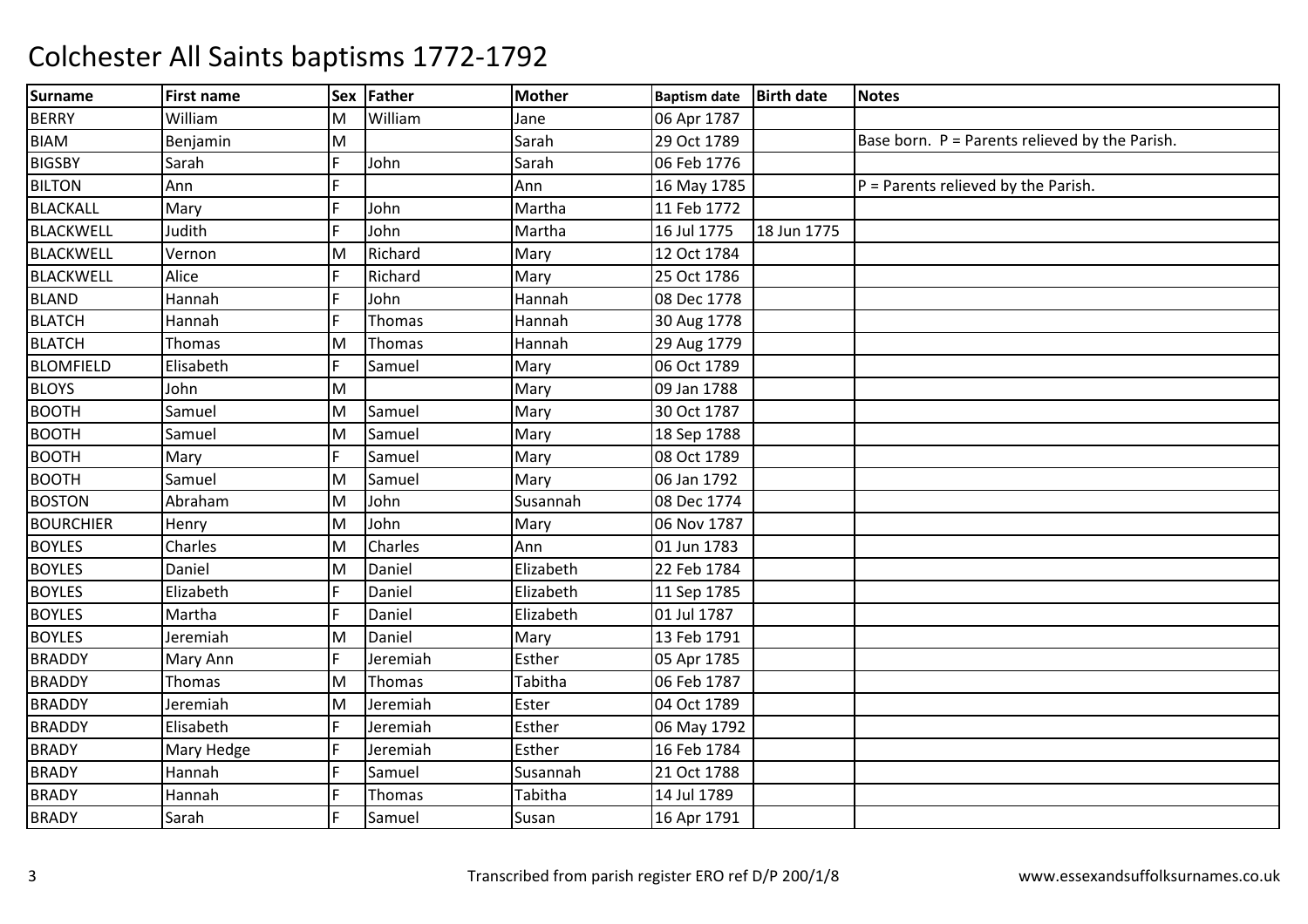| <b>Surname</b>    | <b>First name</b> | <b>Sex</b> | Father   | <b>Mother</b> | <b>Baptism date</b>     | <b>Birth date</b> | <b>Notes</b> |
|-------------------|-------------------|------------|----------|---------------|-------------------------|-------------------|--------------|
| <b>BREAM</b>      | Mary              | F          | James    | Ann           | 23 Apr 1772             |                   |              |
| <b>BREAM</b>      | William Wilder    | M          | James    | Ann           | 01 Nov 1774 17 Aug 1774 |                   |              |
| <b>BREAM</b>      | Charlotte         | F          | James    | Ann           | 15 Apr 1779             |                   |              |
| <b>BRICKDALE</b>  | Rhoda Lucy Maria  | F          | Matthew  | Catharine     | 27 Sep 1788             |                   |              |
| <b>BRIGHTWELL</b> | Lydia Ann         | F          | James    | Sarah         | 10 Apr 1787             |                   |              |
| <b>BRIGHTWELL</b> | Lydia             | F          | James    | Sarah         | 01 Jul 1788             |                   |              |
| <b>BRIGHTWELL</b> | James             | M          | James    | Sarah         | 29 Nov 1791             |                   |              |
| <b>BRIGHTY</b>    | Elizabeth         | F          | James    | Mary          | 14 Mar 1773             |                   |              |
| <b>BRIGHTY</b>    | William           | M          | James    | Mary          | 11 Jun 1775             |                   |              |
| <b>BRIGHTY</b>    | Ann               | E          | James    | Mary          | 05 Jul 1778             |                   |              |
| <b>BRIGHTY</b>    | Elizabeth         | F          | James    | Mary          | 08 Apr 1781             |                   |              |
| <b>BRINER</b>     | Mary              | F          | Anthony  | Elizabeth     | 14 Sep 1777             |                   |              |
| <b>BRINER</b>     | Elizabeth         | F          | Anthony  | Priscilla     | 02 Oct 1786             |                   |              |
| <b>BROMLEY</b>    | Mary              | F          | Lucas    | Mary          | 25 Sep 1774             |                   |              |
| <b>BROMLEY</b>    | <b>Thomas</b>     | M          | Lucas    | Mary          | 31 Dec 1776             | 11 Jan 1776       |              |
| <b>BROMLEY</b>    | Hannah            | F          | Lucas    | Mary          | 25 May 1779             |                   |              |
| <b>BROMLEY</b>    | Susannah          | E          | Luke     | Mary          | 11 Mar 1781             |                   |              |
| <b>BROMLEY</b>    | Lucas             | M          | Lucas    | Mary          | 24 Feb 1784             |                   |              |
| <b>BROMLEY</b>    | Lucas             | M          | Lucas    | Mary          | 18 Apr 1786             |                   |              |
| <b>BROOKER</b>    | James             | M          | James    | Hannah        | 18 Dec 1774             |                   |              |
| <b>BROOKER</b>    | Hannah            | F          | James    | Hannah        | 03 Dec 1775             |                   |              |
| <b>BROOKER</b>    | Martha            | F          | James    | Hannah        | 13 May 1777             |                   |              |
| <b>BROOKER</b>    | Jacob             | M          | Jacob    | Susannah      | 17 May 1778             |                   |              |
| <b>BROOKER</b>    | Elizabeth         | F          | James    | Hannah        | 24 May 1778             |                   |              |
| <b>BROOKER</b>    | James             | M          | John     | Ann           | 20 Jul 1779             |                   |              |
| <b>BROOKER</b>    | James             | M          | James    | Hannah        | 28 May 1780             |                   |              |
| <b>BROOKER</b>    | William           | M          | James    | Hannah        | 06 Dec 1781             |                   |              |
| <b>BROOKER</b>    | Elizabeth         | F          | Humphry  | Mary          | 21 Apr 1782             |                   |              |
| <b>BROOKER</b>    | John              | M          | Humphrey | Mary          | 25 Mar 1784             |                   |              |
| <b>BROOKER</b>    | Mary              | F          | James    | Hannah        | 28 Aug 1785             |                   |              |
| <b>BROOKER</b>    | Mary Ann          | F          | Humphrey | Mary          | 13 Jul 1786             |                   |              |
| <b>BROOKER</b>    | Ann               | F          | James    | Hannah        | 18 Jul 1786             |                   |              |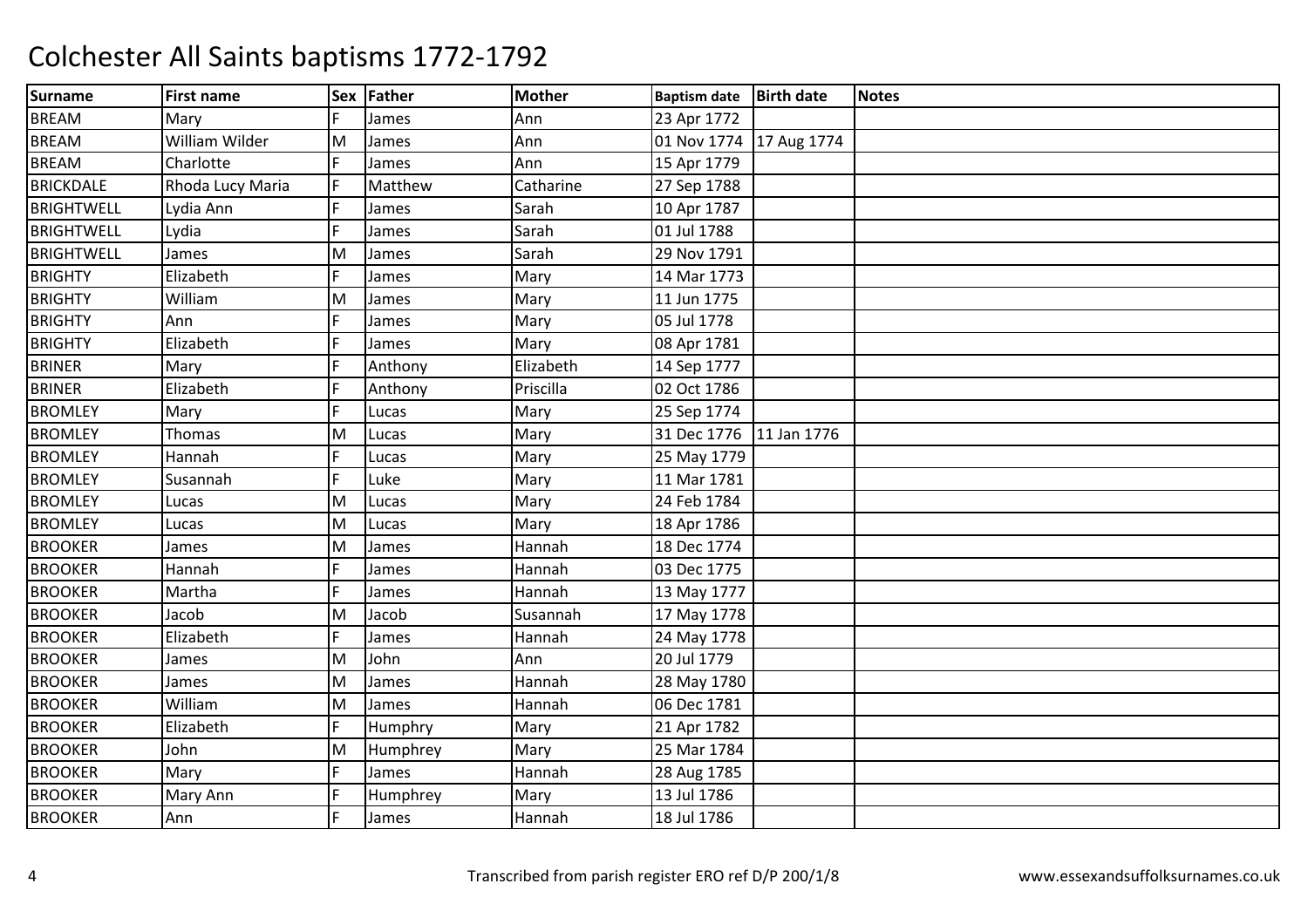| <b>Surname</b>     | <b>First name</b> |     | Sex Father  | <b>Mother</b> | <b>Baptism date</b>     | <b>Birth date</b> | <b>Notes</b> |
|--------------------|-------------------|-----|-------------|---------------|-------------------------|-------------------|--------------|
| <b>BROOKER</b>     | Ann               | F   | Humphrey    | Mary          | 02 Jul 1789             |                   |              |
| <b>BROOKS</b>      | Ann               | F   | John        | Ann           | 27 Apr 1777             |                   |              |
| <b>BROOKS</b>      | Elizabeth         | lF. | John        | Ann           | 28 Mar 1779             |                   |              |
| <b>BROOKS</b>      | Mary              | F   | John        | Ann           | 11 Feb 1781             |                   |              |
| <b>BROOKS</b>      | Edward            | M   | John        | Ann           | 08 Jun 1783             |                   |              |
| <b>BROOKS</b>      | Sarah             | F   | John        | Ann           | 16 Feb 1786             | 09 Mar 1785       |              |
| <b>BROWN</b>       | Mary              | F   | Bartholomew | Elizabeth     | 20 Mar 1774             |                   |              |
| <b>BROWN</b>       | Joseph            | M   | John        | Sarah         | 12 Jul 1785             |                   |              |
| <b>BROWN</b>       | Robert            | M   | John        | Sarah         | 02 Mar 1790 02 Aug 1788 |                   |              |
| <b>BROWNE</b>      | Robert            | M   | Robert      | Ruth          | 16 Nov 1784             |                   |              |
| <b>BRYNER</b>      | Jacob             | M   | Anthony     | Priscilla     | 24 Feb 1788             |                   |              |
| <b>BRYNER</b>      | Antony            | M   | Antony      | Priscilla     | 24 Feb 1788             |                   |              |
| <b>BUCKINGHAM</b>  | Sarah             | F   | Jonathan    | Elizabeth     | 01 Jun 1788             |                   |              |
| <b>BUCKINGHAM</b>  | Samuel            | M   | Jonathan    | Elizabeth     | 17 May 1789             |                   |              |
| <b>BUCKINGHAM</b>  | Anne              | F   | Jonathan    | Eliz.         | 27 Mar 1791             |                   |              |
| <b>BUCKINGHAM</b>  | Sarah             | F   |             | Sarah         | 08 May 1792             |                   | Base born.   |
| <b>BUCKINGHAM</b>  | Elisabeth         | F   | Jonathan    | Elisabeth     | 02 Dec 1792             |                   |              |
| <b>BUGG</b>        | William           | M   | Joseph      | Elizabeth     | 03 Dec 1786             |                   |              |
| <b>BUGG</b>        | Lucy              | F   | Joseph      | Elizabeth     | 22 Feb 1789             |                   |              |
| <b>BUGG</b>        | Joseph            | M   | Joseph      | Mary          | 03 Jul 1791             |                   |              |
| <b>BUNNELL</b>     | Mary Ann          | F   | William     | Mary          | 19 Aug 1783             |                   |              |
| <b>BUNNER</b>      | Sarah             | F   | John        | Sarah         | 03 Apr 1785             |                   |              |
| <b>BUNNER</b>      | William           | M   | John        | Sarah         | 22 Mar 1789             |                   |              |
| <b>BUNNER</b>      | Wm.               | M   | Wm.         | Sarah         | 23 Jun 1791             |                   |              |
| <b>BURGESS</b>     | Elisabeth         | F   | Robert      | Anne          | 13 Dec 1792             |                   |              |
| <b>BUTCHER</b>     | Samuel            | M   | Samuel      | Thamar        | 17 Oct 1775             |                   |              |
| <b>BUTCHER</b>     | Sarah             | F   | Samuel      | Thamar        | 06 Apr 1779             |                   |              |
| <b>BUTCHER</b>     | Thomas            | M   | Samuel      | Thamar        | 05 Nov 1782             | 20 Aug 1782       |              |
| <b>BUTCHER</b>     | John              | M   | Samuel      | Thamar        | 09 Aug 1785             |                   |              |
| <b>BUTCHER</b>     | Ezekiel           | M   | John        | Martha        | 15 Jul 1788             |                   |              |
| <b>BUTLER</b>      | William           | M   | Ralph       | Alice         | 18 Aug 1780             |                   |              |
| <b>BUTTERWORTH</b> | James             | M   | Samuel      | Elizabeth     | 31 Oct 1779             |                   |              |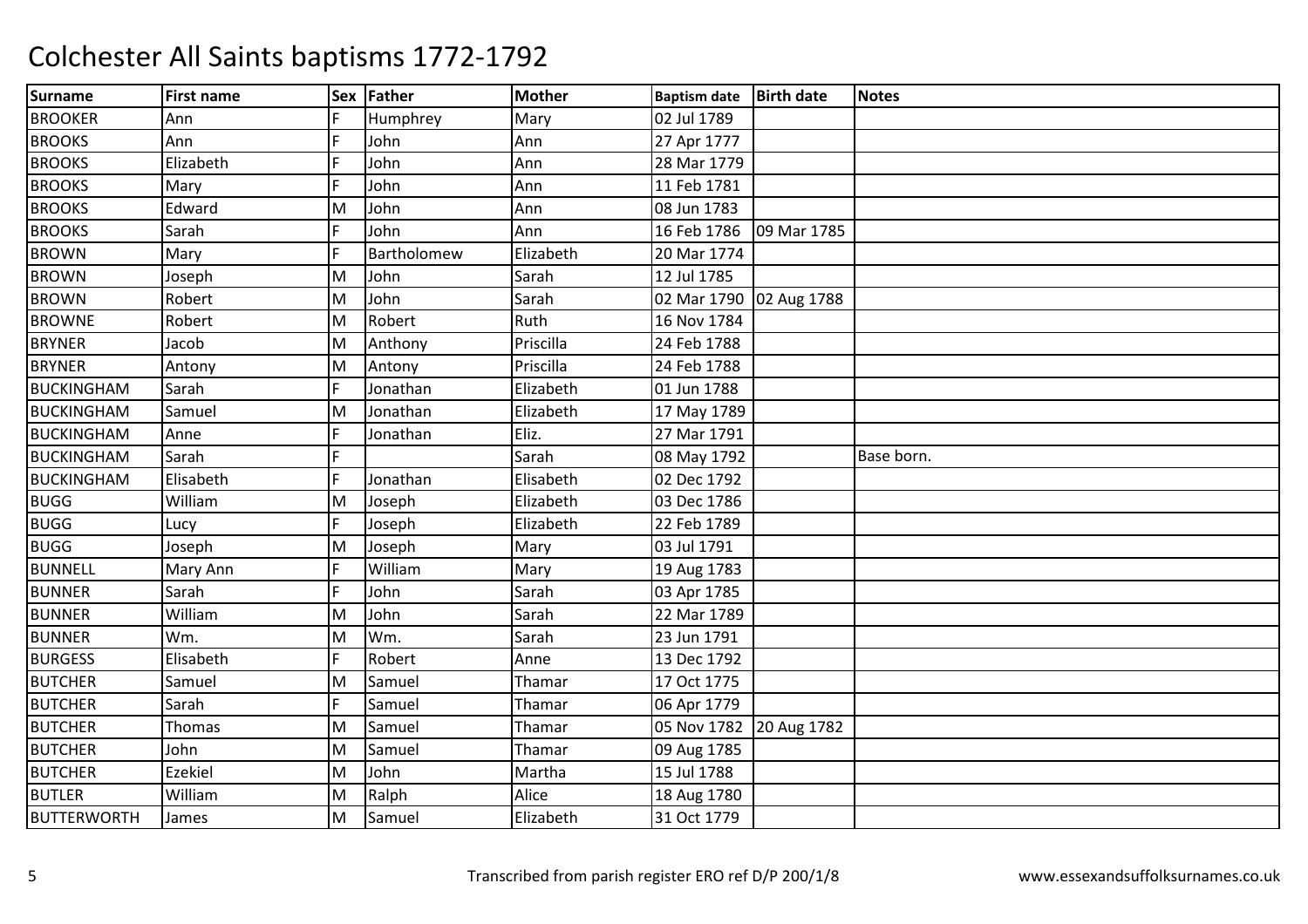| <b>Surname</b>    | <b>First name</b>     |   | Sex Father     | <b>Mother</b> | <b>Baptism date</b> | <b>Birth date</b> | <b>Notes</b>                                     |
|-------------------|-----------------------|---|----------------|---------------|---------------------|-------------------|--------------------------------------------------|
| <b>BUXTON</b>     | <b>Thomas</b>         | M | Henry          | Sarah         | 21 Nov 1779         |                   |                                                  |
| <b>CAIRD</b>      | Sarah Hill            | F | Edward         | Margaret Ann  | 26 May 1789         |                   |                                                  |
|                   |                       |   |                |               |                     |                   | See Carsbag in baptisms, Calvesbag/Calvesbagg in |
| <b>CALFSBERT</b>  | Robert                | M | Robert         | Ann           | 11 Jan 1778         |                   | marriages and baptisms ?].                       |
| <b>CALVESBAG</b>  | Robert                | M | Robert         | Ann           | 02 May 1779         |                   |                                                  |
| <b>CALVESBERD</b> | Ann                   | F | Robert         | Ann           | 23 Jul 1786         |                   |                                                  |
| <b>CALVESBERT</b> | Mary                  | F | Robert         | Ann           | 20 Aug 1780         |                   |                                                  |
| <b>CANDLER</b>    | William               | M | Thomas Wiseman | Sarah         | 18 Apr 1773         |                   |                                                  |
| <b>CANDLER</b>    | James                 | M | Thomas         | Sarah         | 02 Mar 1777         |                   |                                                  |
| <b>CANDLER</b>    | Sarah                 | F | <b>Thomas</b>  | Ann           | 29 Aug 1779         |                   |                                                  |
| <b>CANDLER</b>    | Robert                | M | Thomas         | Ann           | 09 Feb 1783         |                   |                                                  |
| <b>CANDLER</b>    | Joseph                | M | Thomas Wiseman | Sarah         | 05 Jun 1785         |                   |                                                  |
| <b>CANDLER</b>    | Sarah                 | F | <b>Thomas</b>  | Sarah         | 26 May 1789         |                   |                                                  |
| <b>CANHAM</b>     | Martha                | F | Johnson        | Martha        | 10 Jul 1774         |                   |                                                  |
| <b>CANT</b>       | Elizabeth             | F | George         | Elizabeth     | 11 May 1775         |                   |                                                  |
| <b>CANT</b>       | Fanny                 | F | William        | Mary          | 22 Sep 1776         |                   |                                                  |
| <b>CANT</b>       | George                | M | George         | Elizabeth     | 27 Jul 1777         |                   |                                                  |
| <b>CANT</b>       | Ephraim               | M | Ephraim        | Rebecca       | 14 Sep 1777         |                   |                                                  |
| <b>CANT</b>       | William               | M | William        | Mary          | 03 Feb 1779         |                   |                                                  |
| <b>CANT</b>       | <b>William Samuel</b> | M | George         | Elizabeth     | 11 Jun 1780         |                   |                                                  |
| <b>CARD</b>       | Sarah Hill            | F | John           | Mary          | 10 Oct 1788         |                   |                                                  |
| <b>CARR</b>       | Martha                | F | Henry          | Martha        | 18 Jul 1789         |                   |                                                  |
| <b>CARSBAG</b>    | Robert                | M | Robert         | Ann           | 26 Feb 1775         |                   |                                                  |
| <b>CARTER</b>     | Mary                  | F | William        | Mary          | 17 Nov 1786         |                   |                                                  |
| <b>CARTER</b>     | Susannah              | F | Robert         | Susannah      | 03 Feb 1789         |                   |                                                  |
| <b>CARTER</b>     | Elisabeth             | F | Robert         | Susan         | 12 Mar 1790         |                   |                                                  |
| <b>CARTER</b>     | Sarah                 |   | John           | Sarah         | 12 Sep 1790         |                   |                                                  |
| <b>CARTER</b>     | Susannah              | F | Robert         | Susannah      | 26 Jan 1792         |                   |                                                  |
| <b>CASBERT</b>    | Robert                | M | Robert         | Ann           | 29 Feb 1784         |                   | [See Calvesbert / Calvesbagg etc]                |
| <b>CAVILL</b>     | Margaret              | F | Joseph         | Margaret      | 06 Jun 1784         | 20 Aug 1782       |                                                  |
| <b>CAVILL</b>     | Mary Ann              | F | Joseph         | Margaret      | 06 Jun 1784         |                   |                                                  |
| <b>CAVILL</b>     | Elizabeth             | F | Joseph         | Margaret      | 14 Dec 1788         |                   |                                                  |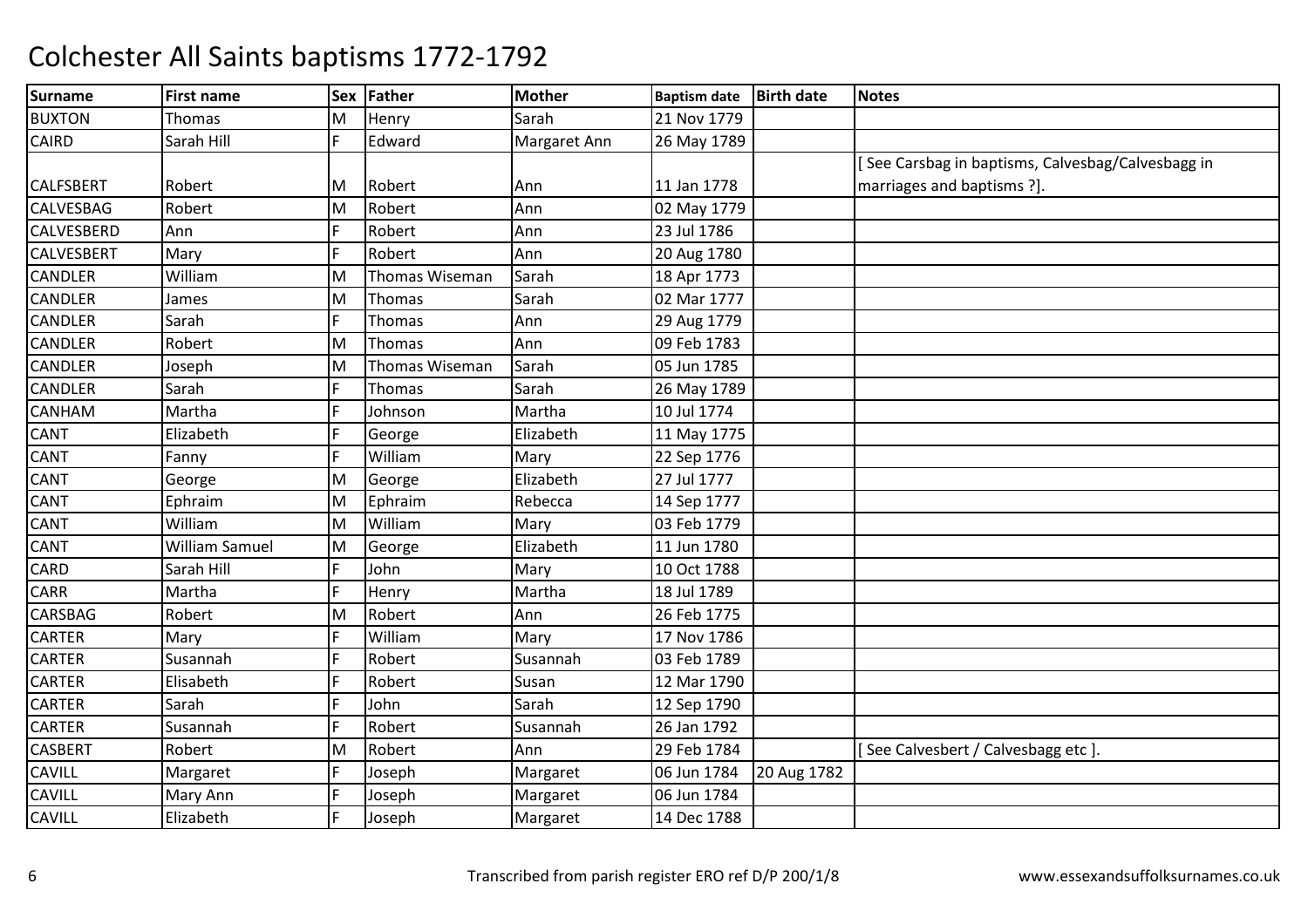| <b>Surname</b>      | <b>First name</b> | <b>Sex</b>     | Father         | <b>Mother</b> | <b>Baptism date</b> | <b>Birth date</b> | <b>Notes</b>                                             |
|---------------------|-------------------|----------------|----------------|---------------|---------------------|-------------------|----------------------------------------------------------|
| <b>CAVILL</b>       | John              | M              | Joseph         | Margaret      | 14 Dec 1788         |                   |                                                          |
| <b>CHAMBERLAYNE</b> | Ann               | F              | Stephen        | Mary          | 29 Sep 1777         |                   |                                                          |
| <b>CHAPLIN</b>      | William           | M              | William        | Susannah      | 16 Aug 1789         |                   |                                                          |
| <b>CHAPLIN</b>      | George            | M              | William        | Susan         | 12 Nov 1792         |                   |                                                          |
| <b>CHAPMAN</b>      | Benjamin          | M              | Benjamin       | Sarah         | 02 Mar 1779         |                   |                                                          |
| <b>CHAPMAN</b>      | Jane              | $\overline{F}$ | John           | Catharine     | 09 Sep 1781         |                   |                                                          |
| <b>CHARLTON</b>     | William           | M              | William        | Hannah        | 29 May 1780         |                   |                                                          |
| <b>CHARLTON</b>     | George            | M              | George         | Sarah         | 01 Jan 1792         |                   |                                                          |
| <b>CHIGNAL</b>      | John              | M              |                | Mary          | 06 Dec 1785         |                   |                                                          |
| <b>CHITHAM</b>      | Robert            | M              | Thomas         | Elizabeth     | 24 Apr 1774         |                   |                                                          |
| <b>CHITHAM</b>      | Robert            | M              | Thomas         | Elizabeth     | 06 Aug 1775         |                   |                                                          |
| <b>CHITHAM</b>      | John              | M              | Thomas         | Elizabeth     | 23 Mar 1783         |                   |                                                          |
| <b>CHITTAM</b>      | Sarah             | F              | Thomas         | Susan         | 18 Oct 1789         |                   |                                                          |
| <b>CHITTAM</b>      | Thomas            | M              | Thomas         | Susan         | 27 Mar 1791         |                   |                                                          |
| <b>CHURCH</b>       | Edward            | M              |                | Ann           | 09 Jul 1775         |                   | Illegitimate.                                            |
| <b>CHURCHYARD</b>   | James             | M              | John           | Mary          | 28 Oct 1784         |                   |                                                          |
| <b>CLARK</b>        | Elizabeth         | F              | Benjamin       | Elizabeth     | 12 Jan 1777         |                   |                                                          |
| <b>CLARK</b>        | John              | M              | John           | Mary          | 22 Oct 1780         |                   |                                                          |
| <b>CLARK</b>        | Ambrose           | M              | John           | Mary          | 13 Dec 1785         |                   |                                                          |
| <b>CLARK</b>        | Susannah          | F              | Jno.           | Hannah        | 28 Aug 1791         |                   |                                                          |
| <b>CLARKE</b>       | Sarah             | F              | Joseph         | Sarah         | 20 Jul 1773         |                   |                                                          |
| <b>CLARKE</b>       | William           | M              | John           | Mary          | 24 Feb 1782         |                   |                                                          |
| <b>CLARKE</b>       | Mary Ann          | F              | John           | Mary          | 05 Jan 1784         |                   |                                                          |
| <b>CLARY</b>        | Susannah          | F              | Thomas         | Susannah      | 20 Mar 1774         |                   |                                                          |
| <b>CLARY</b>        | Charles           | M              | Charles        | Mary          | 25 Mar 1774         |                   |                                                          |
| <b>CLAY</b>         | Mary              | F              | <b>Charles</b> | Mary          | 06 Aug 1772         |                   |                                                          |
| <b>CLAY</b>         | Hannah            | F              | Charles        | Mary          | 12 Nov 1776         |                   |                                                          |
|                     |                   |                |                |               |                     |                   |                                                          |
| <b>CLAY</b>         | Sarah             | F              | Charles        | Mary          | 29 Sep 1779         |                   | Birthdate given as 20 April 177-. Probably 1777 or 1778. |
| <b>CLAY</b>         | John              | M              | <b>Charles</b> | Mary          | 29 Sep 1779         | 15 Jun 1779       |                                                          |
| <b>CLAY</b>         | Edward            | M              | Charles        | Mary          | 29 Oct 1783         | 04 Oct 1781       |                                                          |
| <b>CLAY</b>         | Samuel            | M              | Charles        | Mary          | 29 Oct 1783         | 03 Oct 1783       |                                                          |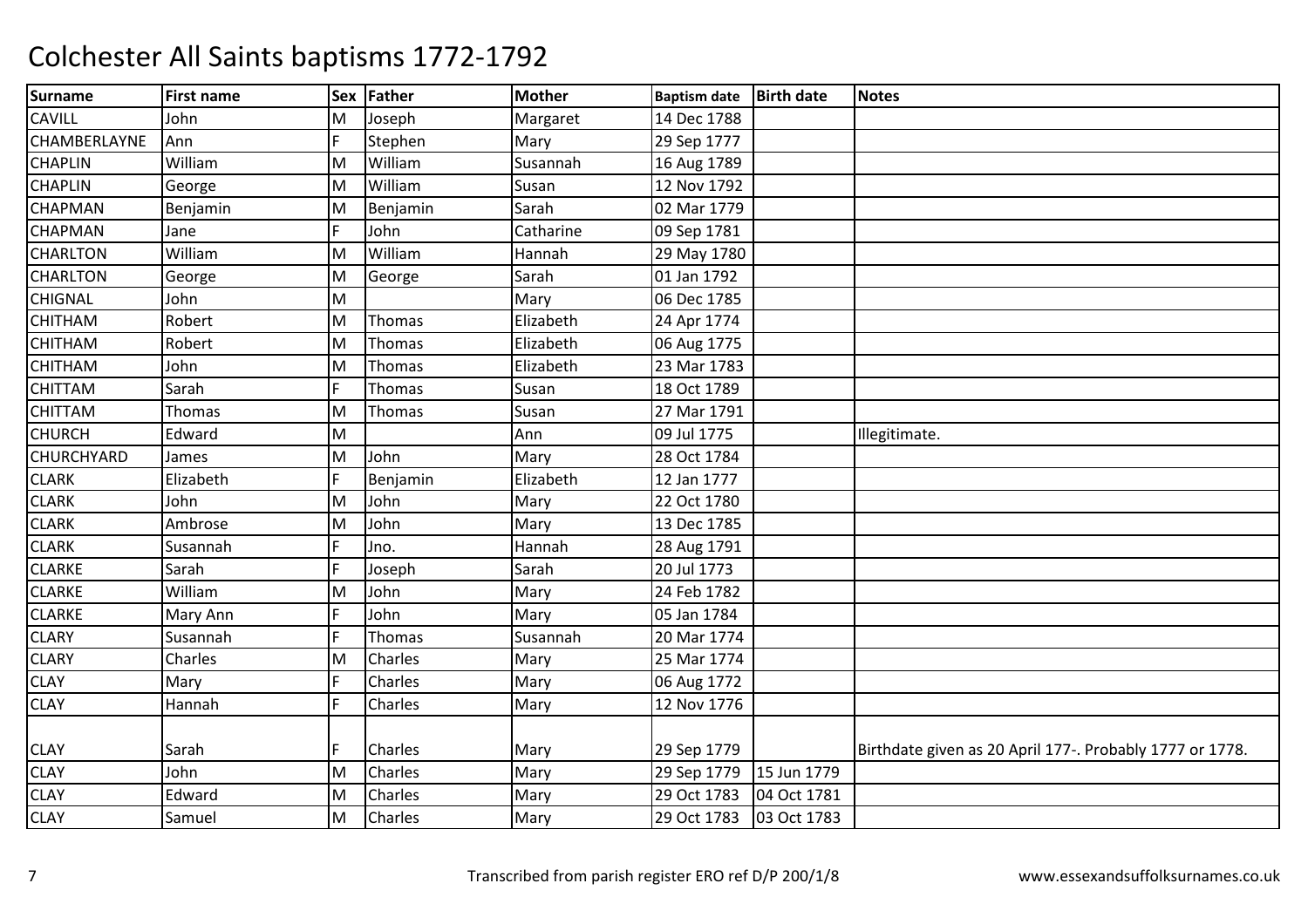| <b>Surname</b>   | <b>First name</b>    | <b>Sex</b> | Father  | <b>Mother</b> | <b>Baptism date</b>       | <b>Birth date</b> | <b>Notes</b>    |
|------------------|----------------------|------------|---------|---------------|---------------------------|-------------------|-----------------|
| <b>CLAY</b>      | Elizabeth            | F          | Charles | Mary          | 06 May 1785               |                   |                 |
| <b>CLUFF</b>     | Margaret             | F          | William | Hannah        | 27 Sep 1779               |                   | [For Clough ?]. |
| <b>COBB</b>      | Elizabeth            | F          | Robert  | Sarah         | 26 Dec 1786               |                   |                 |
| <b>COBBLE</b>    | Elizabeth            | F          | Robert  | Elizabeth     | 08 Jan 1788               |                   | For Cobbald ?]. |
| <b>COBBOLD</b>   | William              | M          | James   | Elisabeth     | 21 Feb 1790               |                   | [See Cobble ?]. |
| <b>COCK</b>      | Alice                | F          | William | Alice         | 29 Jun 1786               |                   |                 |
| COCK             | Sarah                | F          | William | Alice         | 04 Mar 1790               |                   |                 |
| <b>COLE</b>      | Daniel               | M          | Thomas  | Sarah         | 22 Apr 1781               |                   |                 |
| <b>COLE</b>      | Rebecca              | F          | Jonah   | Martha        | 24 Apr 1792               |                   |                 |
| <b>COLEMAN</b>   | James                | M          | Richard | Sarah         | 14 Apr 1788               |                   |                 |
| <b>COLEMAN</b>   | James William        | M          | Richard | Sarah         | 25 Sep 1788               |                   |                 |
| <b>COOK</b>      | Elizabeth            | F          | William | Elizabeth     | 25 Oct 1772               |                   |                 |
| <b>COOK</b>      | Elizabeth            | F          | William | Elizabeth     | 18 Feb 1776               |                   |                 |
| <b>COOK</b>      | Mary                 | F          | William | Elizabeth     | 06 Apr 1777               |                   |                 |
| <b>COOK</b>      | Joseph               | M          | William | Elizabeth     | 22 Jun 1779               |                   |                 |
| <b>COOK</b>      | George               | M          | Joseph  | Sarah         | 01 Nov 1779               |                   |                 |
| COOK             | Henry                | M          | William | Elizabeth     | 23 Mar 1784               |                   |                 |
| <b>COOK</b>      | George               | M          | George  | Sarah         | 26 May 1788               |                   |                 |
| COOK             | Robert               | M          | Robert  | Sarah         | 19 Feb 1789               |                   |                 |
| COOK             | William              | M          | Robert  | Sarah         | 19 Feb 1789               |                   |                 |
| <b>COOK</b>      | Sarah                | F          | Robert  | Sarah         | 19 Feb 1789               |                   |                 |
| <b>COOKE</b>     | Mary                 | F          | Robert  | Mary          | 07 Jul 1782               |                   |                 |
| <b>COOKE</b>     | Elizabeth            | F          | Robert  | Mary          | 07 Sep 1783               |                   |                 |
| <b>COVENEY</b>   | Sarah                | F          | John    | Sarah         | 27 Aug 1785               |                   |                 |
| <b>COVENEY</b>   | John                 | M          | John    | Sarah         | 11 Mar 1787               |                   |                 |
| <b>COVENEY</b>   | Abraham              | M          | John    | Sarah         | 03 Aug 1789               |                   |                 |
| <b>CRANFIELD</b> | George               | M          | George  | Sarah         | 09 Jun 1778               | 06 Mar 1778       |                 |
| <b>CROW</b>      | Elizabeth            | F          | Sanford | Mary          | 22 Jul 1777               |                   |                 |
| <b>CRUMP</b>     | Sleath               | M          | Sleath  | Mary          | 02 May 1790               |                   |                 |
| <b>CURTIS</b>    | <b>Felix Cadwell</b> | M          | Philip  | Elizabeth     | 09 Aug 1772   12 Mar 1772 |                   |                 |
| <b>CUTLER</b>    | George Bantoff       | M          | John    | Sarah         | 12 Mar 1780 26 Aug 1779   |                   |                 |
| <b>CUTLER</b>    | James                | M          | John    | Sarah         | 02 Mar 1783               |                   |                 |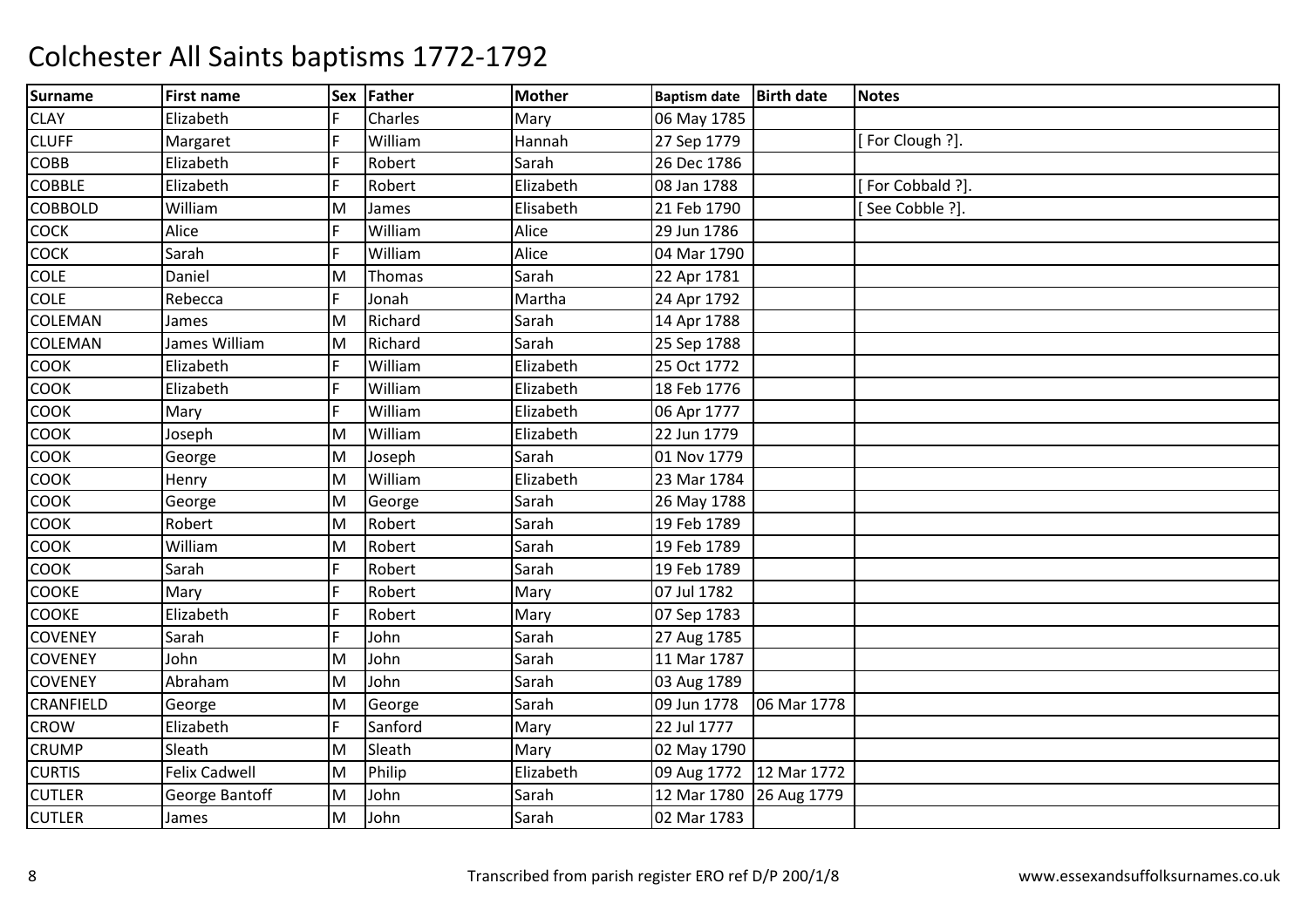| <b>Surname</b>    | <b>First name</b>    | <b>Sex</b> | Father  | <b>Mother</b> | <b>Baptism date</b>     | <b>Birth date</b> | <b>Notes</b> |
|-------------------|----------------------|------------|---------|---------------|-------------------------|-------------------|--------------|
| <b>DANIEL</b>     | Thomas               | M          | Thomas  | Sarah         | 28 Dec 1779             | 30 Nov 1779       |              |
| <b>DANIEL</b>     | Sarah Maria          | F          | Thomas  | Sarah         | 03 May 1781 03 Apr 1781 |                   |              |
| <b>DANIEL</b>     | Eliza                | F          | Thomas  | Sarah         | 17 Jun 1783             | 09 Apr 1783       |              |
| <b>DANIELS</b>    | William              | M          | William | Susannah      | 09 Jun 1780             |                   |              |
| <b>DANN</b>       | William              | M          | Robert  | Margaret      | 15 Aug 1773             |                   |              |
| <b>DAVIS</b>      | Martha               | F          | Charles | Phebe         | 29 Jun 1786             |                   |              |
| <b>DAWKINS</b>    | Sarah                | F          | Richard | Mary          | 07 Jun 1772             |                   |              |
| <b>DEHAILES</b>   | Mary                 | F          | John    | Mary          | 09 Dec 1777             |                   |              |
| <b>DEHAILES</b>   | Jane                 | F          | John    | Mary          | 27 Feb 1781             |                   |              |
| <b>DEHAILES</b>   | Hannah               | F          | John    | Mary          | 08 Dec 1785             |                   |              |
| <b>DEHAILES</b>   | William              | M          | John    | Mary          | 17 Apr 1788             |                   |              |
| <b>DEHAILES</b>   | Sarah                | F          | John    | Mary          | 22 Apr 1790             |                   |              |
| <b>DENNIS</b>     | Jacob                | M          | Jacob   | Mary          | 02 Jan 1785             |                   |              |
| <b>DENNIS</b>     | Sarah                | F          | Jacob   | Mary          | 12 Mar 1786             |                   |              |
| <b>DENNIS</b>     | Mary                 | F          | Jacob   | Mary          | 10 Feb 1788             |                   |              |
| <b>DENNIS</b>     | Samuel               | M          | Jacob   | Mary          | 04 Apr 1790             |                   |              |
| <b>DENTON</b>     | John Wright          | M          | John    | Sarah         | 02 Mar 1785             |                   |              |
| <b>DODSON</b>     | <b>Hesse Matilda</b> | F          | George  | Hesse Matilda | 21 Aug 1792             |                   |              |
| <b>DOWMAN</b>     | Mary                 | F          | William | Elizabeth     | 29 Mar 1772             |                   |              |
| <b>DOWSON</b>     | Ann                  | F          | James   | Ann           | 09 Mar 1784             |                   |              |
| <b>DOWSON</b>     | James                | M          | James   | Ann           | 15 Dec 1785             |                   |              |
| <b>DOWSON</b>     | Edward               | M          | James   | Anne          | 11 Apr 1791             |                   |              |
| <b>DURRANT</b>    | Sarah                | F          |         | Mary          | 13 Feb 1787             |                   |              |
| <b>EARDLEY</b>    | Ann                  | F          | John    | Sarah         | 08 Feb 1774             | 12 Jan 1774       |              |
| <b>EDWARDS</b>    | John                 | M          | William | Mary          | 18 May 1775 08 Feb 1773 |                   |              |
| <b>EDWARDS</b>    | Thomas               | M          | William | Mary          | 18 May 1775 28 Apr 1775 |                   |              |
| <b>EDWARDS</b>    | Mary Walter          | F          | William | Mary          | 08 Jul 1777             |                   |              |
| <b>EDWARDS</b>    | Ruth                 | lF.        | William | Mary          | 24 Aug 1780             |                   |              |
| <b>EDWARDS</b>    | Sarah                | F          | William | Mary          | 17 Jun 1784             |                   |              |
| ELLINGFORD        | John                 | M          | John    | Mary          | 06 Apr 1773             |                   |              |
| ELLINGFORD        | Sarah                | F          | John    | Mary          | 16 Apr 1776             |                   |              |
| <b>ELLINGFORD</b> | Susannah             | F          | John    | Mary          | 27 Aug 1778             |                   |              |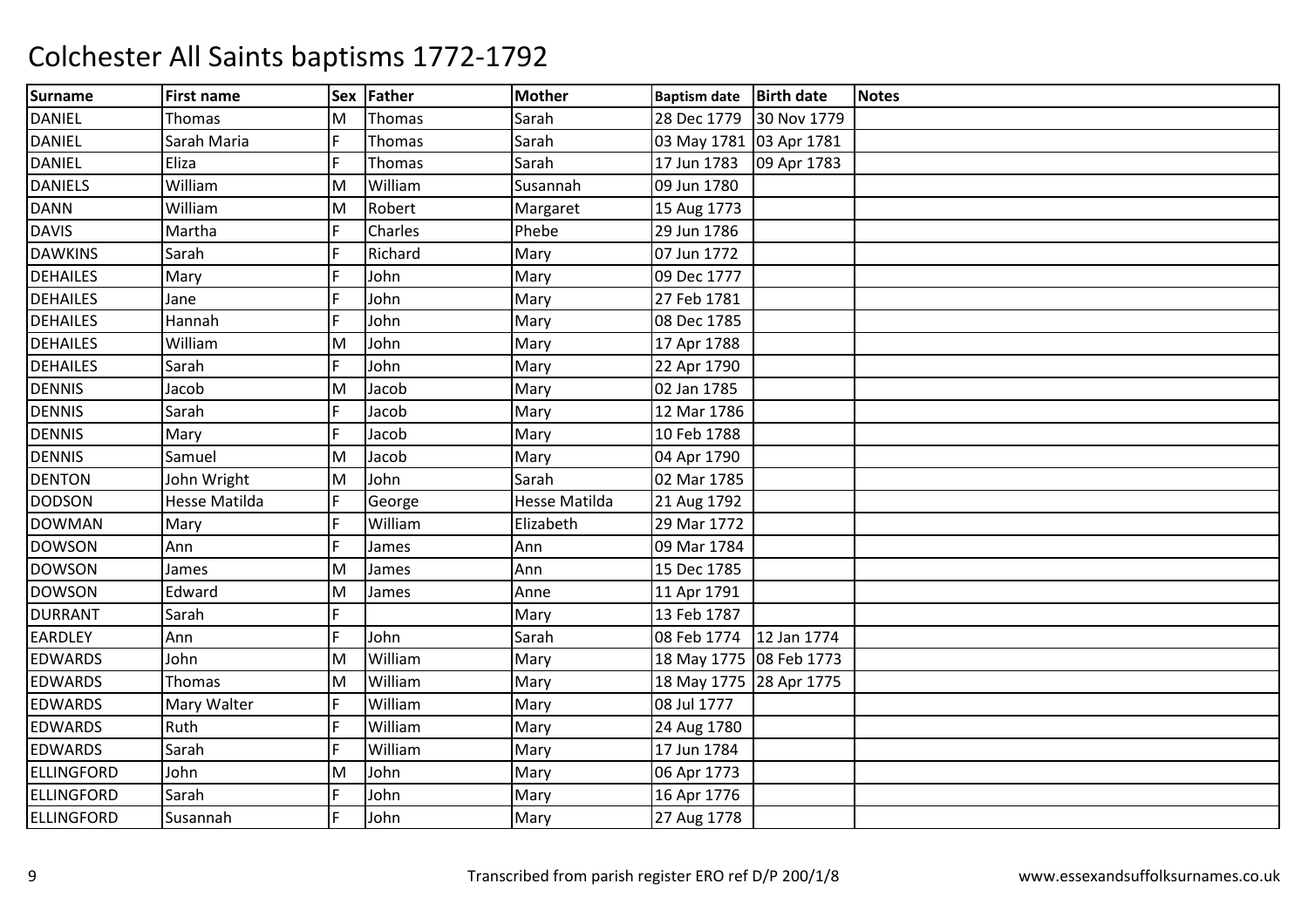| Surname           | <b>First name</b> |     | Sex Father | <b>Mother</b> | <b>Baptism date</b>       | <b>Birth date</b> | <b>Notes</b>   |
|-------------------|-------------------|-----|------------|---------------|---------------------------|-------------------|----------------|
| ELLINGFORD        | Elizabeth         | F   | John       | Mary          | 01 Dec 1778               |                   |                |
| <b>ELLINGFORD</b> | Mary Amy          | M   | John       | Mary          | 09 Jul 1780               |                   |                |
| ELLINGFORD        | Rachel            | F   | John       | Mary          | 21 Aug 1783               |                   |                |
| ELLINGFORD        | Rebecca           | F   | John       | Mary          | 23 Nov 1786               |                   |                |
| <b>ELLINGFORD</b> | Kezia             | F   | Jno.       | Mary          | 21 Aug 1791               |                   |                |
| <b>ELLINGTON</b>  | Rebecca           | F   | John       | Mary          | 14 Oct 1786               |                   |                |
| <b>ELLIS</b>      | Mary Smith        | F   | Scrivener  | Mary          | 20 Jul 1786               |                   |                |
| <b>EMERY</b>      | James             | M   | Isaac      | Mary          | 12 Jul 1772               |                   |                |
| <b>EMMANS</b>     | John              | M   | John       | Mary          | 29 Dec 1772               |                   |                |
| <b>EMMANS</b>     | William           | M   | John       | Martha        | 19 Jan 1777               |                   |                |
| <b>EVERITT</b>    | James             | M   | James      | Mary          | 15 Sep 1789               |                   |                |
| <b>FAULKNER</b>   | James             | M   | James      | Sarah         | 25 Mar 1787               |                   | 11 months old. |
| FENNING           | Susannah          | F   | Samuel     | Susannah      | 12 Nov 1776               |                   |                |
| <b>FIELD</b>      | Pleasant          | F   | William    | Mary          | 18 Oct 1772               |                   |                |
| <b>FIELD</b>      | Frederic          | M   | William    | Mary          | 27 Aug 1775               |                   |                |
| <b>FIELD</b>      | Mary              | F   | William    | Mary          | 11 Nov 1777               |                   |                |
| <b>FIELD</b>      | Wm.               | M   | William    | Anne          | 04 Jun 1792               |                   |                |
| <b>FILER</b>      | Mary              | F   | John       | Mary          | 21 Apr 1772               |                   |                |
| <b>FILER</b>      | William           | M   | John       | Mary          | 05 Oct 1773               |                   |                |
| <b>FILER</b>      | Mary              | F   | John       | Mary          | 16 Feb 1775               |                   |                |
| <b>FILER</b>      | John              | M   | John       | Mary          | 11 Apr 1775               |                   |                |
| <b>FILER</b>      | Elizabeth         | lF. | John       | Mary          | 18 Apr 1775               |                   |                |
| <b>FILER</b>      | James             | M   | John       | Mary          | 19 Jan 1777               |                   |                |
| <b>FILER</b>      | Sarah             | F   | John       | Mary          | 15 Aug 1779               |                   |                |
| <b>FILER</b>      | James             | M   | John       | Mary          | 16 Apr 1780               |                   |                |
| <b>FILER</b>      | Ann               | F   | John       | Mary          | 22 Sep 1782               |                   |                |
| <b>FILER</b>      | Thomas            | M   | Thomas     | Martha        | 08 May 1785               |                   |                |
| <b>FILER</b>      | James             | M   | John       | Mary          | 13 Aug 1786               |                   |                |
| <b>FILER</b>      | Martha            | F   | Thomas     | Martha        | 23 Sep 1787               |                   |                |
| <b>FINCH</b>      | Eleanor           | F   | Edward     | Mary          | 02 Mar 1775   18 Aug 1774 |                   |                |
| <b>FINCH</b>      | Sarah             | F   | Edward     | Mary          | 03 Oct 1780               |                   |                |
| <b>FINNEY</b>     | Sarah             | lF. | Robert     | Sarah         | 27 Mar 1774               |                   |                |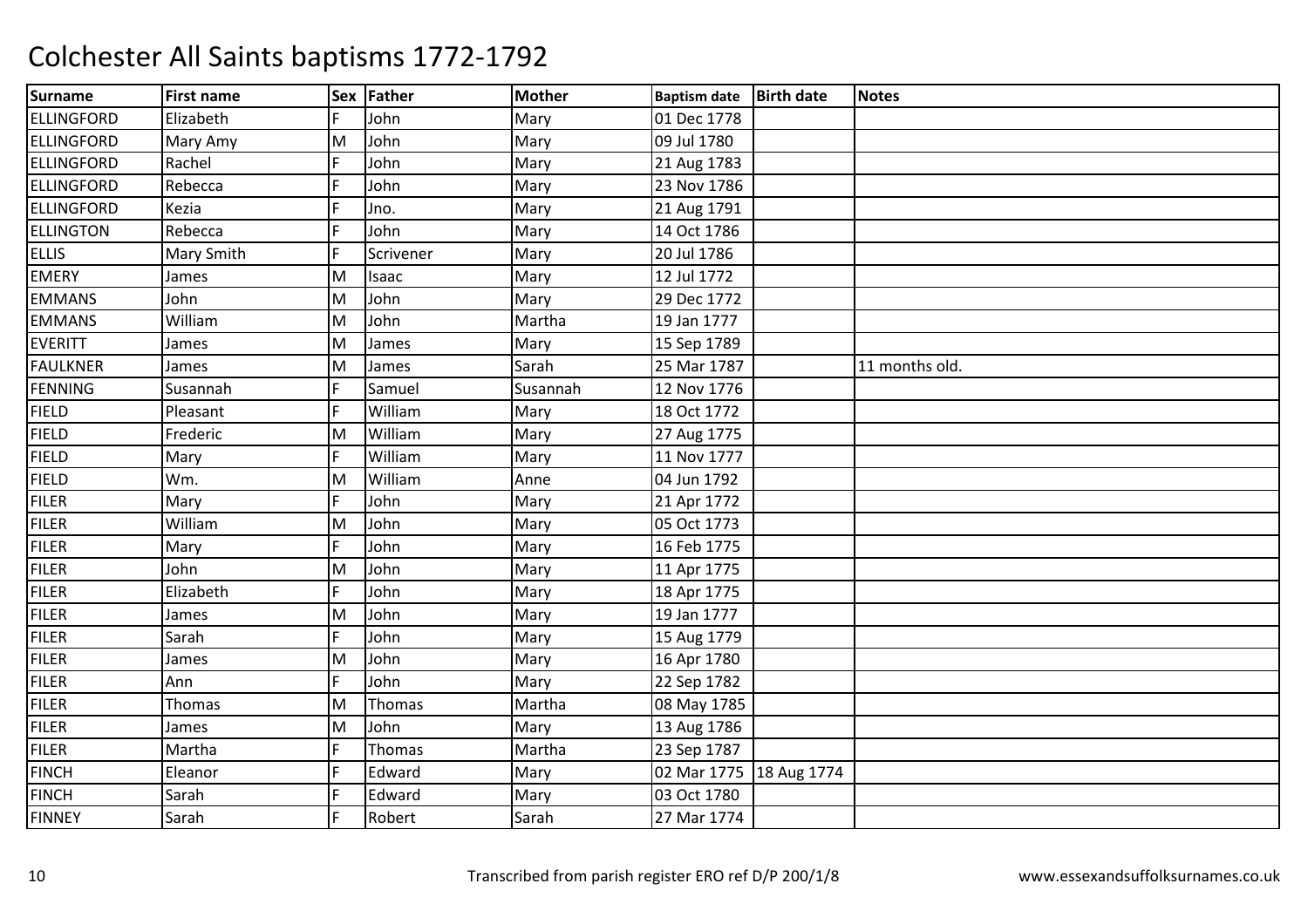| <b>Surname</b>    | <b>First name</b> | <b>Sex</b> | Father  | <b>Mother</b> | <b>Baptism date</b> | <b>Birth date</b> | <b>Notes</b>                       |
|-------------------|-------------------|------------|---------|---------------|---------------------|-------------------|------------------------------------|
| <b>FISHER</b>     | Thomas            | M          | Thomas  | Elisabeth     | 07 Oct 1792         |                   |                                    |
| <b>FITCH</b>      | Sarah             | F          | Thomas  | Mary          | 27 Mar 1788         |                   |                                    |
| <b>FOX</b>        | Mary              | F          | William | Elizabeth     | 06 Aug 1776         |                   |                                    |
| <b>FOXWELL</b>    | Elisabeth Hill    | F          | Henry   | Rachael       | 03 Apr 1792         |                   |                                    |
| <b>FRANKLIN</b>   | William           | M          | William | Elizabeth     | 10 Feb 1789         |                   |                                    |
| <b>GADSBY</b>     | Martha            | F          | John    | Martha        | 11 Aug 1788         |                   |                                    |
| <b>GARLAND</b>    | Mary              |            | Thomas  | Sarah         | 12 Apr 1772         |                   |                                    |
| <b>GARLAND</b>    | Sarah             |            | John    | Elizabeth     | 26 Jan 1773         |                   |                                    |
| <b>GARLAND</b>    | Susannah          | F          | Thomas  | Sarah         | 17 Apr 1774         |                   |                                    |
| <b>GARLAND</b>    | Thomas            | M          | Thomas  | Sarah         | 08 Oct 1775         |                   |                                    |
| <b>GARLAND</b>    | Susannah          | E          | John    | Elizabeth     | 07 Jul 1776         |                   |                                    |
| <b>GARLAND</b>    | Ann               | E          | John    | Elizabeth     | 24 Mar 1778         |                   |                                    |
| GARLAND           | Rhoda             | E          | Thomas  | Sarah         | 29 Dec 1778         |                   |                                    |
| <b>GARLAND</b>    | Sophy             | F          | Thomas  | Sarah         | 19 Mar 1782         |                   |                                    |
| <b>GARLAND</b>    | Mary              | F          | John    | Elizabeth     | 28 Jul 1782         |                   |                                    |
| <b>GEES</b>       | Thomas            | M          | George  | Mary          | 18 May 1788         |                   |                                    |
| <b>GEES</b>       | Sarah             | F          | George  | Mary          | 19 Oct 1790         |                   |                                    |
| <b>GERMAIN</b>    | Sarah             | E          | Giles   | Ruth          | 02 Mar 1777         |                   |                                    |
| <b>GIBSON</b>     | Susannah          | E          | John    | Susannah      | 17 Nov 1783         |                   |                                    |
| <b>GLANDFIELD</b> | William           | M          | William | Rachael       | 03 Oct 1780         |                   |                                    |
| <b>GLANDFIELD</b> | James             | M          | William | Rachel        | 24 Jan 1782         |                   |                                    |
| <b>GLANDFIELD</b> | Edward            | M          | William | Rachel        | 08 Jun 1786         |                   |                                    |
| <b>GLANDFIELD</b> | John Green        | M          | William | Rachel        | 03 Feb 1789         |                   |                                    |
| <b>GLANDFIELD</b> | <b>Mary Anne</b>  | F          | Wm.     | Rachael       | 06 May 1792         |                   |                                    |
| <b>GLOZIER</b>    | Thomas            | M          | Thomas  | Hannah        | 07 Apr 1776         |                   |                                    |
| <b>GLYDE</b>      | Lucy              | F          | William | Lucy          | 02 Nov 1788         |                   |                                    |
| <b>GOODWIN</b>    | Susan             | Ē          | Thomas  | Susan         | 02 May 1773         |                   |                                    |
| <b>GOODWIN</b>    | William           | M          | Samuel  | Mary          | 05 Jun 1774         |                   |                                    |
| <b>GOODWIN</b>    | Samuel            |            | Samuel  | Margaret      | 04 Jul 1779         |                   | In the First Regiment of Dragoons. |
| <b>GRANGER</b>    | James             | M          | John    | Elizabeth     | 13 Oct 1782         |                   |                                    |
| <b>GRANGER</b>    | Elizabeth         | F          | John    | Elizabeth     | 13 Oct 1782         |                   |                                    |
| <b>GREEN</b>      | Edward            | M          | John    | Ann           | 17 Oct 1773         |                   |                                    |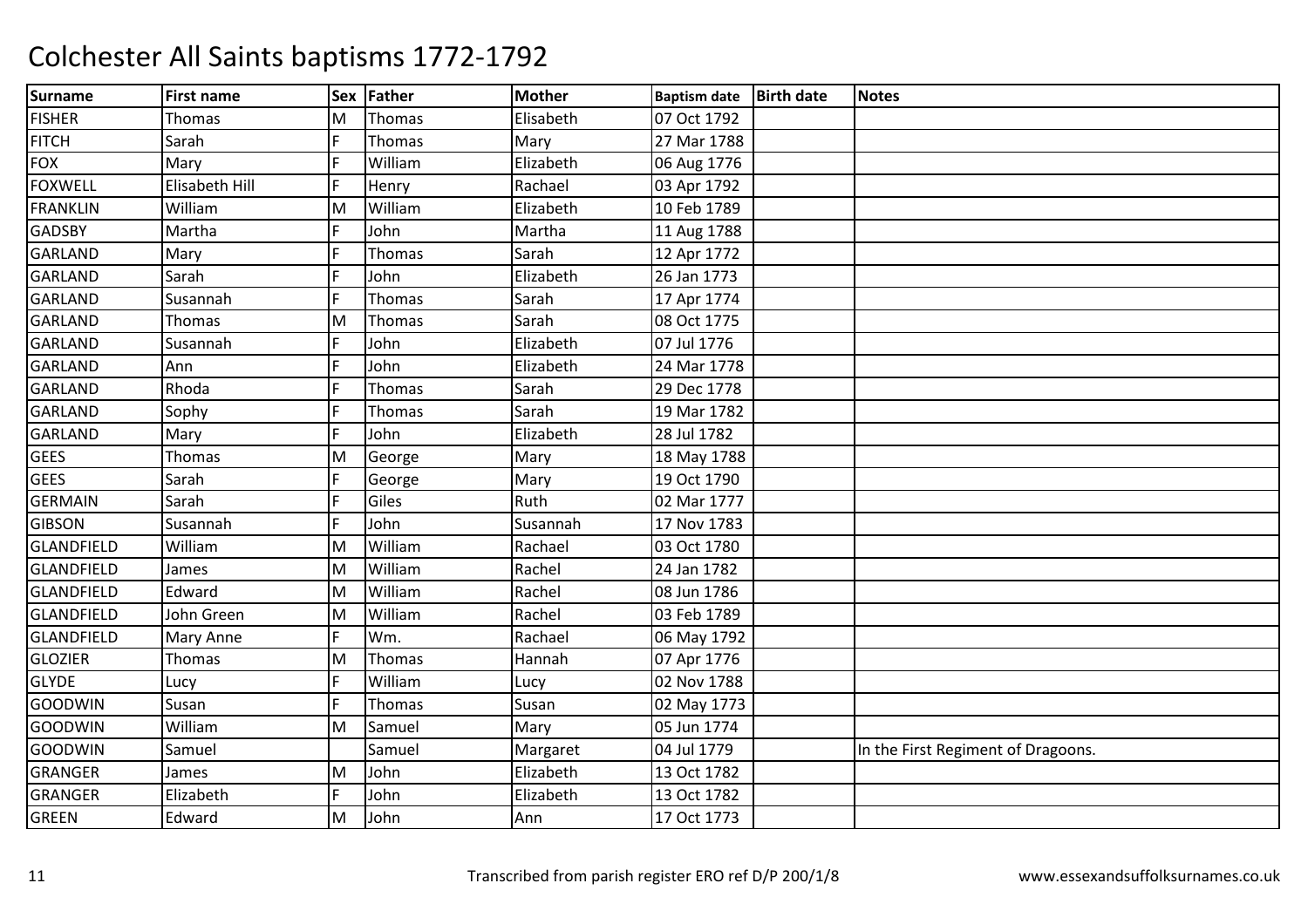| <b>Surname</b>   | <b>First name</b> | <b>Sex</b>     | Father  | <b>Mother</b> | <b>Baptism date</b> | <b>Birth date</b> | <b>Notes</b> |
|------------------|-------------------|----------------|---------|---------------|---------------------|-------------------|--------------|
| <b>GREEN</b>     | <b>Thomas</b>     | M              | William | Ann           | 01 Oct 1778         |                   |              |
| <b>GREEN</b>     | Sarah             | F              | John    | Mary          | 10 Mar 1782         |                   |              |
| <b>GREEN</b>     | John              | M              | John    | Ann           | 09 Jan 1785         |                   |              |
| <b>GRIFFIN</b>   | Elizabeth         |                |         | Elizabeth     | 20 Jul 1779         |                   |              |
| <b>GRIGGS</b>    | John              | M              | John    | Mary          | 16 Mar 1788         |                   |              |
| <b>GRIMES</b>    | Mary              | $\overline{F}$ | Cary    | Mary          | 26 May 1785         |                   |              |
| <b>GRIMES</b>    | Susannah Cary     | F              | Cary    | Mary          | 14 May 1788         |                   |              |
| <b>GRIMWOOD</b>  | Wm.               | M              | George  | Sarah         | 14 Feb 1791         |                   |              |
| <b>GURNEY</b>    | William           | M              | James   | Mary          | 16 May 1773         |                   |              |
| <b>GUSTERSON</b> | Elizabeth         | F.             | John    | Jemima        | 17 Oct 1773         |                   |              |
| <b>GUSTERSON</b> | James Thomas      | M              | Henry   | Hannah        | 07 Dec 1777         |                   |              |
| <b>GUSTERSON</b> | Hannah            | F              | Henry   | Hannah        | 03 Oct 1779         |                   |              |
| <b>GUSTERSON</b> | Sarah             | lF.            | John    | Jemima        | 12 Jun 1781         |                   |              |
| <b>GUSTERSON</b> | Thomas            | M              | Henry   | Hannah        | 09 Dec 1781         |                   |              |
| <b>HAILES</b>    | John              | M              | John    | Mary          | 10 Sep 1775         |                   |              |
| <b>HAILES</b>    | Hannah            | F              | John    | Mary          | 10 Feb 1784         |                   |              |
| <b>HALE</b>      | Abigail Mary      | F              | Jesse   | Mary          | 06 Apr 1777         |                   |              |
| <b>HALE</b>      | John              | M              | Jesse   | Mary          | 28 Jul 1782         |                   |              |
| <b>HALE</b>      | Mary              | F              | Jesse   | Mary          | 02 Jan 1785         |                   |              |
| <b>HALE</b>      | Elizabeth         | F              | Jesse   | Mary          | 25 Feb 1787         |                   |              |
| <b>HALE</b>      | Rachel            | F              | Jesse   | Mary          | 03 Feb 1789         |                   |              |
| <b>HALE</b>      | Sarah             | lF.            | Jesse   | Mary          | 24 Nov 1791         |                   |              |
| <b>HALLS</b>     | Mary              | F              | John    | Sarah         | 09 Jan 1776         |                   |              |
| <b>HALLS</b>     | Ann               | F              | John    | Sarah         | 29 Jun 1779         |                   |              |
| <b>HALLS</b>     | John              | M              | John    | Sarah         | 28 Jan 1781         |                   |              |
| <b>HALLS</b>     | Hannah            | F              | John    | Sarah         | 02 Feb 1783         |                   |              |
| <b>HAMILTON</b>  | William           | M              | William | Martha        | 30 May 1779         |                   |              |
| <b>HANSOM</b>    | George            | M              | John    | Rachel        | 05 Oct 1792         |                   |              |
| <b>HANSON</b>    | Margaret          | F.             |         | Rachael       | 06 Nov 1777         |                   |              |
| <b>HANSON</b>    | Jemima            | F              | John    | Rachel        | 28 Mar 1787         |                   |              |
| <b>HANSON</b>    | Jemima            | $\overline{F}$ | John    | Rachel        | 14 Jan 1789         |                   |              |
| <b>HARDY</b>     | James             | M              | James   | Catharine     | 20 Sep 1776         |                   |              |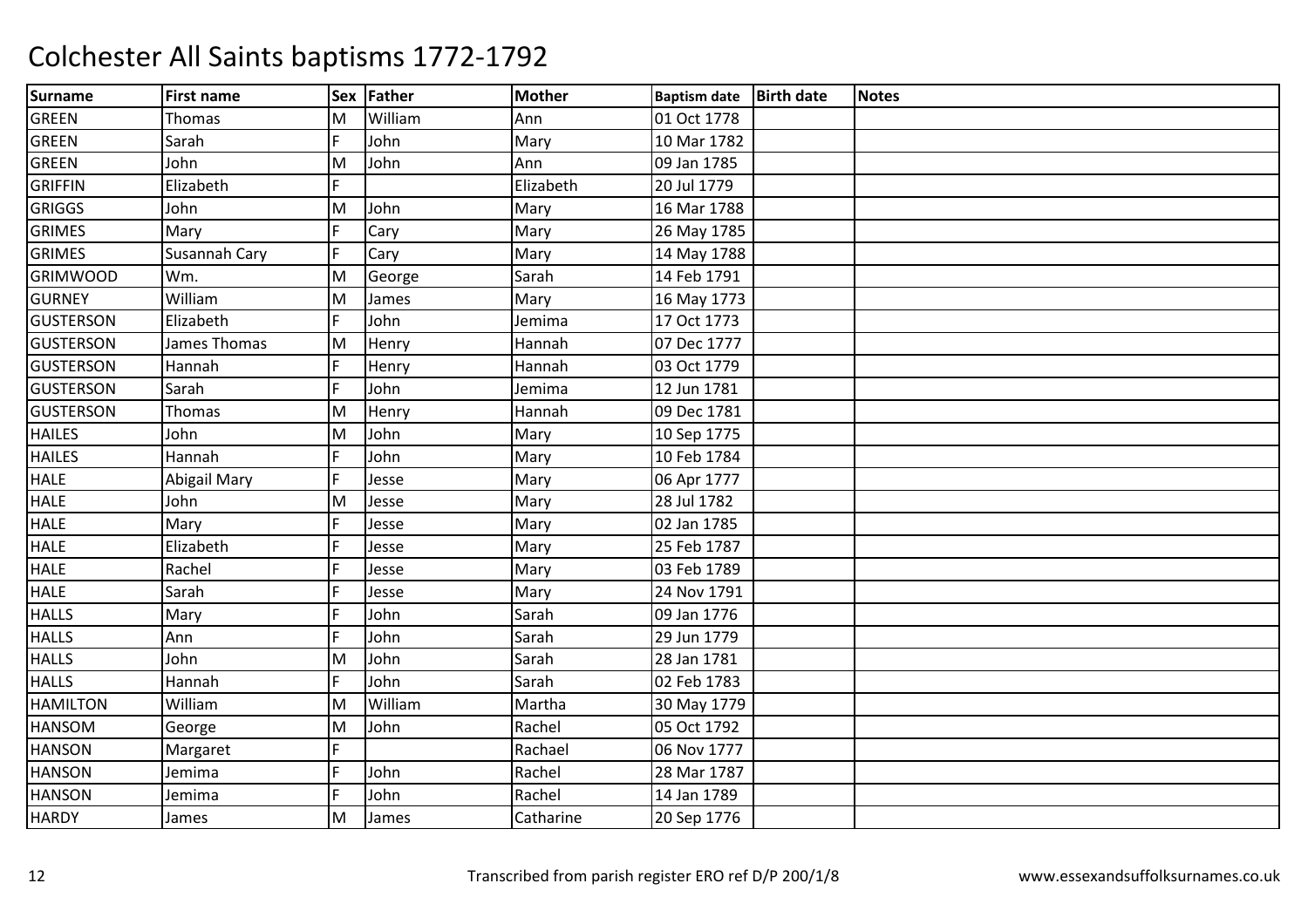| <b>Surname</b>  | <b>First name</b>    |   | Sex Father    | <b>Mother</b> | <b>Baptism date</b> | <b>Birth date</b> | <b>Notes</b>                          |
|-----------------|----------------------|---|---------------|---------------|---------------------|-------------------|---------------------------------------|
| <b>HARDY</b>    | Elizabeth            | F | William       | Elizabeth     | 17 Sep 1780         |                   |                                       |
| <b>HARDY</b>    | Hannah               | F | William       | Elizabeth     | 29 Dec 1782         |                   |                                       |
| <b>HARDY</b>    | James                | M | James         | Catharine     | 14 Nov 1784         |                   |                                       |
| <b>HARDY</b>    | Martha               | F | John          | Mary          | 26 Oct 1790         |                   |                                       |
| <b>HAROD</b>    | Susannah             | F | John          | Susannah      | 05 Apr 1772         |                   |                                       |
| <b>HAROD</b>    | Susannah             | F | John          | Susannah      | 20 Oct 1774         |                   |                                       |
| <b>HAROLD</b>   | Charles              | M | John          | Susannah      | 14 Dec 1777         |                   |                                       |
| <b>HAROLD</b>   | Susannah             | F | William       | Susannah      | 02 Jul 1780         |                   |                                       |
| <b>HARPER</b>   | John Thomas          | M | John          | Elizabeth     | 12 Mar 1780         |                   |                                       |
| <b>HARPER</b>   | Jane                 | F | John          | Elizabeth     | 29 Dec 1782         |                   |                                       |
| <b>HARRIS</b>   | George               | M | George        | Susannah      | 17 Nov 1772         |                   |                                       |
| <b>HARRIS</b>   | Robert               | M | Robert        | Rebecca       | 13 Jun 1773         |                   |                                       |
| <b>HARRIS</b>   | Susannah             | F | George        | Susannah      | 09 Jul 1775         |                   |                                       |
| <b>HARRIS</b>   | James                | M |               | Ann           | 10 Jul 1777         |                   |                                       |
| <b>HARROD</b>   | James                | M | <b>Thomas</b> | Sarah         | 14 Jun 1772         |                   |                                       |
| <b>HARROD</b>   | William              | M | William       | Ann           | 25 Jul 1784         |                   | $P =$ Parents relieved by the Parish. |
| <b>HARROD</b>   | John                 | M | John          | Elizabeth     | 09 Oct 1785         |                   |                                       |
| <b>HARROD</b>   | John                 | M | William       | Ann           | 06 Nov 1785         |                   |                                       |
| <b>HARROD</b>   | <b>Reuben Newton</b> | M | John          | Elizabeth     | 11 Feb 1787         |                   |                                       |
| <b>HARROD</b>   | Susannah             | F | John          | Mary          | 06 May 1792         |                   |                                       |
| <b>HART</b>     | Margaret             | F | Samuel        | Ann           | 04 Apr 1779         |                   |                                       |
| <b>HARVEY</b>   | Daniel               | M | Joseph        | Ruth          | 26 Nov 1772         |                   |                                       |
| <b>HARVEY</b>   | Ruth                 | F | Joseph        | Ruth          | 26 Dec 1773         |                   |                                       |
| <b>HARVEY</b>   | Edward               | M | Joseph        | Ruth          | 20 Jun 1776         |                   |                                       |
| <b>HARVEY</b>   | William              | M | William       | Mary          | 10 Oct 1776         |                   |                                       |
| <b>HARWOOD</b>  | Ann                  | E | William       | Ann           | 25 May 1779         |                   |                                       |
| <b>HARWOOD</b>  | Peter                | M | John          | Mary          | 23 May 1790         |                   |                                       |
| <b>HASLETON</b> | Rebecca              | F | Richard       | Martha        | 09 Jun 1776         |                   |                                       |
| <b>HAWARD</b>   | Thomas               | M | Thomas        | Susannah      | 17 Sep 1775         |                   |                                       |
| <b>HAWKE</b>    | Hanah                | F | John          | Ann           | 30 Jan 1773         |                   |                                       |
| <b>HAWKES</b>   | Elizabeth            | F | John          | Ann           | 05 Nov 1778         |                   |                                       |
| <b>HAWKINS</b>  | Elizabeth            | F | John          | Ann           | 08 May 1774         |                   |                                       |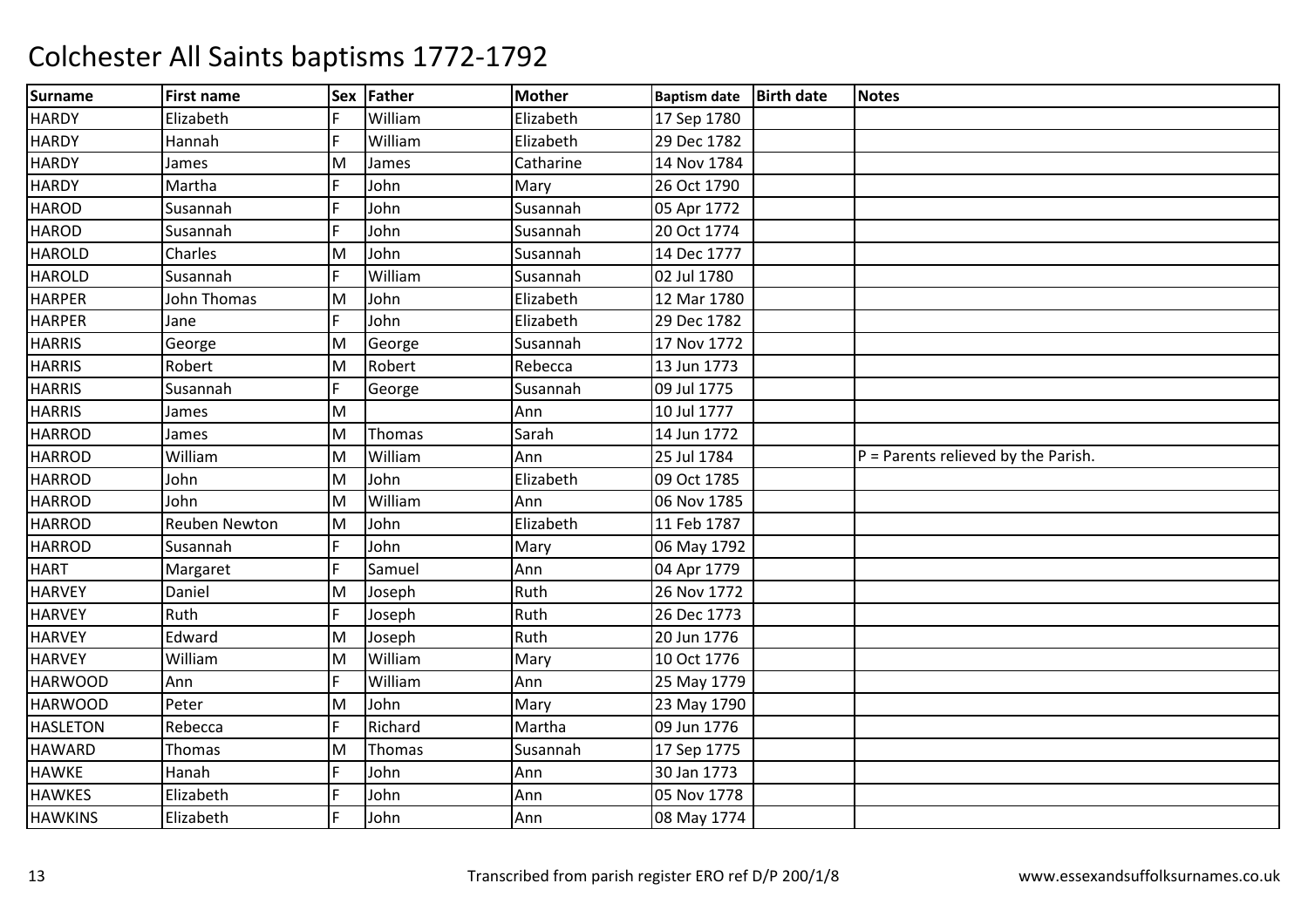| Surname          | <b>First name</b>     | <b>Sex</b> | Father  | <b>Mother</b> | <b>Baptism date</b> | <b>Birth date</b> | <b>Notes</b>                 |
|------------------|-----------------------|------------|---------|---------------|---------------------|-------------------|------------------------------|
| <b>HAWKINS</b>   | Hannah                | F          | John    | Ann           | 03 Nov 1779         |                   |                              |
| <b>HAWKINS</b>   | Elisabeth             | F          | Wm.     | Lucy          | 22 Dec 1789         |                   |                              |
| <b>HEDGE</b>     | Hannah                | F          | John    | Susannah      | 29 Dec 1776         |                   |                              |
| <b>HEWETSON</b>  | Ann                   | E          | Edward  | Charlotte     | 18 Nov 1779         |                   |                              |
| <b>HIDE</b>      | Hannah                | F          | William | Esther        | 09 Sep 1781         |                   |                              |
| <b>HILLS</b>     | Fanny                 | F          | Charles | Sarah         | 23 Jun 1775         |                   |                              |
| <b>HILLS</b>     | Cecilia Susannah      | F          | Charles | Sarah         | 28 Aug 1776         |                   |                              |
| <b>HILLS</b>     | Frances               | F          | Charles | Sarah         | 03 Mar 1779         |                   |                              |
| <b>HOGGARD</b>   | Susannah              | F          | Thomas  | Elizabeth     | 19 Oct 1787         |                   |                              |
| <b>HOLDEN</b>    | Moses                 | M          |         | Esther        | 13 Jun 1783         |                   | Illegitimate.                |
| <b>HOLDEN</b>    | Elisabeth             | F          | Robert  | Elisabeth     | 08 Oct 1790         |                   | [For Holder ?].              |
| <b>HOLDER</b>    | George                | M          | Robert  | Mary          | 25 May 1777         |                   |                              |
| <b>HOLDER</b>    | Sophia                | F          | Robert  | Mary          | 07 Mar 1779         |                   |                              |
| <b>HOLDER</b>    | Joseph Fletcher       | M          | Robert  | Mary          | 30 Sep 1781         |                   |                              |
| <b>HOLDER</b>    | Mary Ann              | F          | Robert  | Mary          | 29 Feb 1784         |                   |                              |
| <b>HOLDER</b>    | Archibald John        | M          | Robert  | Mary          | 11 Dec 1785         |                   |                              |
| <b>HOLDER</b>    | James                 | M          | Robert  | Elizabeth     | 29 Jun 1788         |                   |                              |
| <b>HOLDER</b>    | Charles               | M          | Robert  | Mary          | 15 Jul 1788         |                   |                              |
| <b>HOLDING</b>   | Adam                  | M          | John    | Esther        | 22 Feb 1782         |                   |                              |
| <b>HOLLAND</b>   | John                  | M          | Edward  | Susannah      | 14 Apr 1789         |                   |                              |
| <b>HOLLIS</b>    | Elizabeth             | F          |         | Ann           | 03 Dec 1776         |                   | Illegitimate.                |
| <b>HOPKINS</b>   | Hannah                | F          | John    | Susannah      | 07 Jan 1772         |                   |                              |
| <b>HORREX</b>    | Susan                 | F          | John    | Susan         | 10 Feb 1788         |                   | [For Horricks or similar ?]. |
| <b>HORSENAIL</b> | Susannah              | F          | Samuel  | Elizabeth     | 03 Jan 1775         |                   |                              |
| <b>HORSNELL</b>  | Samuel                | M          | Samuel  | Elizabeth     | 04 Aug 1772         |                   |                              |
| <b>HOWARD</b>    | Hannah                | F.         | Thomas  | Susannah      | 25 Nov 1783         |                   |                              |
| <b>HOWARD</b>    | Anne                  | F          | Thomas  | Sarah         | 29 Sep 1789         |                   |                              |
| <b>HOWARD</b>    | John                  | M          | Thos.   | Sarah         | 19 Apr 1791         |                   |                              |
| <b>HOWARTH</b>   | James                 | M          | Henry   | Sarah         | 09 Jul 1780         |                   |                              |
| <b>HUBBARD</b>   | John                  | M          | William | Charlotte     | 20 Sep 1787         |                   |                              |
| <b>HUGHES</b>    | Robert                | M          | Michael | Ann           | 11 Jan 1787         |                   |                              |
| <b>HUGHES</b>    | <b>Charles Willis</b> | M          | Michael | Ann           | 23 Apr 1789         |                   |                              |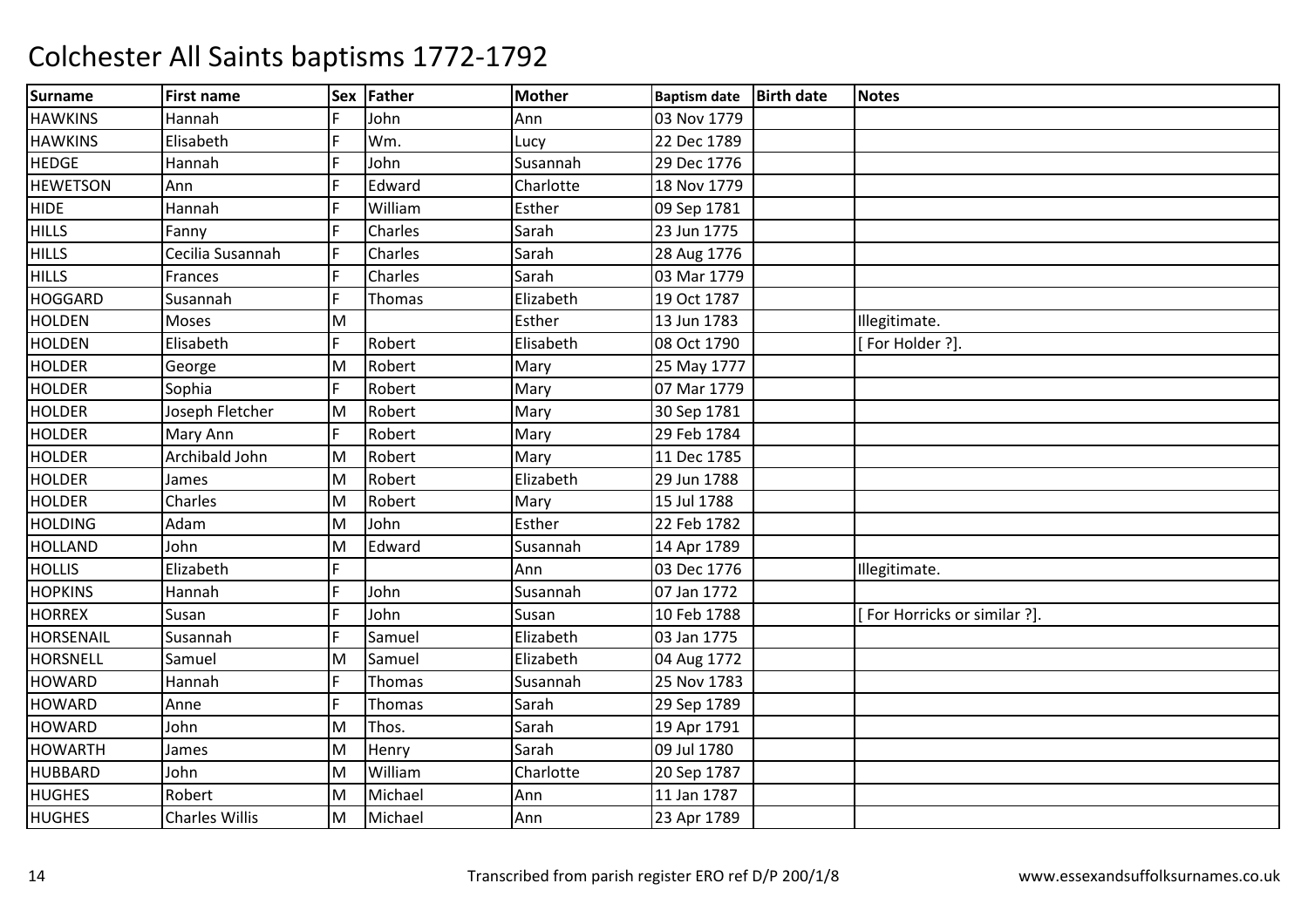| <b>Surname</b>   | <b>First name</b> |    | Sex Father    | <b>Mother</b>    | <b>Baptism date</b> | <b>Birth date</b> | <b>Notes</b>      |
|------------------|-------------------|----|---------------|------------------|---------------------|-------------------|-------------------|
| <b>HULL</b>      | Elizabeth         | F. | Tabor         | Susannah         | 18 May 1788         |                   |                   |
| <b>HUM</b>       | John              |    |               |                  | 14 Feb 1786         |                   | 43 years of age.  |
| <b>HUMFREY</b>   | Helena Mary       | F  | John          | Mary             | 13 Feb 1785         |                   |                   |
| <b>HUMPHREY</b>  | Harriot Matilda   | F  | John          | Mary             | 30 Nov 1788         |                   |                   |
| HUMPHREY         | Henrietta Mary    | F  | John          | Mary             | 20 Jul 1790         |                   |                   |
| HUMPHREY         | Henrietta Mary    | F  | Jno.          | Mary             | 17 Apr 1792         |                   |                   |
| <b>HUNNUCKS</b>  | Mary Micklefield  | F  | James         | Mary Micklefield | 24 Jul 1784         |                   | [For Hunwicks ?]. |
| <b>HUNNUCKS</b>  | John              | M  | James         | Mary Micklefield | 02 Apr 1786         |                   |                   |
| <b>HUNNUCKS</b>  | Elizabeth         | F  | James         | Micklefield      | 16 Mar 1788         |                   |                   |
| <b>HUNT</b>      | Mary              | E  |               | Mary             | 03 Mar 1788         |                   |                   |
| <b>HUNT</b>      | Mary Ann          | F  | Philip        | Mary             | 02 Jul 1789         |                   |                   |
| <b>HUNWICKS</b>  | Clarinda          | E  | James         | Mary Micklefield | 08 Jul 1790         |                   |                   |
| <b>HUTTON</b>    | Robert            | M  | Robert        | Ann              | 26 Jan 1772         |                   |                   |
| <b>HUTTON</b>    | Charles           | M  | Benjamin      | Thamar           | 22 Nov 1772         |                   |                   |
| <b>HUTTON</b>    | Ann               | F  | Robert        | Ann              | 20 Dec 1772         |                   |                   |
| <b>HUTTON</b>    | John              | M  | Robert        | Ann              | 29 May 1774         |                   |                   |
| <b>HUTTON</b>    | William           | M  | Robert        | Ann              | 11 Feb 1777         |                   |                   |
| <b>HUTTON</b>    | James             | M  | Robert        | Ann              | 01 Sep 1778         |                   |                   |
| <b>HUTTON</b>    | Rebecca           | F  | Benjamin      | Thamar           | 11 Mar 1781         |                   |                   |
| <b>INMAN</b>     | Esther            | F  | <b>Thomas</b> | Sarah            | 02 Apr 1775         |                   |                   |
| <b>INMAN</b>     | William           | M  | Thomas        | Sarah            | 20 Apr 1777         |                   |                   |
| <b>INMAN</b>     | Esther            | F  | <b>Thomas</b> | Sarah            | 20 Jun 1779         |                   |                   |
| <b>INMAN</b>     | Mary Ann          | F  | John          | Mary             | 06 May 1781         |                   |                   |
| <b>INMAN</b>     | George            | M  | Thomas        | Sarah            | 16 Dec 1781         |                   |                   |
| <b>INMAN</b>     | Susannah          | F  | Thomas        | Sarah            | 20 Jun 1784         |                   |                   |
| <b>INMAN</b>     | James             | M  | Thomas        | Sarah            | 04 Dec 1785         |                   |                   |
| <b>JACOBS</b>    | Thomas            | M  | John          | Catharine        | 05 Sep 1790         |                   |                   |
| <b>JAGGARD</b>   | Mary              | F  | Thomas        | Mary             | 10 Feb 1789         |                   |                   |
| <b>JAMES</b>     | Samuel            | M  | Benjamin      | Mary             | 30 Jul 1772         |                   |                   |
| <b>JEFFEREYS</b> | William           | M  | William       | Martha           | 15 Dec 1789         |                   |                   |
| <b>JEFFERIES</b> | Hannah            | F  | William       | Martha           | 01 Jul 1788         |                   |                   |
| <b>JEFFERYS</b>  | Martha            | F  | Wm.           | Martha           | 01 Jan 1792         |                   |                   |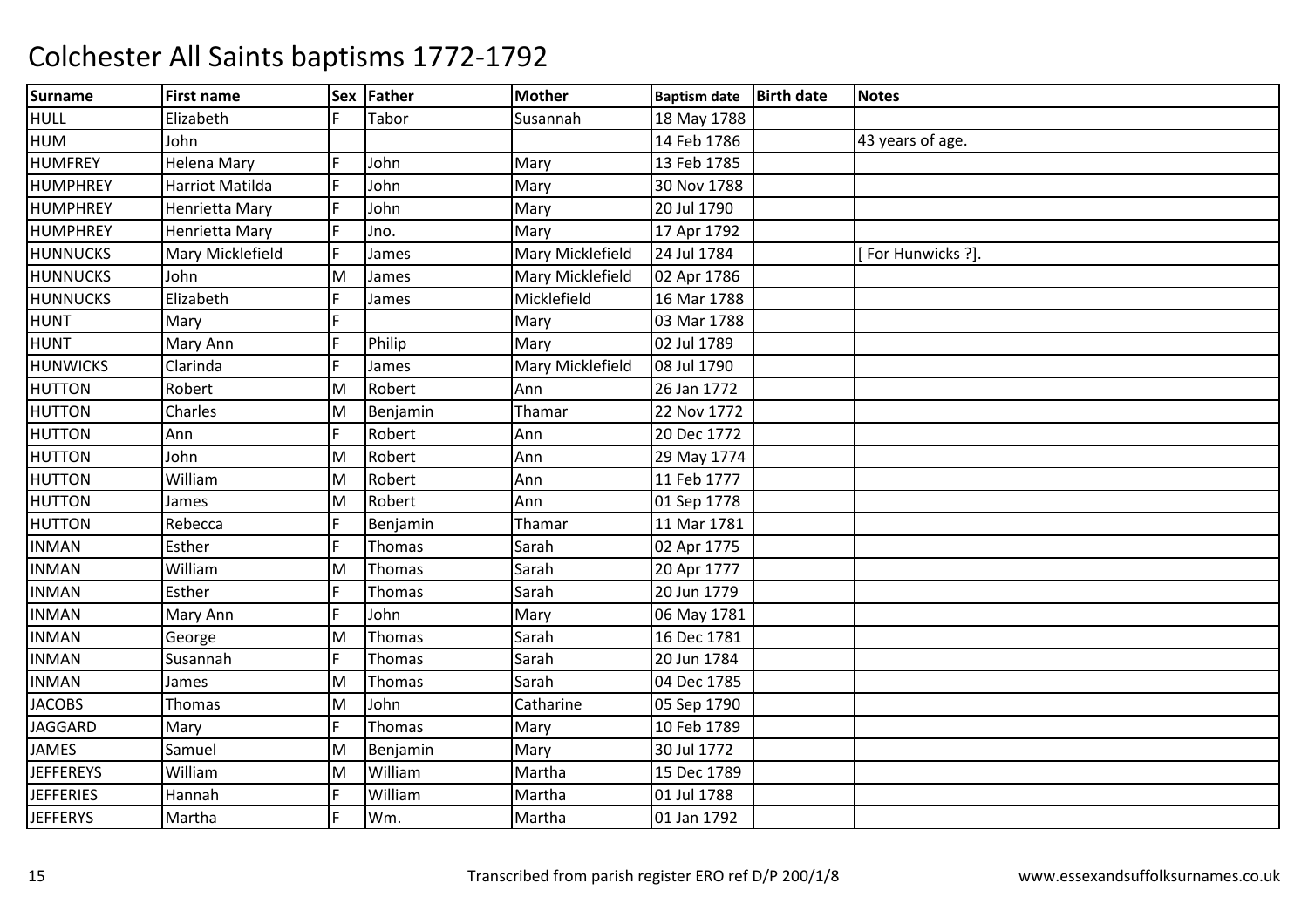| <b>Surname</b>  | <b>First name</b>      | <b>Sex</b> | Father        | <b>Mother</b> | <b>Baptism date</b> | <b>Birth date</b> | <b>Notes</b>                          |
|-----------------|------------------------|------------|---------------|---------------|---------------------|-------------------|---------------------------------------|
| <b>JEFFRIES</b> | John                   | M          | John          | Sarah         | 04 Apr 1784         |                   |                                       |
| <b>JEFFRIES</b> | William                | M          | William       | Martha        | 23 Nov 1784         |                   |                                       |
| <b>JEFFRIES</b> | Mary Ann               | F          | William       | Martha        | 14 May 1786         |                   | $P =$ Parents relieved by the Parish. |
| <b>JOHNSON</b>  | Elizabeth              | F          | John          | Elizabeth     | 20 Sep 1772         |                   |                                       |
| <b>JOHNSON</b>  | Elizabeth              | F.         | Henry         | Persis        | 18 Feb 1773         |                   |                                       |
| <b>JOHNSON</b>  | John                   | M          | John          | Mary          | 22 Apr 1792         |                   |                                       |
| <b>KEEBLE</b>   | Sarah                  | F          | Joseph        | Margaret      | 29 Jan 1792         |                   |                                       |
| <b>KEENE</b>    | Mary Ann               | F          | William       | Jane          | 08 Sep 1782         |                   |                                       |
| <b>KEMP</b>     | Mary                   | F          | <b>Thomas</b> | Elizabeth     | 23 Jul 1775         |                   |                                       |
| <b>KEMP</b>     | Sarah                  | F          | William       | Sarah         | 30 Jul 1776         |                   |                                       |
| <b>KEMP</b>     | Elizabeth              | F          | Thomas        | Elizabeth     | 10 Jul 1777         |                   |                                       |
| <b>KEMP</b>     | Mary                   | F          | William       | Sarah         | 13 Jun 1786         |                   |                                       |
| <b>KEMPSTER</b> | Elizabeth              | F          | Samuel        | Mary          | 19 Feb 1775         |                   |                                       |
| <b>KEMPSTER</b> | William                | M          | Samuel        | Mary          | 29 Jun 1777         |                   |                                       |
| <b>KING</b>     | Wm. Frederick          | M          | Wm.           | Mary          | 27 Mar 1791         |                   |                                       |
| <b>KNAP</b>     | Elizabeth              | F          | James         | Elizabeth     | 04 Aug 1776         |                   |                                       |
| <b>KNAP</b>     | Charlotte              | F          | James         | Elizabeth     | 11 Aug 1778         |                   |                                       |
| <b>KNOWLES</b>  | Ann                    | E          | John          | Sarah         | 06 Apr 1787         |                   | P = Parents relieved by the Parish.   |
| <b>KNOWLES</b>  | Mary                   | F          | John          | Sarah         | 27 Jan 1789         |                   | $P =$ Parents relieved by the Parish. |
| LADBROKE        | Sarah                  | F          | Abraham       | Ann           | 25 Oct 1779         |                   |                                       |
| <b>LADBROOK</b> | Martha                 | F          | Abraham       | Elizabeth     | 20 Apr 1785         |                   |                                       |
| <b>LADBROOK</b> | Judith                 | F          | Abraham       | Elizabeth     | 01 Jun 1787         |                   |                                       |
| <b>LADBROOK</b> | Anne                   | F          | Isaac         | Elisabeth     | 08 Mar 1792         |                   |                                       |
| <b>LALLY</b>    | William                | M          | John          | Sarah         | 04 Sep 1774         |                   |                                       |
| LAMB            | Sarah                  | F          | Thomas        | Sarah         | 24 Jul 1774         |                   |                                       |
| LANE            | Susannah               | F          | Joseph        | Ann           | 05 Jun 1774         |                   |                                       |
| LANE            | Joseph                 | M          | Joseph        | Ann           | 10 Jun 1777         |                   |                                       |
| LANE            | William                | M          | Joseph        | Ann           | 17 Sep 1780         |                   |                                       |
| LANE            | Elizabeth              | F          | Joseph        | Ann           | 06 Oct 1784         |                   |                                       |
| LANE            | Wm.                    | F.         |               | Sar'h         | 14 Dec 1790         |                   | Base. ['dtr' is probably an error]    |
| LANGLEY         | <b>Philip Augustus</b> | M          | Daniel        | Sarah         | 13 Jan 1780         |                   |                                       |
| <b>LANGTON</b>  | Peter Lord             | M          | Peter         | Ruth          | 20 Feb 1772         |                   |                                       |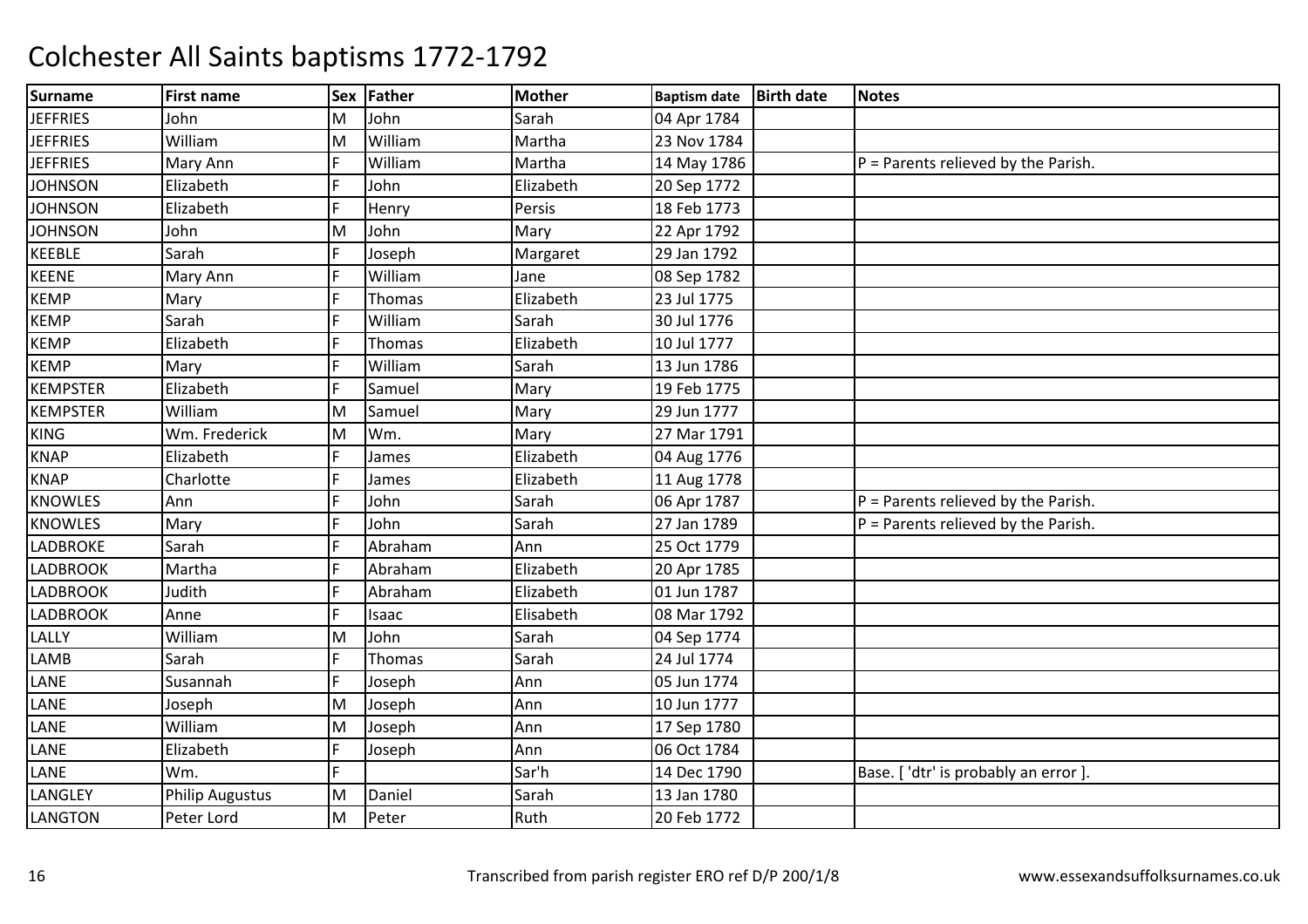| <b>Surname</b>     | <b>First name</b> | <b>Sex</b> | Father          | <b>Mother</b> | <b>Baptism date</b>     | <b>Birth date</b> | <b>Notes</b>                                |
|--------------------|-------------------|------------|-----------------|---------------|-------------------------|-------------------|---------------------------------------------|
| LANGTON            | Anna Maria        | F          | Peter           | Ruth          | 24 Oct 1773             |                   |                                             |
| LANGTON            | Benjamin Lord     | M          | Peter           | Ruth          | 01 Jul 1778             |                   |                                             |
| LARRARD            | Robert            | M          | Samuel          | Sarah         | 21 Apr 1776             |                   |                                             |
| <b>LAURENCE</b>    | Mary Anne Balls   | F          | Wm.             | Sarah         | 04 Nov 1792             |                   |                                             |
| LAWRENCE           | Mary              | F          | Henry           | Abigail       | 24 Mar 1772             |                   |                                             |
| LAWRENCE           | George            | M          | Daniel          | Hannah        | 29 Dec 1772             |                   |                                             |
| LAWRENCE           | James William     | M          | Henry           | Abigail       | 11 Feb 1777             | 01 Dec 1775       |                                             |
| <b>LAWRENCE</b>    | Lucy              | F          | Henry           | Abigail       | 01 Sep 1778             |                   |                                             |
| LAWRENCE           | Daniel            | M          | Daniel          | Lydia         | 11 Oct 1778             |                   |                                             |
| LAWRENCE           | Mary              | F          | George          | Elizabeth     | 14 Mar 1780             |                   |                                             |
| LAWRENCE           | Margaret Ann      | F          | George          | Elizabeth     | 15 Oct 1782             |                   |                                             |
| <b>LAWRENCE</b>    | Lucy              | F          | Robert          | Mary          | 22 Mar 1789             |                   |                                             |
| LAWRENCE           | Mary              | F.         |                 | Mary          | 15 Jul 1790             |                   | Base. $P =$ Parents relieved by the Parish. |
| LAWRENCE           | Matilda           | F          | Wm.             | Sarah         | 07 Dec 1790             |                   |                                             |
| LAWRENCE           | Mary              | F          | Thomas          | Mary          | 07 Dec 1792             |                   |                                             |
| LAY                | Edward            | M          | Edward          | Sarah         | 09 May 1782             |                   |                                             |
| LAY                | William           | M          | Edward          | Sarah         | 09 Aug 1787 24 May 1787 |                   |                                             |
| <b>LEACH</b>       | Sarah Anne        | F          | James           | Fanny         | 19 Aug 1792             |                   |                                             |
| LEECH              | James             | M          | James           | Fanny         | 02 May 1779             |                   |                                             |
| <b>LEECH</b>       | Edward            | M          | James           | Fanny         | 18 Jul 1784             |                   |                                             |
| LEPER              | Richard           | M          | Richard         | Pleasant      | 27 Aug 1775             |                   |                                             |
| <b>LEPINGWELL</b>  | Sarah             | F          | Mark            | Sarah         | 28 May 1776             |                   |                                             |
| <b>LEPPINGWELL</b> | Mark              | M          | Mark            | Sarah         | 11 May 1777             |                   |                                             |
| <b>LEPPINGWELL</b> | Sarah             | F          | Mark            | Sarah         | 12 Apr 1781             |                   |                                             |
| LEWIS              | Samuel            | M          | Samuel          | Sarah         | 07 Mar 1773             |                   |                                             |
| LEWIS              | Pheebe            | F          | James           | Eliz.         | 23 Aug 1790             |                   | Twin of Elisabeth.                          |
| LEWIS              | Elisabeth         | F          | James           | Eliz.         | 23 Aug 1790             |                   | Twin of Pheebe.                             |
| LEWIS              | James             | M          | James           | Elisabeth     | 23 Aug 1792             |                   |                                             |
| LILLY              | Sarah             | F.         | <b>Nicholas</b> | Susannah      | 25 Apr 1790             |                   |                                             |
| <b>LINNET</b>      | Sarah             | F          | Thomas          | Elizabeth     | 01 Feb 1789             |                   |                                             |
| <b>LINNET</b>      | Pheebe            | F          | Wm.             | Pheebe        | 20 Feb 1792             |                   |                                             |
| <b>LINNET</b>      | Elisabeth         | F          | Thomas          | Elisabeth     | 26 Aug 1792             |                   |                                             |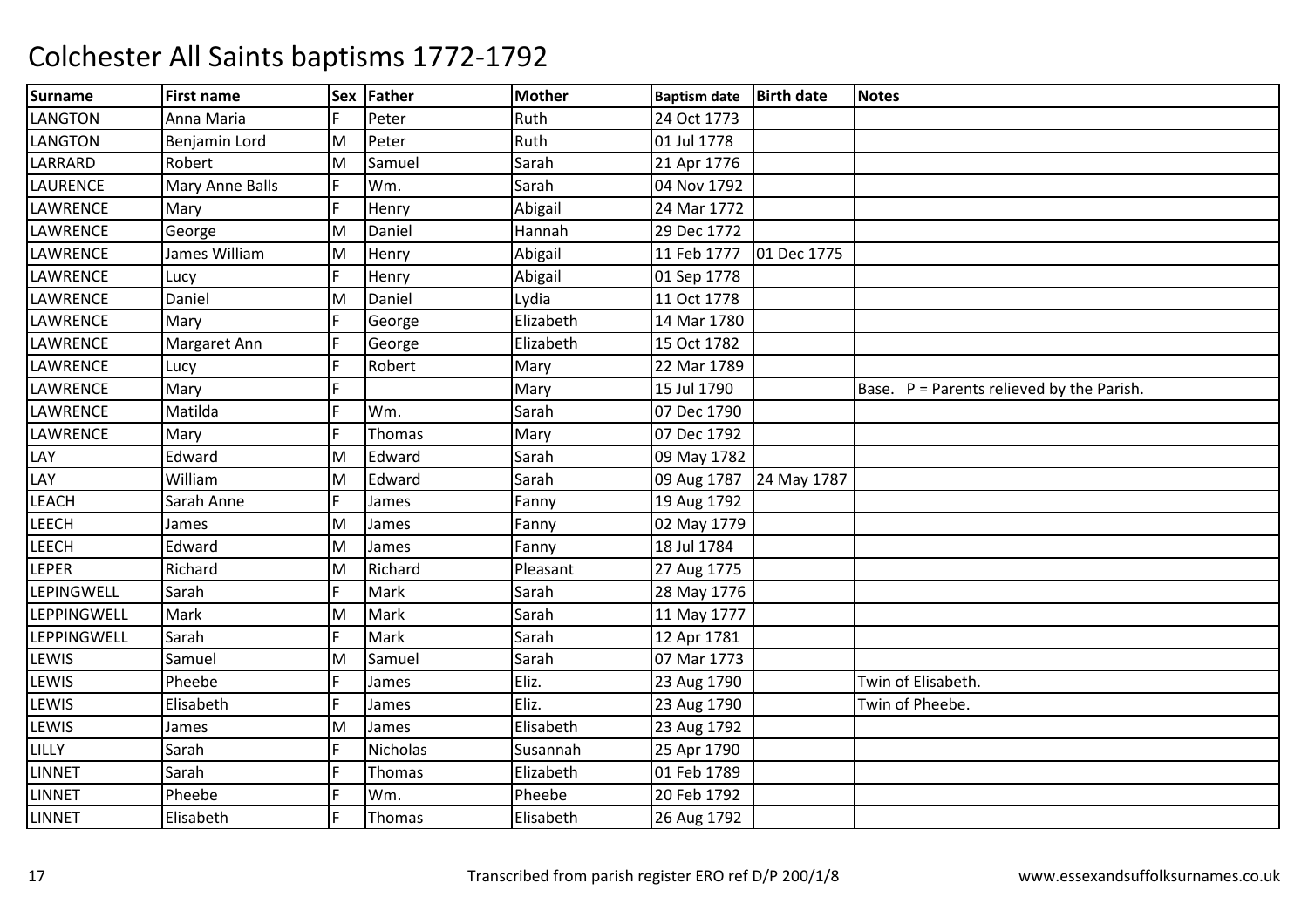| <b>Surname</b>    | <b>First name</b> | <b>Sex</b> | Father  | <b>Mother</b> | <b>Baptism date</b> | <b>Birth date</b> | <b>Notes</b>                                               |
|-------------------|-------------------|------------|---------|---------------|---------------------|-------------------|------------------------------------------------------------|
| <b>LOVEKIN</b>    | Lucy              | F          | Henry   | Elizabeth     | 20 Nov 1783         |                   | With Lufkin ]                                              |
| LUEN              | Ruth              | F          | Peter   | Ruth          | 29 Jun 1788         |                   |                                                            |
| LUEN              | Peter             | M          | Peter   | Ruth          | 24 Jan 1790         |                   |                                                            |
| <b>LUEN</b>       | John              | M          | Peter   | Ruth          | 02 Feb 1791         |                   |                                                            |
| LUEN              | Mary              | F          | Peter   | Ruth          | 29 May 1792         |                   |                                                            |
| <b>LUFKIN</b>     | Elizabeth         | F          | Henry   | Elizabeth     | 25 Mar 1773         |                   |                                                            |
| <b>LUFKIN</b>     | John              | M          | Henry   | Elizabeth     | 24 Jan 1779         |                   |                                                            |
| <b>LUFKIN</b>     | James             | M          | Henry   | Sarah         | 13 Oct 1788         |                   | $P =$ Parents relieved by the Parish.                      |
| <b>LUNGLEY</b>    | Ann               | F          | Daniel  | Sarah         | 14 Dec 1780         |                   | [Should be Langley ?].                                     |
| <b>LYES</b>       | William           | M          | George  | Sarah         | 02 Oct 1788         |                   | $P =$ Parents relieved by the Parish.                      |
| <b>LYES</b>       | Sarah             | F          | William | Sarah         | 27 Apr 1789         |                   | $P =$ Parents relieved by the Parish.                      |
| <b>LYES</b>       | Sarah             | F          | William | Sarah         | 19 May 1790         |                   |                                                            |
| <b>MALDEN</b>     | Mary              | E          | Rudd    | Mary          | 24 Jun 1779         |                   |                                                            |
| <b>MALTMAN</b>    | Jane              | F          | John    | Mary          | 03 Nov 1789         |                   |                                                            |
| <b>MANN</b>       | Sarah             | F          | John    | Elizabeth     | 21 Oct 1773         |                   |                                                            |
| <b>MANN</b>       | Mary              | F          | John    | Elizabeth     | 07 Nov 1775         |                   |                                                            |
| <b>MANNING</b>    | John              | M          | Joseph  | Rachel        | 15 Oct 1775         |                   |                                                            |
| <b>MANNING</b>    | Joseph            | M          | Joseph  | Rachel        | 17 Oct 1775         | 17 Feb 1774       |                                                            |
| <b>MANNING</b>    | Thomas            | M          | Thomas  | Ann           | 08 Aug 1784         |                   |                                                            |
| <b>MANNING</b>    | Hannah            | F          | Thomas  | Ann           | 12 Apr 1786         |                   |                                                            |
| <b>MANNING</b>    | Ruth              | F          | Thomas  | Ann           | 18 Nov 1787         |                   |                                                            |
| <b>MANNING</b>    | John              | M          | Thomas  | Ann           | 12 Jul 1789         |                   |                                                            |
| <b>MANNING</b>    | Mahala            | F          | Thos.   | Anne          | 07 Jun 1791         |                   |                                                            |
| <b>MAPLES</b>     | William           | M          | William | Mary          | 17 Dec 1778         |                   |                                                            |
| <b>MARTIN</b>     | Elizabeth         | E          | Joseph  | Elizabeth     | 29 Jul 1787         |                   |                                                            |
|                   |                   |            |         |               |                     |                   | Abode: Mary (St Mary's? But Magdalen or at-the-Walls isn't |
| <b>MARTIN</b>     | William Henry     | M          | Henry   | Johnson       | 27 Sep 1787         |                   | stated)                                                    |
| <b>MARTIN</b>     | Joseph            | M          | Joseph  | Elizabeth     | 22 Dec 1788         |                   |                                                            |
| <b>MASON</b>      | Hannah            | F          | James   | Elizabeth     | 17 Feb 1789         |                   | $P =$ Parents relieved by the Parish.                      |
| MATTHEWMAN        | Eleanor           | F          | John    | Elizabeth     | 17 Oct 1775         |                   |                                                            |
| <b>MATTHEWMAN</b> | Mary              | F          | Stephen | Elizabeth     | 01 Sep 1785         |                   |                                                            |
| <b>MATTHEWMAN</b> | Eleanor Susannah  | F          | Stephen | Elizabeth     | 26 May 1789         |                   |                                                            |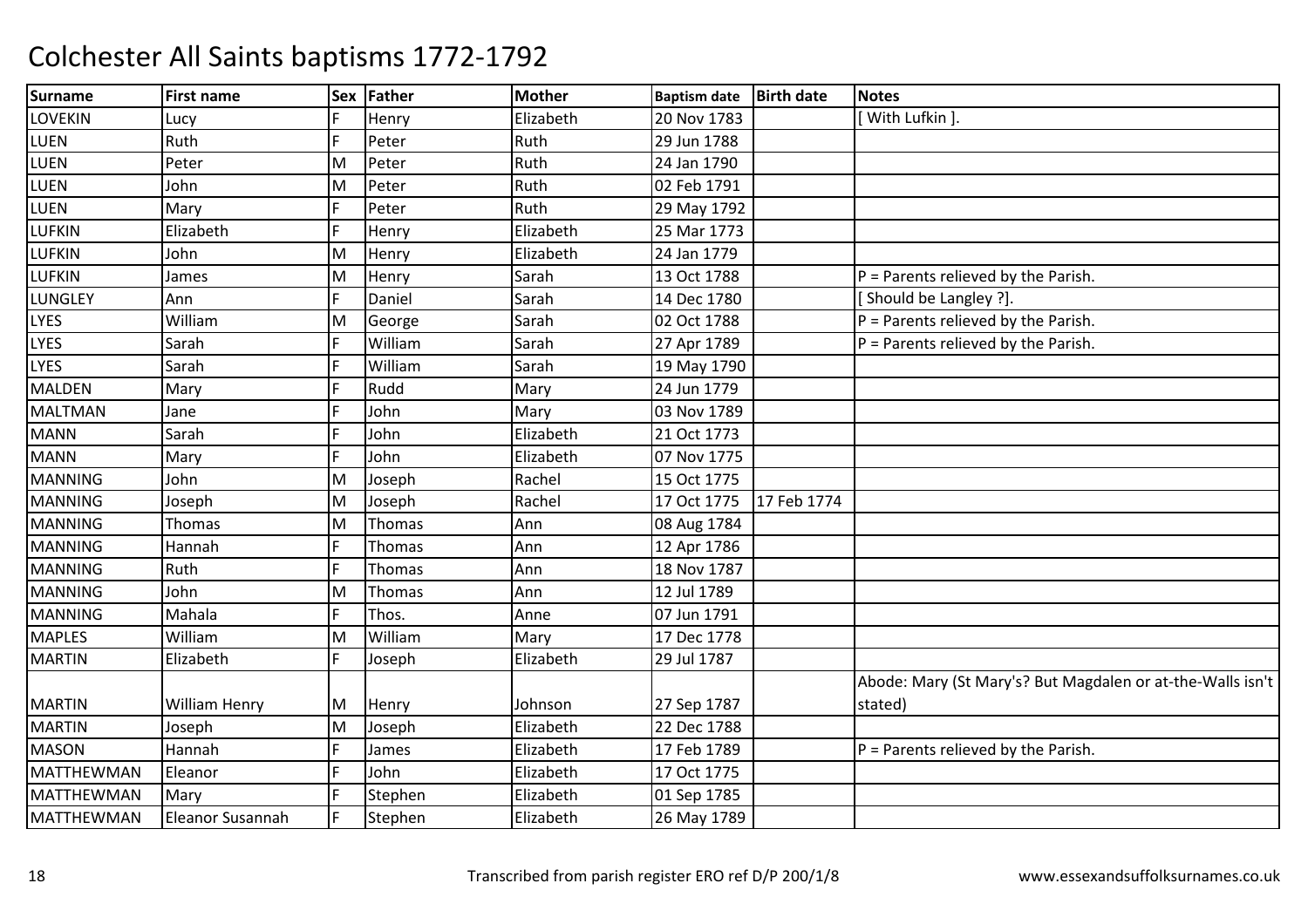| <b>Surname</b>    | <b>First name</b>     | <b>Sex</b> | Father  | <b>Mother</b> | <b>Baptism date</b> | <b>Birth date</b> | <b>Notes</b>                                                 |
|-------------------|-----------------------|------------|---------|---------------|---------------------|-------------------|--------------------------------------------------------------|
| <b>MATTHEWMAN</b> | John                  | M          | John    | Mary          | 26 Oct 1790         |                   |                                                              |
| <b>MATTHEWMAN</b> | John                  | M          | John    | Mary          | 07 Feb 1792         |                   |                                                              |
| <b>MILES</b>      | Elizabeth             | F          | Francis | Elizabeth     | 06 Dec 1778         |                   |                                                              |
| <b>MILES</b>      | John                  | M          | John    | Mary          | 16 Sep 1779         |                   |                                                              |
| <b>MILES</b>      | Francis               | M          | Francis | Elizabeth     | 08 Oct 1780         |                   |                                                              |
| MILLER            | Martha                | F          | Daniel  | Susannah      | 28 Oct 1787         |                   |                                                              |
| MILLER            | Hugh                  | M          | Daniel  | Susannah      | 07 Jun 1791         |                   |                                                              |
| <b>MILLS</b>      | Solomon               | M          | Solomon | Elizabeth     | 15 Apr 1773         | 23 Oct 1772       |                                                              |
| <b>MILLS</b>      | Elizabeth             | F          | Solomon | Elizabeth     | 20 Feb 1774         |                   |                                                              |
| <b>MILLS</b>      | Samuel                | M          | John    | Mary          | 30 Apr 1775         |                   |                                                              |
| <b>MILLS</b>      | Sarah                 | F          | Solomon | Elizabeth     | 08 Feb 1776         |                   |                                                              |
| <b>MILLS</b>      | Mary                  | F          | John    | Mary          | 26 Feb 1778         |                   |                                                              |
| <b>MILLS</b>      | Solomon               | M          | Solomon | Elizabeth     | 26 Feb 1778         |                   |                                                              |
| <b>MILLS</b>      | William               | M          | Solomon | Elizabeth     | 01 Jan 1784         |                   | $P =$ Parents relieved by the Parish.                        |
| <b>MILLS</b>      | William               | M          | William | Henrietta     | 27 Apr 1788         |                   |                                                              |
| <b>MONRO</b>      | Jane                  | F          | Duncan  | Mary          | 29 Nov 1778         |                   | Of 25th Regiment of Foot.                                    |
| <b>MOORE</b>      | William               | M          | William | Sarah         | 10 Jan 1773         | 02 Dec 1772       |                                                              |
| <b>MOORE</b>      | <b>Isaac Casketer</b> | M          | William | Sarah         | 08 Jan 1775         |                   |                                                              |
| <b>MOORE</b>      | Ann Casketer          |            | William | Sarah         | 23 Nov 1777         |                   |                                                              |
| <b>MOORE</b>      | Isaac                 | M          | William | Sarah         | 06 May 1781         |                   |                                                              |
| <b>MORDEN</b>     | Sarah                 | F          | John    | Sarah Cook    | 06 Apr 1775         |                   |                                                              |
| <b>MORE</b>       | Joseph                | M          | William | Sarah         | 06 May 1787         |                   | $P =$ Parents relieved by the Parish.                        |
| <b>MORLEY</b>     | William               | M          | William | Mary          | 21 Oct 1792         |                   |                                                              |
| <b>MORPHEY</b>    | Henry                 | M          | Henry   | Sarah         | 17 Oct 1788         |                   |                                                              |
| MUNNERY           | John                  | M          | Richard | Ann           | 14 Nov 1784         |                   |                                                              |
| <b>MURRELLS</b>   | John                  | M          | John    | Mary          | 04 Dec 1783         |                   |                                                              |
| <b>MURRELS</b>    | Sarah                 | F          | John    | Mary          | 22 Jul 1777         |                   |                                                              |
| <b>MURRELS</b>    | Elizabeth             | F          | John    | Mary          | 19 Feb 1782         |                   | Aged 11 months.                                              |
| <b>MURRILLS</b>   | Mary                  | F          | John    | Mary          | 07 Oct 1787         |                   |                                                              |
| <b>MUSSET</b>     | Elisabeth             | F          | Wm.     | Elisabeth     | 11 Nov 1790         |                   |                                                              |
| <b>NELSON</b>     | Thomas                | M          | Weston  | Martha        |                     |                   | 03 May 1787 05 Mar 1778   Birth year unclear, could be 1776. |
| <b>NEVIL</b>      | Anne                  | F          | Peter   | Ann           | 18 Oct 1772         |                   |                                                              |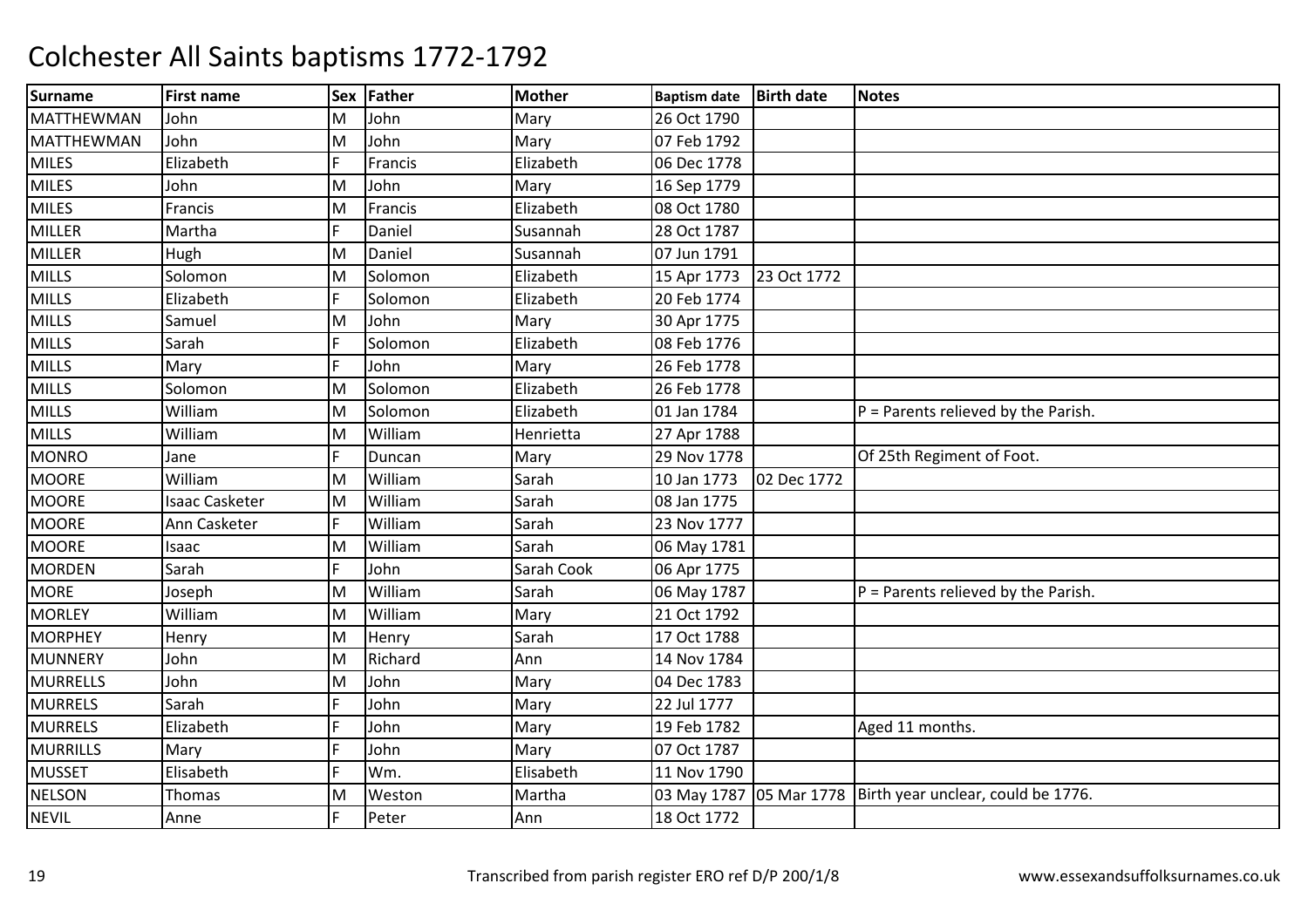| <b>Surname</b> | <b>First name</b>  | <b>Sex</b> | Father  | <b>Mother</b> | <b>Baptism date</b> | <b>Birth date</b> | <b>Notes</b>       |
|----------------|--------------------|------------|---------|---------------|---------------------|-------------------|--------------------|
| <b>NEVIL</b>   | Elizabeth          | F          | Gilbert | Ann           | 20 May 1773         |                   |                    |
| <b>NEVIL</b>   | John               | M          | Gilbert | Ann           | 16 Jan 1777         |                   |                    |
| <b>NEVIL</b>   | Ann                | F          | Gilbert | Ann           | 16 Mar 1779         |                   |                    |
| <b>NEVIL</b>   | Wm.                | M          | Edward  | Elisabeth     | 23 Sep 1792         |                   |                    |
| <b>NEVILL</b>  | William            | M          | Gilbert | Ann           | 29 Dec 1774         |                   |                    |
| <b>NEVILL</b>  | Thomas             | M          | Peter   | Ann           | 19 Nov 1777         |                   |                    |
| <b>NEVILL</b>  | Rachel             | F          | William | Ann           | 27 Jan 1781         |                   |                    |
| <b>NEVILL</b>  | Elizabeth          | F          | James   | Elizabeth     | 01 Aug 1784         |                   |                    |
| <b>NEVILL</b>  | William            | M          | William | Ann           | 03 Dec 1784         |                   |                    |
| <b>NEVILL</b>  | Sarah Ann          | F          | James   | Elizabeth     | 31 Mar 1786         |                   |                    |
| <b>NEVILL</b>  | John               | M          | John    | Elizabeth     | 03 Jun 1787         |                   |                    |
| <b>NEVILL</b>  | Edward             | M          | Edward  | Elizabeth     | 12 Jul 1789         |                   |                    |
| <b>NEVILLE</b> | Ann                | F          | Peter   | Ann           | 01 Jul 1778         |                   |                    |
| <b>NEVILLE</b> | Mary               | E          | William | Ann           | 05 Nov 1780         |                   | Twin of Sarah.     |
| <b>NEVILLE</b> | Sarah              | F          | William | Ann           | 05 Nov 1780         |                   | Twin of Mary.      |
| <b>NEWTON</b>  | Margaret           | F          | James   | Margaret      | 11 Jun 1772         |                   | 6 weeks old.       |
| <b>NEWTON</b>  | Thomas             | M          | Thomas  | Sarah         | 20 Sep 1772         |                   |                    |
| <b>NEWTON</b>  | Elizabeth          | F          | James   | Margaret      | 14 Nov 1773         |                   |                    |
| <b>NEWTON</b>  | Sarah              | E          | John    | Sarah         | 31 Jan 1775         |                   |                    |
| <b>NEWTON</b>  | Susannah           | F          | William | Elizabeth     | 16 Jul 1775         | 10 May 1775       |                    |
| <b>NEWTON</b>  | James              | M          | James   | Margaret      | 31 Mar 1776         |                   |                    |
| <b>NEWTON</b>  | Reuben             | M          | Thomas  | Sarah         | 09 Jun 1776         |                   |                    |
| <b>NEWTON</b>  | Sarah              | E          | William | Elizabeth     | 15 Apr 1777         |                   |                    |
| <b>NEWTON</b>  | Mary               | E          | John    | Mary          | 14 Sep 1777         |                   |                    |
| <b>NEWTON</b>  | Mary               | E          | John    | Mary          | 05 Dec 1779         |                   |                    |
| <b>NEWTON</b>  | Mary               |            | John    | Mary          | 09 Sep 1783         |                   |                    |
| <b>NEWTON</b>  | Susannah           | E          | John    | Mary          | 14 Jan 1786         |                   | Twin of Elizabeth. |
| <b>NEWTON</b>  | Elizabeth          | F          | John    | Mary          | 14 Jan 1786         |                   | Twin of Susannah.  |
| <b>NEWTON</b>  | William Bloomfield | M          | Thomas  | Mary          | 18 May 1786         |                   |                    |
| <b>NEWTON</b>  | John               | M          | John    | Mary          | 20 Apr 1788         |                   |                    |
| <b>NEWTON</b>  | William            | M          | John    | Mary          | 06 May 1792         |                   |                    |
| <b>OAKLEY</b>  | Rebecca            | F          | John    | Susan         | 02 Mar 1788         |                   |                    |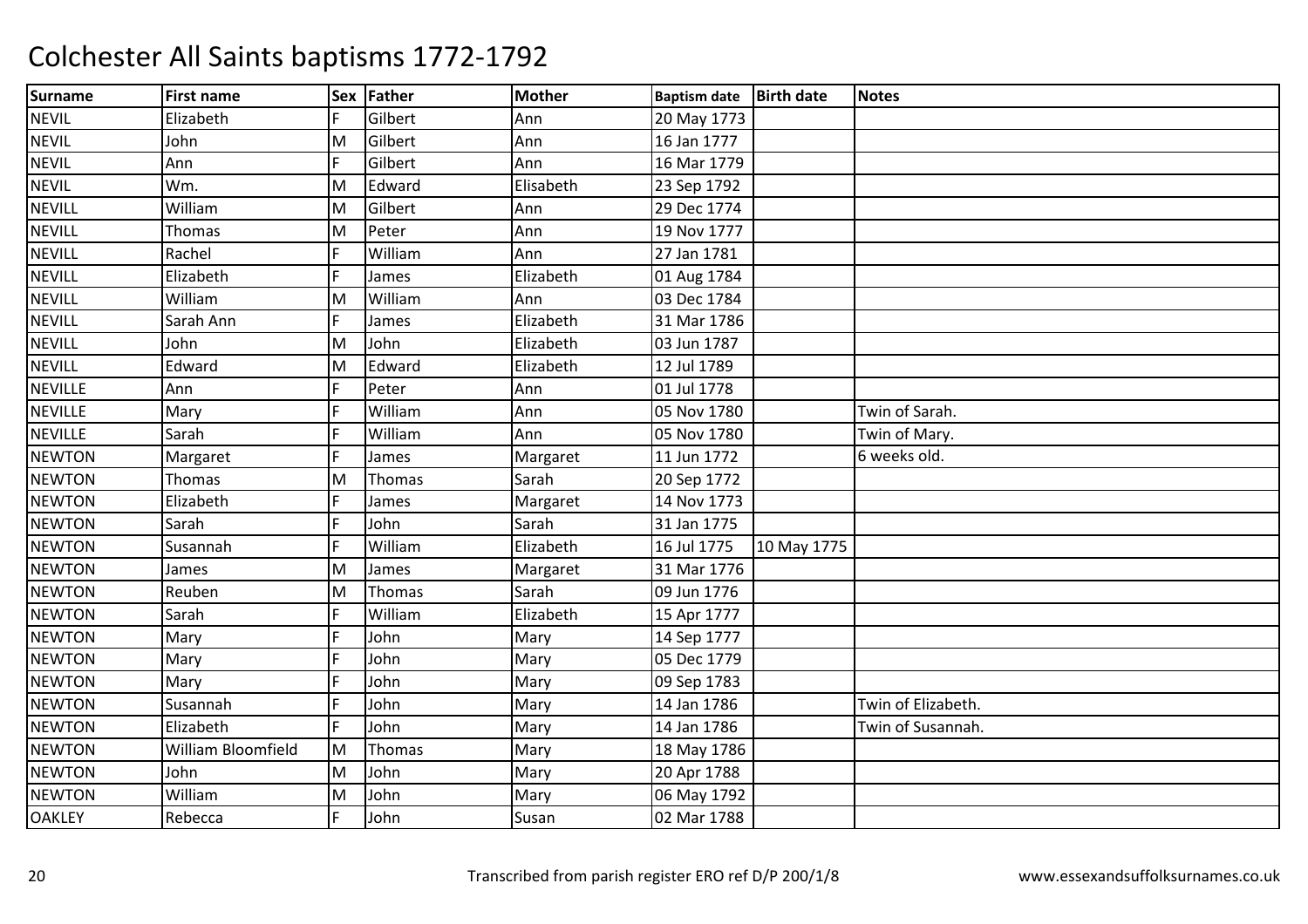| <b>Surname</b>  | <b>First name</b> |   | Sex Father    | <b>Mother</b> | <b>Baptism date</b> | <b>Birth date</b> | <b>Notes</b>                                            |
|-----------------|-------------------|---|---------------|---------------|---------------------|-------------------|---------------------------------------------------------|
| <b>ORAN</b>     | Elizabeth         | F | John          | Elizabeth     | 26 Oct 1777         |                   |                                                         |
| <b>OSBORN</b>   | Henry             | M | James         | Ann           | 21 Feb 1790         |                   |                                                         |
| <b>OSBORNE</b>  | Sarah             | F | Henry         | Sarah         | 23 Sep 1787         |                   |                                                         |
| <b>PARKER</b>   | Elisabeth         | F | Thomas        | Elisabeth     | 29 Apr 1792         |                   |                                                         |
| <b>PARR</b>     | Jane Eliza        | F | Samuel        | Jane          |                     |                   | 08 Aug 1778 26 May 1778 The father is Rev'd Samuel Parr |
| PASFIELD        | Phoebe            | F | William       | Mary          | 03 Oct 1773         |                   |                                                         |
| <b>PATRICK</b>  | Joseph            | M | John          | Mary          | 02 Feb 1776         |                   |                                                         |
| <b>PEPPER</b>   | Samuel            | M | Samuel        | Mary          | 01 Dec 1782         |                   |                                                         |
| <b>PHILLIPS</b> | John              | M | John          | Mary          | 13 Apr 1786         |                   |                                                         |
| <b>PILBROW</b>  | Thos.             | M | Jno. Baker    | Charlotte     | 28 Dec 1791         |                   | Twin of Martha.                                         |
| PILBROW         | Martha            | F | Jno. Baker    | Charlotte     | 28 Dec 1791         |                   | Twin of Thos.                                           |
| <b>PITT</b>     | John Pegrim       | M | William       | Sarah         | 05 Apr 1772         |                   |                                                         |
| PITT            | Thomas            | M | William       | Sarah         | 29 May 1774         |                   |                                                         |
| <b>PITT</b>     | James             | M | William       | Sarah         | 22 Jun 1777         |                   |                                                         |
| <b>PITT</b>     | <b>Thomas</b>     | M | William       | Sarah         | 01 Aug 1779         |                   |                                                         |
| <b>PITT</b>     | Sarah             | F | William       | Sarah         | 31 Aug 1783         |                   |                                                         |
| PLUMBLY         | Samuel            | M | Samuel        | Mary          | 20 Feb 1791         |                   |                                                         |
| <b>POOLEY</b>   | Jacob             | M |               | Mary          | 18 Jan 1784         |                   | $P =$ Parents relieved by the Parish.                   |
| <b>POPE</b>     | Stephen           | M | John          | Sarah         | 24 Aug 1790         |                   |                                                         |
| <b>POPE</b>     | Letitia           | F | Jno.          | Sarah         | 13 Oct 1791         |                   |                                                         |
| <b>PORTER</b>   | Sarah             | F | Robert        | Mary          | 14 Mar 1773         |                   |                                                         |
| <b>POWELL</b>   | Elizabeth         | F | Richard       | Elizabeth     | 22 Feb 1772         |                   |                                                         |
| PRESSNEY        | Sarah             | F | Wm.           | Anne          | 19 Apr 1791         |                   |                                                         |
| <b>PRESTNEY</b> | Susannah          | F | <b>Thomas</b> | Mary          | 12 Dec 1773         |                   |                                                         |
| <b>PRESTNEY</b> | William           | M | William       | Ann           | 17 Mar 1788         |                   |                                                         |
| <b>PRESTON</b>  | Mary Ann          | F | William       | Ann           | 16 Jan 1787         |                   |                                                         |
| <b>PRETTY</b>   | Samuel            | M | Samuel        | Sarah         | 14 Mar 1786         | 27 Feb 1786       |                                                         |
| <b>PRETTY</b>   | James             | M | James         | Hannah        | 20 Feb 1791         |                   |                                                         |
| PRIKE           | John              | M | William       | Ann           | 10 Jul 1788         |                   |                                                         |
| <b>PROCTOR</b>  | John              | M | James         | Mary          | 27 Feb 1780         |                   |                                                         |
| <b>PRYKE</b>    | Eliz.             | F | Thos.         | Eliz.         | 14 Apr 1791         |                   | $P =$ Parents relieved by the Parish.                   |
| <b>PUFFLET</b>  | Ann               | F | Robert        | Sarah         | 15 Oct 1784         |                   |                                                         |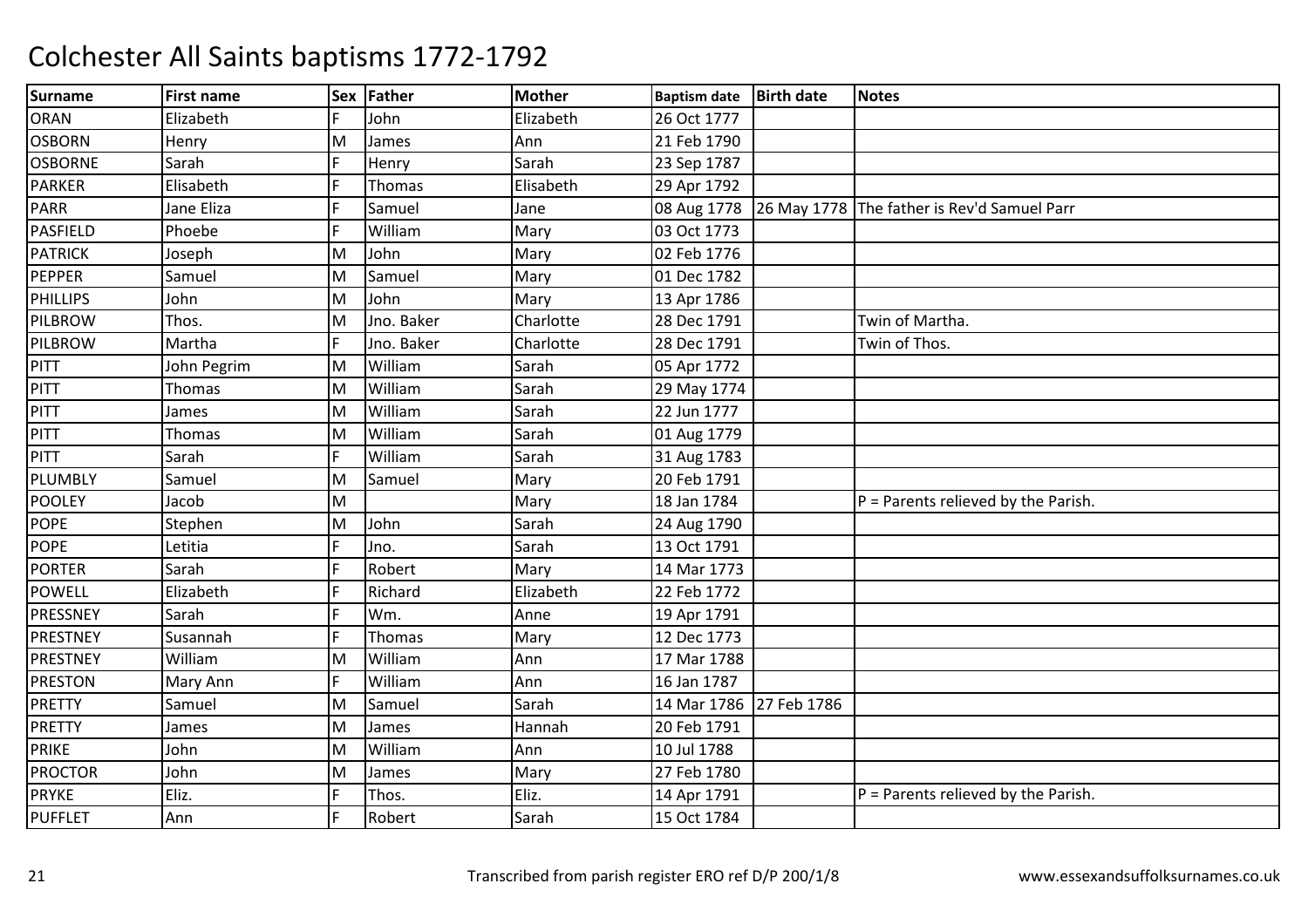| <b>Surname</b>   | <b>First name</b>       |   | Sex Father    | <b>Mother</b> | <b>Baptism date</b>     | <b>Birth date</b> | <b>Notes</b>                          |
|------------------|-------------------------|---|---------------|---------------|-------------------------|-------------------|---------------------------------------|
| <b>PULLEN</b>    | Richard                 | M | John          | Ann           | 16 Jul 1775             | 03 Jun 1770       |                                       |
| <b>PULLEN</b>    | Ann                     | F | John          | Ann           | 16 Jul 1775             | 19 Apr 1775       |                                       |
| PULLEN           | John                    | M | John          | Ann           | 14 Mar 1780 26 Oct 1779 |                   |                                       |
| QUILTER          | Robert                  | M | John          | Ann           | 26 May 1774             |                   |                                       |
| <b>QUILTER</b>   | Rachel                  | F | John          | Ann           | 26 Mar 1779             |                   |                                       |
| <b>RATFORD</b>   | Ally                    | E | Daniel        | Mary          | 07 Aug 1774             |                   |                                       |
| RAWLING          | Elizabeth               | F | <b>Thomas</b> | Elizabeth     | 21 Sep 1783             |                   |                                       |
| <b>RAY</b>       | Sarah                   | E | William       | Susannah      | 23 May 1784             |                   |                                       |
| <b>RAY</b>       | Lidia Mary              | F | Wm.           | Susan         | 03 Apr 1792             |                   |                                       |
| <b>RAYNER</b>    | Mary                    | E | Samuel        | Mary          | 18 May 1784             |                   |                                       |
| <b>RAYNER</b>    | Martha                  |   | Samuel        | Mary          | 20 Nov 1786             |                   |                                       |
| <b>RAYNER</b>    | James                   | M | Samuel        | Mary          | 17 Oct 1791             |                   |                                       |
| <b>RAYNER</b>    | John                    | M | John          | Susan         | 19 Mar 1792             |                   |                                       |
| <b>RIDDELL</b>   | Mary                    | Ë | Patrick       | Mary          | 30 Nov 1788             |                   |                                       |
| <b>RIDDLE</b>    | Susannah                | F | Patrick       | Mary          | 08 May 1791             |                   |                                       |
| <b>ROGERS</b>    | Elizabeth               | F | Edward        | Elizabeth     | 20 Sep 1774             |                   |                                       |
| <b>ROW</b>       | Elizabeth               | F | William       | Elizabeth     | 11 Sep 1785             |                   |                                       |
| <b>ROWE</b>      | Eleanor                 | F | John          | Alice         | 15 Feb 1784             |                   |                                       |
| <b>RUDKIN</b>    | Abraham                 | M | Joseph        | Martha        | 25 Mar 1774             |                   |                                       |
| <b>RUDKIN</b>    | John                    | M | John          | Elizabeth     | 15 Mar 1784             |                   |                                       |
| <b>RUDKIN</b>    | John                    | M | John          | Elizabeth     | 17 Jan 1787             |                   |                                       |
| <b>SACH</b>      | Mary Ann                | F | Adam          | Mary          | 11 May 1784             |                   |                                       |
| <b>SACHE</b>     | John                    | M | Adam          | Mary          | 04 Jun 1786             |                   | $P =$ Parents relieved by the Parish. |
| SADLER           | William                 | M | William       | Isabella      | 03 Jan 1775             |                   |                                       |
| <b>SADLER</b>    | David                   | M | John          | Eliz.         | 16 Mar 1791             |                   |                                       |
| <b>SALLOWS</b>   | Sarah                   | F | John          | Elizabeth     | 11 Jun 1772             |                   | About 6 months old.                   |
| <b>SALLOWS</b>   | <b>William Sparling</b> | M |               | Susannah      | 03 Feb 1785             |                   |                                       |
| <b>SALLOWS</b>   | <b>Catharine Hewitt</b> | F | Robert        | Susannah      | 12 Aug 1789             |                   |                                       |
| <b>SALMON</b>    | John                    | M | John          | Sarah         | 20 Mar 1785             |                   |                                       |
| SALMON           | Elizabeth               | F | John          | Sarah         | 11 Feb 1787             |                   |                                       |
| SAMUEL           | Sarah                   | E | John          | Elizabeth     | 11 Oct 1778             |                   |                                       |
| <b>SANCKSTER</b> | Hannah                  | F | William       | Hannah        | 24 Oct 1773             |                   |                                       |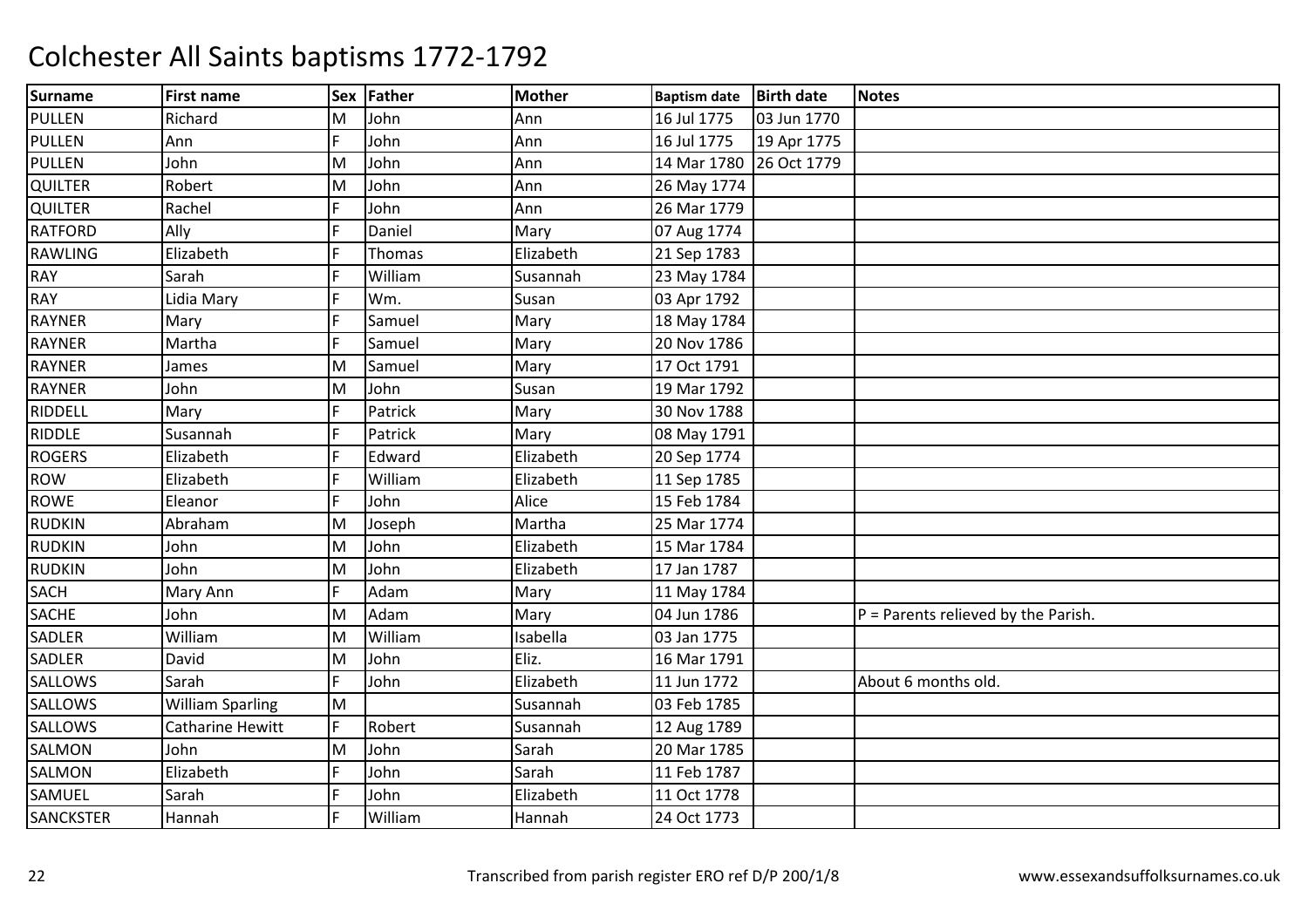| <b>Surname</b>    | <b>First name</b> | <b>Sex</b> | Father        | <b>Mother</b> | <b>Baptism date</b>     | <b>Birth date</b> | <b>Notes</b>                              |
|-------------------|-------------------|------------|---------------|---------------|-------------------------|-------------------|-------------------------------------------|
| <b>SARLES</b>     | Hannah            | F          | William       | Hannah        | 09 Nov 1788             |                   |                                           |
| <b>SARLES</b>     | Mary Ann          | F          | William       | Hannah        | 10 Jun 1790             |                   |                                           |
| <b>SARLS</b>      | Lucy              | E          | <b>Thomas</b> | Hannah        | 29 Dec 1774             |                   |                                           |
| <b>SARLS</b>      | Thomas            | M          | Thomas        | Mary          | 07 Oct 1792             |                   |                                           |
| <b>SAWARD</b>     | Robert            | M          | Robert        | Sarah         | 24 Feb 1782             |                   |                                           |
| <b>SAWARD</b>     | Sarah             | F          | Robert        | Sarah         | 15 Aug 1784             |                   |                                           |
| <b>SAWARD</b>     | Hannah            | F          | Robert        | Sarah         | 21 May 1786             |                   |                                           |
| <b>SAWARD</b>     | Mary              | F          | Robert        | Sarah         | 04 Oct 1789             |                   |                                           |
| <b>SAWARD</b>     | Robert            | M          | Robert        | Sarah         | 21 May 1791             |                   | Twin of Sarah.                            |
| <b>SAWARD</b>     | Sarah             | F.         | Robt.         | Sarah         | 21 May 1791             |                   | Twin of Robert.                           |
| SAWARD            | Robert            | M          | Robert        | Sarah         | 25 Nov 1792             |                   |                                           |
| <b>SAXTON</b>     | Thomas            | M          |               | Elizabeth     | 09 Nov 1785             |                   | $P =$ Parents relieved by the Parish.     |
| SAYWARD           | Robert            | M          | Robert        | Sarah         | 17 Mar 1776             |                   |                                           |
| <b>SEARLE</b>     | Ann               | F          | William       | Celia         | 14 Mar 1786 26 Apr 1783 |                   |                                           |
| <b>SECRET</b>     | Lucy              | F          | Joseph        | Lilley        | 02 Oct 1774             |                   |                                           |
| <b>SERLES</b>     | Ann               | F          | Thomas        | Ann           | 21 Jun 1778             |                   | With Sarls ?].                            |
| <b>SHAIRP</b>     | Mary Ann          | F          | William       | Ann Bromley   | 09 May 1783             |                   |                                           |
| <b>SHEARCRAFT</b> | Hannah            | F          | Jno.          | Sarah         | 03 May 1791             |                   |                                           |
| <b>SHEARCROFT</b> | Abraham           | M          | Abraham       | Frances       | 04 Apr 1779             |                   |                                           |
| <b>SHEARCROFT</b> | Abraham           | M          | Abraham       | Hannah        | 26 Aug 1781             |                   | Age about 2 and a half years.             |
| <b>SHEARCROFT</b> | Sarah             | F          | Abraham       | Hannah        | 26 Aug 1781             |                   |                                           |
| <b>SHEARCROFT</b> | Anna              | F          | Abraham       | Sarah         | 06 Jul 1784             |                   |                                           |
| <b>SHEARCROFT</b> | Sarah             | F          | Abraham       | Ann           | 10 Sep 1786             |                   |                                           |
| <b>SHEARCROFT</b> | Hannah            | F          | Abraham       | Frances       | 14 Apr 1789             |                   |                                           |
| <b>SHEARWOOD</b>  | Hannah            | F.         |               | Sarah         | 12 Jun 1787             |                   | Aged 28, but could be daughter or mother. |
| SHERMAN           | William Robert    | M          | John          | Elizabeth     | 17 May 1781 28 Apr 1781 |                   |                                           |
| <b>SHERMAN</b>    | Caelia            | lF.        | John          | Elizabeth     | 21 Jul 1785             |                   |                                           |
| SHERMAN           | Celia             | F          | John          | Elizabeth     | 24 Jul 1787             |                   |                                           |
| SHERMAN           | Timothy           | M          | John          | Elizabeth     | 06 Aug 1789             |                   |                                           |
| <b>SHERWOOD</b>   | James             | M          | John          | Elizabeth     | 08 Mar 1789             |                   |                                           |
| <b>SHILLITO</b>   | Charles           | M          | Charles       | Susannah      | 07 Aug 1781             |                   |                                           |
| <b>SHILLITO</b>   | George            | M          | Charles       | Susannah      | 05 Sep 1782             |                   |                                           |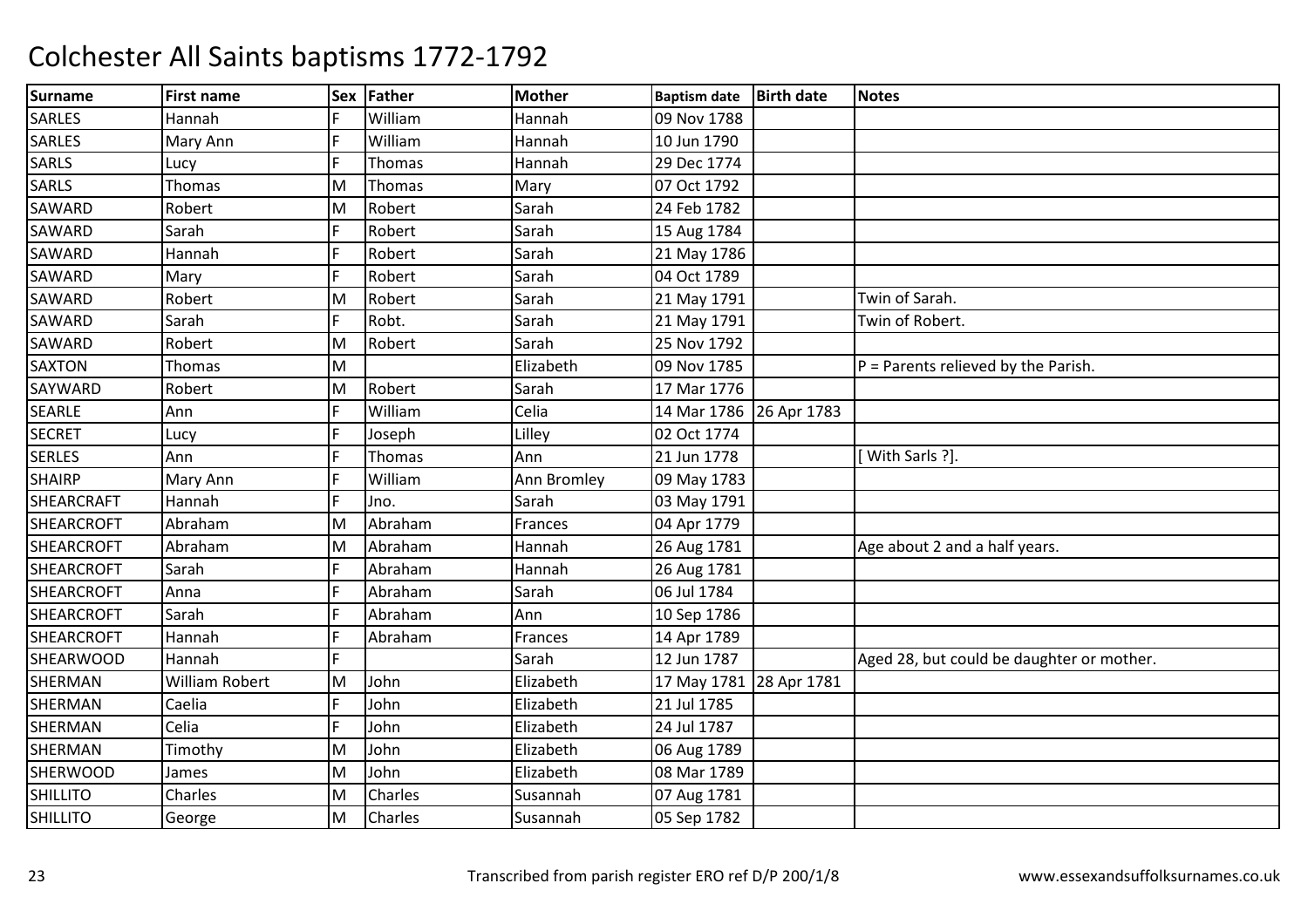| <b>Surname</b>  | <b>First name</b>      | <b>Sex</b> | Father  | <b>Mother</b> | <b>Baptism date</b> | <b>Birth date</b> | <b>Notes</b>                          |
|-----------------|------------------------|------------|---------|---------------|---------------------|-------------------|---------------------------------------|
| <b>SHILLITO</b> | Susan                  | F          | Charles | Susannah      | 06 Sep 1785         |                   |                                       |
| <b>SHILLITO</b> | Benjamin               | M          | Charles | Susannah      | 05 Jul 1787         |                   |                                       |
| <b>SHILLITO</b> | Caroline Griffin       | F          | Char's  | Susan         | 02 Apr 1790         |                   |                                       |
| <b>SHILLITO</b> | Elisabeth              | F          | Charles | Susan         | 03 May 1792         |                   |                                       |
| <b>SIGGARS</b>  | Mary Ann               | F          | Richard | Hannah        | 11 Jan 1786         |                   |                                       |
| <b>SIMONDS</b>  | John                   | M          | Thomas  | Esther        | 02 Feb 1777         |                   |                                       |
| <b>SIMONS</b>   | Sarah                  | F          | John    | Hannah        | 24 Oct 1773         |                   |                                       |
| <b>SIMPSON</b>  | Joseph                 | M          | Joseph  | Sarah         | 27 Nov 1781         |                   |                                       |
| <b>SLATER</b>   | Charlotte              | F          | William | Alice         | 23 Jan 1787         |                   |                                       |
| <b>SMITH</b>    | Hannah                 | F          | James   | Hannah        | 10 Jan 1773         |                   |                                       |
| <b>SMITH</b>    | Elizabeth              | F          | James   | Mary          | 02 Nov 1775         |                   |                                       |
| <b>SMITH</b>    | Mary Ann               | F          | John    | Elizabeth     | 14 Nov 1777         |                   |                                       |
| <b>SMITH</b>    | <b>Thomas</b>          | M          | John    | Elizabeth     | 14 Nov 1777         |                   |                                       |
| SMITH           | Elizabeth              | F          | John    | Elizabeth     | 25 Jun 1778         |                   |                                       |
| <b>SMITH</b>    | <b>Thomas</b>          | M          | Edward  | Susannah      | 01 Feb 1779         |                   |                                       |
| <b>SMITH</b>    | Hannah                 | F          | John    | Elizabeth     | 28 Mar 1780         |                   |                                       |
| <b>SMITH</b>    | Ann                    | E          | James   | Mary          | 21 May 1780         |                   |                                       |
| <b>SMITH</b>    | James                  | M          | James   | Mary          | 23 Dec 1781         |                   |                                       |
| <b>SMITH</b>    | John                   | M          | John    | Elizabeth     | 29 Mar 1782         |                   |                                       |
| <b>SMITH</b>    | <b>William Parsley</b> | M          | John    | Elizabeth     | 11 Nov 1783         |                   |                                       |
| <b>SMITH</b>    | Ann                    | F          | John    | Elizabeth     | 24 May 1785         |                   |                                       |
| <b>SMITH</b>    | Delia                  | F          | Daniel  | Esther        | 01 Aug 1785         |                   |                                       |
| <b>SMITH</b>    | Sarah                  | E          | James   | Mary          | 08 Oct 1786         |                   |                                       |
| <b>SMITH</b>    | James                  | M          | James   | Temperance    | 11 Feb 1787         |                   |                                       |
| <b>SMITH</b>    | Edward                 | M          | John    | Elizabeth     | 06 Sep 1787         |                   |                                       |
| <b>SMITH</b>    | William                | M          | Abraham | Judah         | 04 Sep 1788         |                   |                                       |
| <b>SMITH</b>    | <b>Edward Cook</b>     | M          |         | Ann           | 19 Jan 1790         |                   | $P =$ Parents relieved by the Parish. |
| <b>SMITH</b>    | Sarah                  | F          | Abraham | Judith        | 10 Feb 1791         |                   |                                       |
| SOUTHGATE       | Frances                | F          | Edward  | Frances       | 09 Oct 1783         |                   |                                       |
| SPALDING        | Elizabeth              | F          | Joseph  | Mary          | 10 Mar 1772         |                   |                                       |
| SPALDING        | Susannah               | F          | Joseph  | Mary          | 20 Mar 1774         |                   |                                       |
| SPALDING        | John                   | M          | Joseph  | Mary          | 23 Apr 1780         |                   |                                       |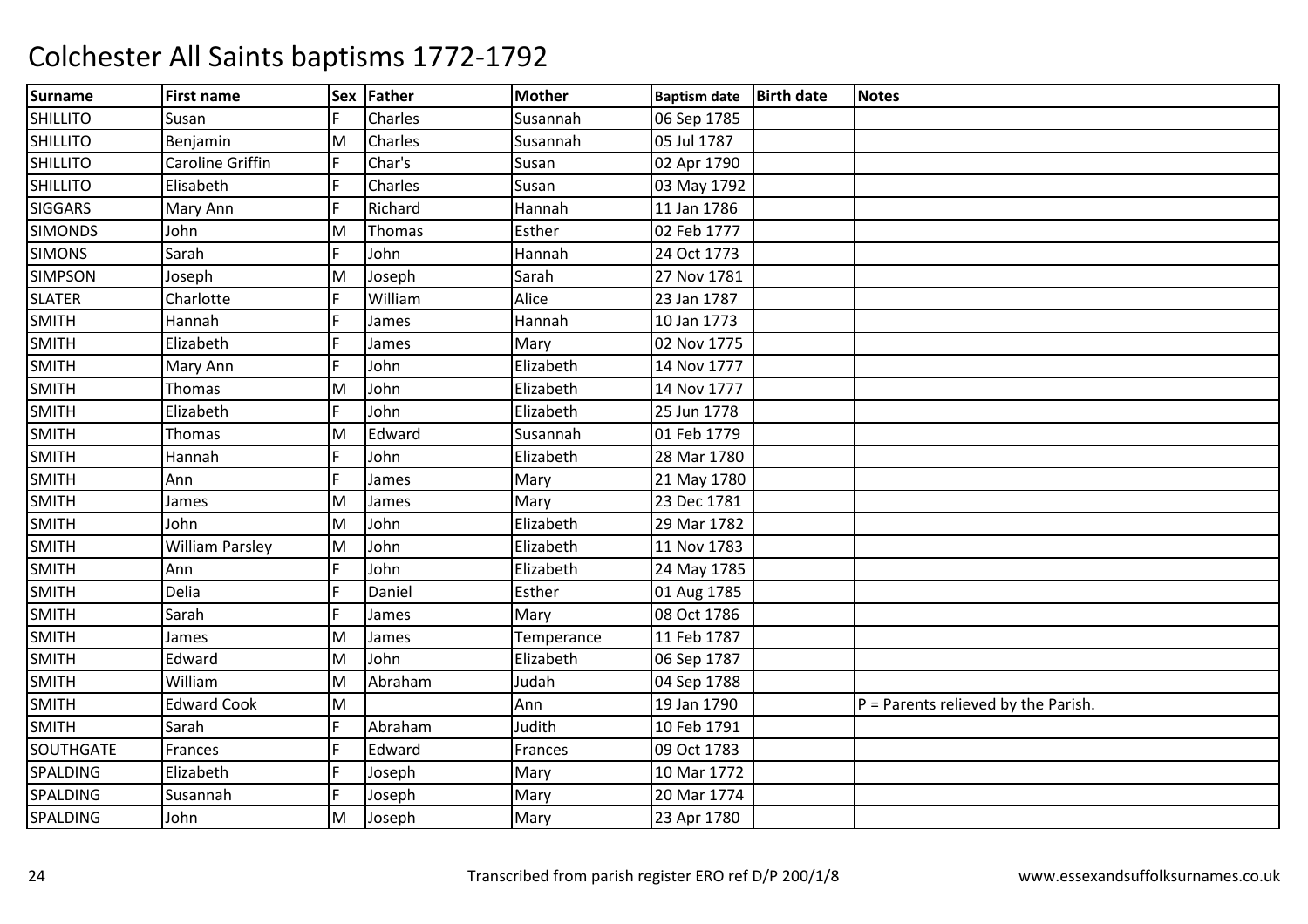| <b>Surname</b>   | <b>First name</b>         | <b>Sex</b> | Father   | <b>Mother</b> | <b>Baptism date</b> | <b>Birth date</b> | <b>Notes</b>                                   |
|------------------|---------------------------|------------|----------|---------------|---------------------|-------------------|------------------------------------------------|
| <b>SPENCER</b>   | Nancy                     | F          | William  | Elizabeth     | 10 Oct 1780         |                   |                                                |
| <b>SPINKS</b>    | William                   | M          | Wm.      | Eliz.         | 14 Feb 1790         |                   | Twin of John.                                  |
| <b>SPINKS</b>    | John                      | M          | Wm.      | Eliz.         | 14 Feb 1790         |                   | Twin of William.                               |
| <b>SPRINGET</b>  | Maria                     | F          | James    | Sarah         | 08 May 1783         |                   |                                                |
| <b>SPRINGETT</b> | Maria                     | F          | James    | Sarah         | 08 Jul 1784         |                   |                                                |
| <b>SPRINGETT</b> | Edward                    | M          | Thomas   | Rebecca       | 10 Apr 1785         |                   |                                                |
| <b>STAFFORD</b>  | Rachel                    | F          | John     | Rachel        | 30 Sep 1783         |                   |                                                |
| <b>STANAWAY</b>  | Mary Anne                 | F          | Randal   | Eliz.         | 08 Sep 1789         |                   |                                                |
| <b>STANES</b>    | Sarah                     | F          | John     | Margaret      | 15 Aug 1776         |                   |                                                |
| <b>STANES</b>    | Robert                    | M          | Robert   | Elizabeth     | 28 Jul 1785         |                   |                                                |
| <b>STANWAY</b>   | Elizabeth                 | F          | Randle   | Elizabeth     | 27 Feb 1782         |                   |                                                |
| <b>STANWAY</b>   | Randle                    | M          | Randle   | Elizabeth     | 04 Jun 1783         |                   |                                                |
| <b>STANWAY</b>   | Ralph                     | M          | Randle   | Elizabeth     | 12 Jan 1785         |                   |                                                |
| <b>STANWAY</b>   | Sarah                     | F          | Randle   | Elizabeth     | 17 Jul 1786         |                   |                                                |
| <b>STANWAY</b>   | Randal                    | M          | Randal   | Eliz.         | 02 Mar 1791         |                   |                                                |
| <b>STEBBING</b>  | John                      | M          | John     | Sarah         | 11 Apr 1779         |                   |                                                |
| <b>STEEL</b>     | Phebe                     | F          | William  | Mary          | 04 Sep 1785         |                   |                                                |
| <b>STEEL</b>     | Dorcas                    | F          | William  | Mary          | 12 Oct 1788         |                   |                                                |
| <b>STEWARD</b>   | Elizabeth                 |            | William  | Elizabeth     | 18 Jan 1789         |                   |                                                |
| <b>STIFFORD</b>  | Hannah                    | F          | Samuel   | Mary          | 25 Dec 1772         | 27 Nov 1772       |                                                |
| <b>STIFFORD</b>  | Ann                       | E          | Samuel   | Mary          | 31 May 1778         |                   |                                                |
| <b>STIFFORD</b>  | Elizabeth                 | F          | Samuel   | Mary          | 07 Sep 1784         |                   | Twin of Rachel.                                |
| <b>STIFFORD</b>  | Rachel                    | E          | Samuel   | Mary          | 07 Sep 1784         |                   | Twin of Elizabeth.                             |
| <b>STOW</b>      | Samuel                    | M          | John     | Esther        | 04 Oct 1772         |                   | Father was entered as Samuel, but crossed out. |
| <b>STOW</b>      | Mary                      | E          | John     | Esther        | 05 Feb 1775         |                   |                                                |
| <b>STOW</b>      | Susannah                  | F          | John     | Esther        | 02 Feb 1777         |                   |                                                |
| <b>STOW</b>      | Sarah                     | F          | John     | Esther        | 24 Sep 1780         |                   |                                                |
| <b>STOW</b>      | Thomas                    | M          | John     | Esther        | 25 Jan 1786         |                   | $P =$ Parents relieved by the Parish.          |
| <b>STOW</b>      | Hannah                    | F          | John     | Esther        | 02 Aug 1789         |                   | $P =$ Parents relieved by the Parish.          |
| <b>STRADLING</b> | Abraham                   | M          | Abraham  | Mary          | 05 Sep 1776         |                   |                                                |
| <b>STRUT</b>     | <b>Edward Hugh Paulet</b> | M          | Benjamin | Caroline      | 31 Oct 1782         | 09 Sep 1781       |                                                |
| <b>STRUT</b>     | <b>Caroline Paulet</b>    | F.         | Benjamin | Caroline      | 31 Oct 1782         | 05 Oct 1782       |                                                |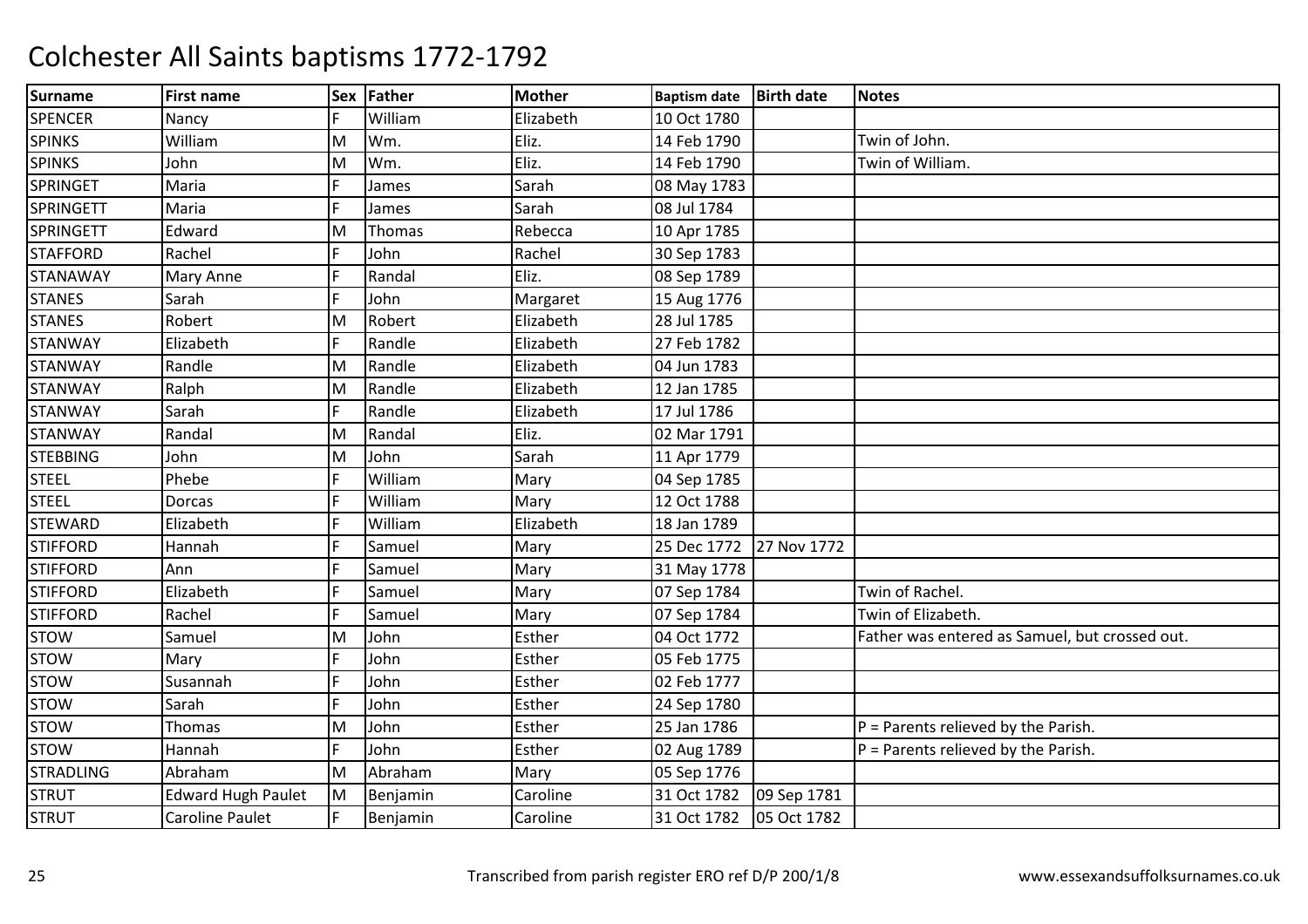| <b>Surname</b>     | <b>First name</b> | <b>Sex</b> | Father    | <b>Mother</b> | <b>Baptism date</b> | <b>Birth date</b> | <b>Notes</b>                          |
|--------------------|-------------------|------------|-----------|---------------|---------------------|-------------------|---------------------------------------|
| <b>STRUT</b>       | Jacob George      | M          | Benjamin  | Caroline      | 17 May 1785         |                   |                                       |
| <b>STRUT</b>       | Rachel            | M          | Benjamin  | Caroline      | 21 Mar 1787         |                   |                                       |
| <b>SUTTON</b>      | William           | M          | John      | Ann           | 29 May 1774         |                   |                                       |
| <b>TAYLER</b>      | Mary              | F.         |           | Sarah         | 06 Aug 1780         |                   |                                       |
| <b>TAYLOR</b>      | Mary              | F          | John      | Mary          | 21 Feb 1773         |                   |                                       |
| <b>TAYLOR</b>      | Nathaniel         | M          | Nathaniel | Frances       | 31 Dec 1792         |                   |                                       |
| <b>THEOBALD</b>    | John              | M          | John      | Elisabeth     | 10 Jun 1792         |                   |                                       |
| <b>THOMPSON</b>    | Fanny             | F          | John      | Mary          | 14 Dec 1783         |                   |                                       |
| <b>TILLS</b>       | Mary Anne         | F          | Newton    | Martha        | 25 Jan 1792         |                   |                                       |
| <b>TOMBS</b>       | Edward            | M          | Richard   | Sarah         | 16 Apr 1780         |                   |                                       |
| <b>TOMKINS</b>     | Frederick         | M          | Martin    | Sarah         | 01 Sep 1778         | 24 Sep 1763       | Late of Basinghall Street, London.    |
| <b>TONGATE</b>     | Alice             | F          | Benjamin  | Alice         | 28 Aug 1779         |                   |                                       |
| <b>TOTHAM</b>      | Mary              | F          | John      | Mary          | 13 Mar 1774         |                   |                                       |
| <b>TOTHAM</b>      | Jonathan          | M          | John      | Mary          | 22 Jun 1777         |                   |                                       |
| <b>TOTHAM</b>      | John              | M          |           | Elizabeth     | 13 Nov 1786         |                   |                                       |
| <b>TURNER</b>      | Joseph            | M          | Joseph    | Sarah         | 28 Jul 1772         |                   |                                       |
| <b>TURVER</b>      | Sarah             | F          | William   | Mary          | 28 Dec 1779         |                   | Probably should be Turvey].           |
| <b>TURVEY</b>      | Elizabeth         | lF.        | William   | Mary          | 16 Nov 1781         |                   |                                       |
| <b>TURVEY</b>      | Ann               | F          | William   | Mary          | 18 May 1784         |                   |                                       |
| <b>TURVEY</b>      | Charlotte         | E          | William   | Mary          | 06 Mar 1787         |                   |                                       |
| <b>TURVEY</b>      | William           | M          | William   | Mary          | 15 Apr 1788         |                   |                                       |
| <b>TURVEY</b>      | Susan             | F          | William   | Mary          | 05 May 1790         |                   |                                       |
| <b>TURVEY</b>      | Lucy              | F          | Wm.       | Mary          | 09 Aug 1791         |                   |                                       |
| <b>UPCHER</b>      | Ann               | E          | Joseph    | Ann           | 24 Jun 1781         |                   |                                       |
| <b>UPCHER</b>      | Jane              | F          | William   | Jane          | 15 Aug 1790         |                   |                                       |
| <b>UPCHER</b>      | Hannah            | lF.        | James     | Sarah         | 10 Aug 1791         |                   | $P =$ Parents relieved by the Parish. |
| <b>UPCHER</b>      | James             | M          | William   | Jane          | 07 Jun 1792         |                   | $P =$ Parents relieved by the Parish. |
| <b>UPSHER</b>      | William           | M          | Joseph    | Ann           | 06 Jul 1783         |                   |                                       |
| <b>VERHORSLET</b>  | John              | M          | Philip    | Mary          | 08 Jun 1789         |                   |                                       |
| <b>VERHORSLETT</b> | Mary              | F          | Philip    | Mary          | 13 May 1786         |                   |                                       |
| VERLANDER          | John              | M          | John      | Elizabeth     | 05 Mar 1775         |                   |                                       |
| <b>VERLANDER</b>   | Mary Ann          | F          | John      | Elizabeth     | 23 Sep 1777         |                   |                                       |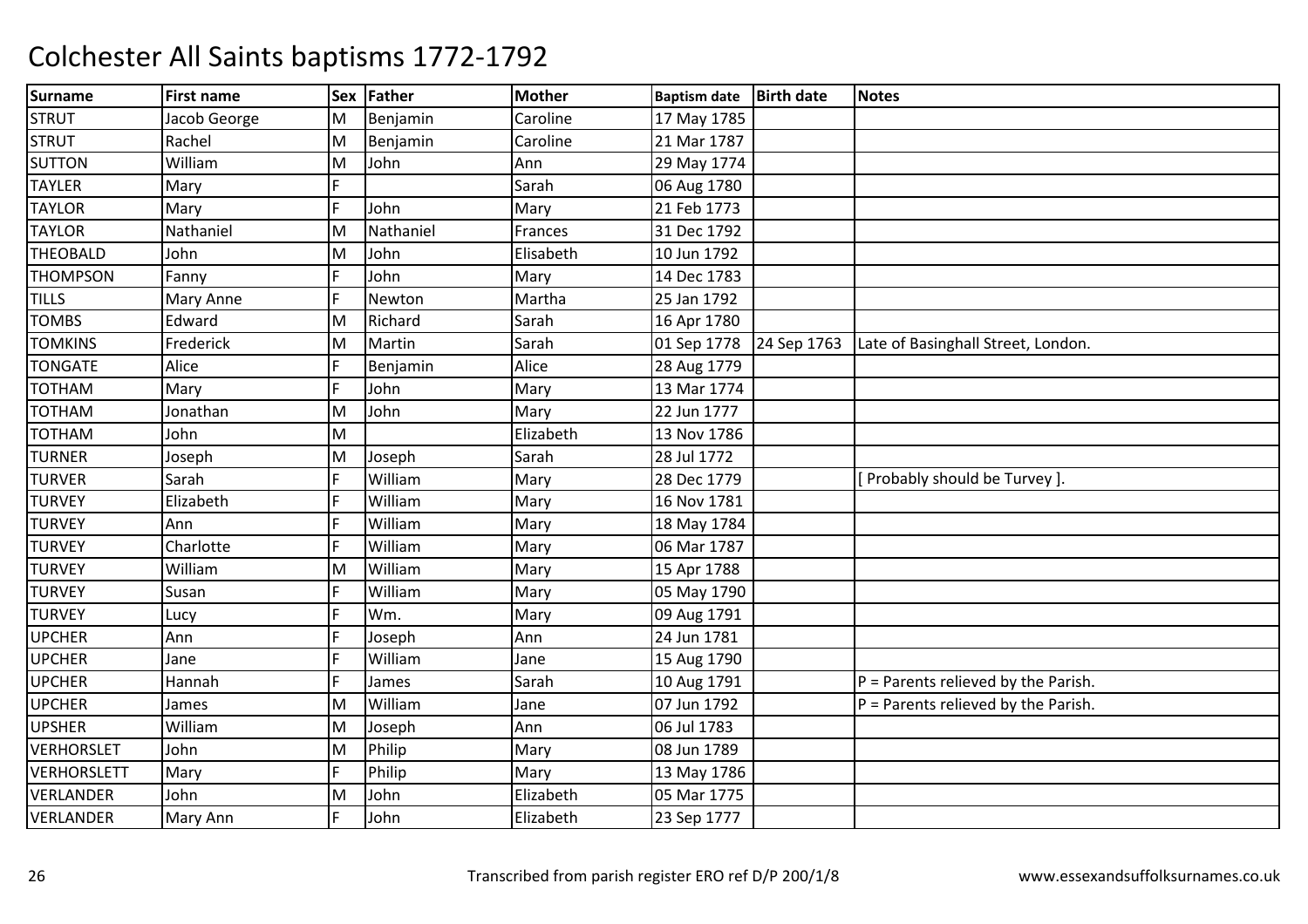| <b>Surname</b>   | <b>First name</b> |     | Sex Father  | <b>Mother</b> | <b>Baptism date</b> | <b>Birth date</b> | <b>Notes</b>                          |
|------------------|-------------------|-----|-------------|---------------|---------------------|-------------------|---------------------------------------|
| <b>VERLANDER</b> | Susannah          | F.  | John        | Elizabeth     | 12 Aug 1779         |                   |                                       |
| <b>VERLANDER</b> | Thomas            | M   | John        | Elizabeth     | 29 Jan 1782         |                   |                                       |
| <b>VINCE</b>     | Rachel            | F   | James       | Rachel        | 12 Aug 1779         |                   |                                       |
| <b>VINCE</b>     | Elizabeth         | F   | James       | Rachel        | 15 Aug 1780         |                   |                                       |
| <b>VINCE</b>     | Elizabeth         | F   | James       | Rachel        | 17 Sep 1782         |                   |                                       |
| <b>VINCE</b>     | Ann               | F   | James       | Rachel        | 27 Feb 1784         |                   |                                       |
| <b>VINCE</b>     | Rachel            | F   | James       | Rachel        | 09 Feb 1786         |                   |                                       |
| <b>VINCE</b>     | Susannah          | E   | Robert      | Sarah         | 10 Dec 1786         |                   |                                       |
| <b>VINCENT</b>   | William           | M   | Henry       | Ann           | 11 Mar 1779         |                   |                                       |
| <b>VINCENT</b>   | George            | M   | Henry       | Mary          | 15 Jan 1792         |                   |                                       |
| <b>WADE</b>      | Jemima            | F   | John        | Elizabeth     | 03 Feb 1776         |                   |                                       |
| <b>WADE</b>      | Elizabeth         | F   | John        | Elizabeth     | 06 Feb 1776         |                   |                                       |
| <b>WALKER</b>    | Ham               | M   | John        | Susannah      | 28 Dec 1773         |                   |                                       |
| <b>WALKER</b>    | Sarah             | lF. | John        | <b>Dorcas</b> | 28 Mar 1784         |                   |                                       |
| <b>WALKER</b>    | John              | M   | John        | Dorcas        | 29 Mar 1785         |                   |                                       |
| <b>WALKER</b>    | Mary Anne         | E   | Rich'd      | Mary          | 12 Apr 1791         |                   |                                       |
| <b>WALLIS</b>    | Elizabeth         | F   |             | Susannah      | 12 Oct 1777         |                   | 7 years old.                          |
| <b>WALTON</b>    | Rachel            | lF. | John        | Rachel        | 08 Nov 1777         |                   |                                       |
| <b>WALTON</b>    | James Robert      | M   | James       | Rachael       | 21 Jul 1778         |                   |                                       |
| <b>WALTON</b>    | Sarah             | F   | John        | Rachel        | 19 Nov 1780         |                   |                                       |
| <b>WALTON</b>    | James             | M   | John        | Rachel        | 29 Jul 1783         |                   |                                       |
| <b>WALTON</b>    | George            | M   | John        | Rachel        | 08 Feb 1785         |                   |                                       |
| <b>WALTON</b>    | Anne              | F   | William     | Anne          | 20 Sep 1792         |                   |                                       |
| <b>WARD</b>      | Christopher       | M   | Christopher | Judith        | 13 Nov 1781         |                   |                                       |
| <b>WARD</b>      | Judith            | F.  |             | Judith        | 07 Dec 1783         |                   | $P =$ Parents relieved by the Parish. |
| <b>WARD</b>      | Elisabeth         | F   | Jonathan    | Deborah       | 09 Jan 1791         |                   |                                       |
| WARDELL          | Ann               | F   | George      | Sarah         | 22 Apr 1786         |                   |                                       |
| <b>WATERFALL</b> | Samuel            | M   | William     | Elisabeth     | 13 Apr 1790         |                   |                                       |
| <b>WATERMAN</b>  | James             | M   | James       | Mary          | 12 Nov 1786         |                   |                                       |
| <b>WATSON</b>    | Miriam            | F   | William     | Ann           | 17 Dec 1787         |                   |                                       |
| <b>WATSON</b>    | Sarah             | F   | Isaac       | Mary          | 29 Mar 1791         |                   |                                       |
| <b>WATTS</b>     | Elizabeth         | F   | Thomas      | Elizabeth     | 12 May 1776         |                   |                                       |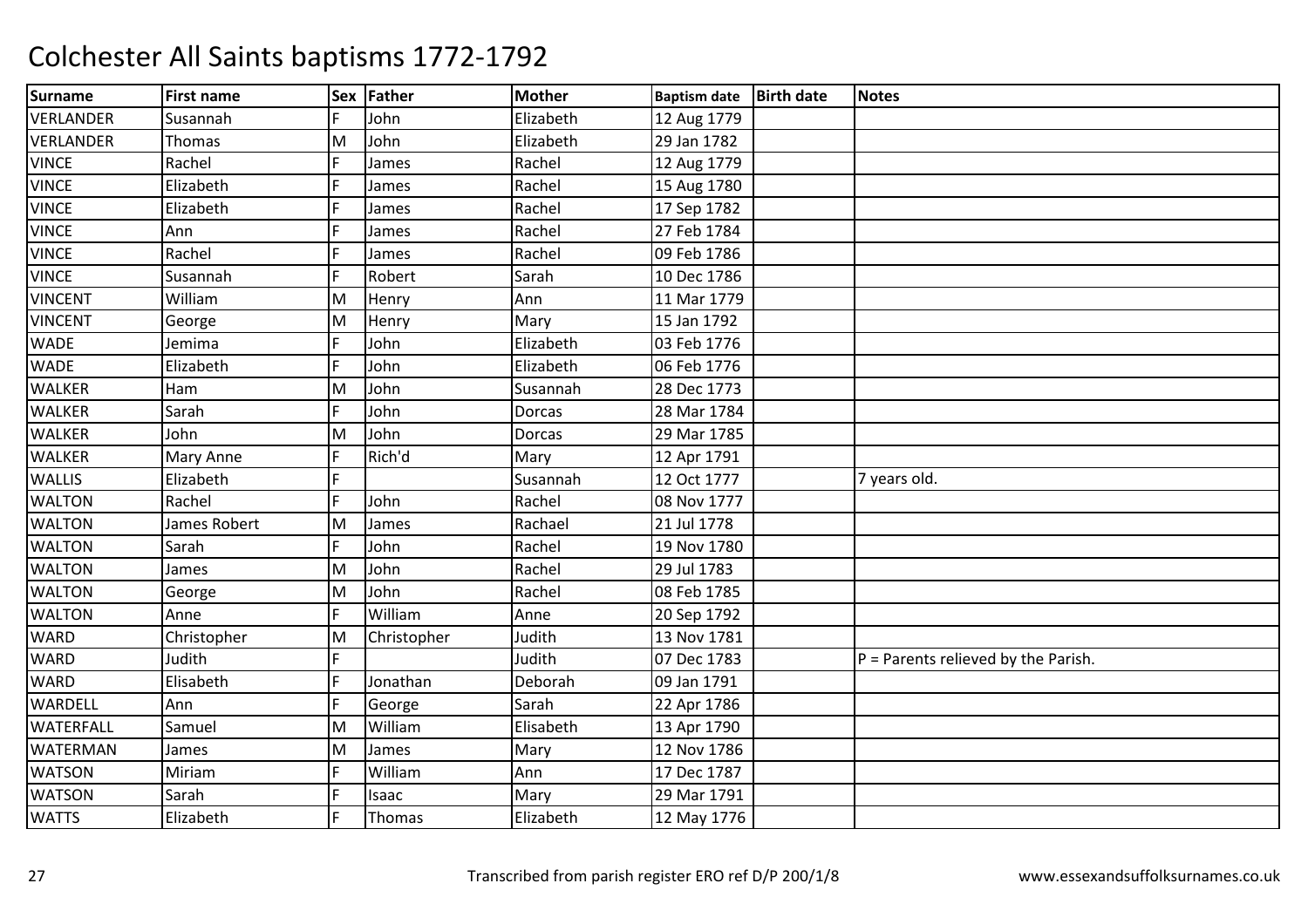| <b>Surname</b>   | <b>First name</b> | Sex | Father        | <b>Mother</b> | <b>Baptism date</b>     | <b>Birth date</b> | <b>Notes</b>         |
|------------------|-------------------|-----|---------------|---------------|-------------------------|-------------------|----------------------|
| <b>WATTS</b>     | <b>Thomas</b>     | M   | Thomas        | Elizabeth     | 20 Jun 1779             |                   |                      |
| <b>WATTS</b>     | James             | M   | Thomas        | Elizabeth     | 14 May 1780             |                   |                      |
| <b>WATTS</b>     | <b>Barnet</b>     | M   | Thomas        | Elizabeth     | 21 Jul 1782             |                   |                      |
| <b>WATTS</b>     | Elizabeth         | F   | Thomas        | Elizabeth     | 18 Apr 1784             |                   |                      |
| <b>WATTS</b>     | Mary              | F   | James         | Martha        | 01 Jan 1786             |                   |                      |
| <b>WATTS</b>     | Ann               | F   | Thomas        | Elizabeth     | 22 Jan 1786             |                   |                      |
| <b>WATTS</b>     | Mary Ann          | F   | Joseph        | Lydia         | 25 Jan 1786             |                   | Twin of Lydia.       |
| <b>WATTS</b>     | Lydia             | E   | Joseph        | Lydia         | 25 Jan 1786             |                   | Twin of Mary Ann.    |
| <b>WATTS</b>     | Andrew            | M   | Andrew        | Mary          | 11 Feb 1787             |                   |                      |
| <b>WATTS</b>     | Sophia            | F   | <b>Thomas</b> | Elizabeth     | 06 Aug 1787             |                   |                      |
| <b>WATTS</b>     | Joseph            | M   | Joseph        | Lydia         | 18 May 1788             |                   |                      |
| <b>WATTS</b>     | Sarah             | F   | Andrew        | Mary          | 31 May 1789             |                   |                      |
| <b>WATTS</b>     | James             | M   | Thomas        | Elisabeth     | 21 Nov 1790 25 Oct 1790 |                   |                      |
| <b>WATTS</b>     | Barnard           | M   | Thomas        | Elisabeth     | 26 Jun 1792             |                   |                      |
| WAYNMAN          | Elizabeth         | F   | James         | Elizabeth     | 01 Apr 1778             | 03 Mar 1778       |                      |
| WAYNMAN          | James Blyth       | M   | James         | Elizabeth     | 09 Nov 1779 06 Oct 1779 |                   |                      |
| <b>WAYNMAN</b>   | Daniel Blyth      | M   | James         | Elizabeth     | 10 May 1781 11 Apr 1781 |                   |                      |
| WAYNMAN          | Alice             | F   | James         | Elizabeth     | 24 Sep 1782 02 May 1782 |                   |                      |
| WAYNMAN          | Mary Ann          | E   | James         | Elizabeth     | 20 Oct 1783             |                   |                      |
| WAYNMAN          | William           | M   | James         | Elizabeth     | 21 Jun 1785             |                   |                      |
| WAYNMAN          | Louisa            | F   | James         | Elizabeth     | 14 Mar 1787             |                   |                      |
| WAYNMAN          | Frederick         | M   | James         | Elizabeth     | 20 Jun 1788             |                   |                      |
| WAYNMAN          | Sarah             | F   | James         | Elizabeth     | 20 Jul 1789             |                   |                      |
| WAYNMAN          | Sopha             | F   | James         | Eliz.         | 08 Feb 1791             | 15 Jun 1790       | [Sophia presumably]. |
| <b>WAYNMAN</b>   | Henry             | M   | James         | Eliz.         | 21 Jul 1791             |                   |                      |
| <b>WEATHERLY</b> | John              | M   | Philip        | Martha        | 19 Mar 1775             |                   |                      |
| <b>WEELY</b>     | Elizabeth         | F   | William       | Sarah         | 24 Apr 1777             |                   |                      |
| <b>WELCH</b>     | Abraham           | M   | Joseph        | Elizabeth     | 12 Nov 1780             |                   |                      |
| <b>WENLOCK</b>   | William Walker    | M   | Nathaniel     | Sarah         | 14 Dec 1788             |                   |                      |
| <b>WENLOCK</b>   | Sarah             | F   | Nathanael     | Sarah         | 29 Dec 1789             |                   |                      |
| <b>WENLOCK</b>   | Thomas            | M   | Nathaniel     | Lydia         | 27 Apr 1790             | 04 Apr 1774       |                      |
| <b>WENLOCK</b>   | Wm. Walker        | M   | Nath'l        | Sarah         | 20 Mar 1791             |                   |                      |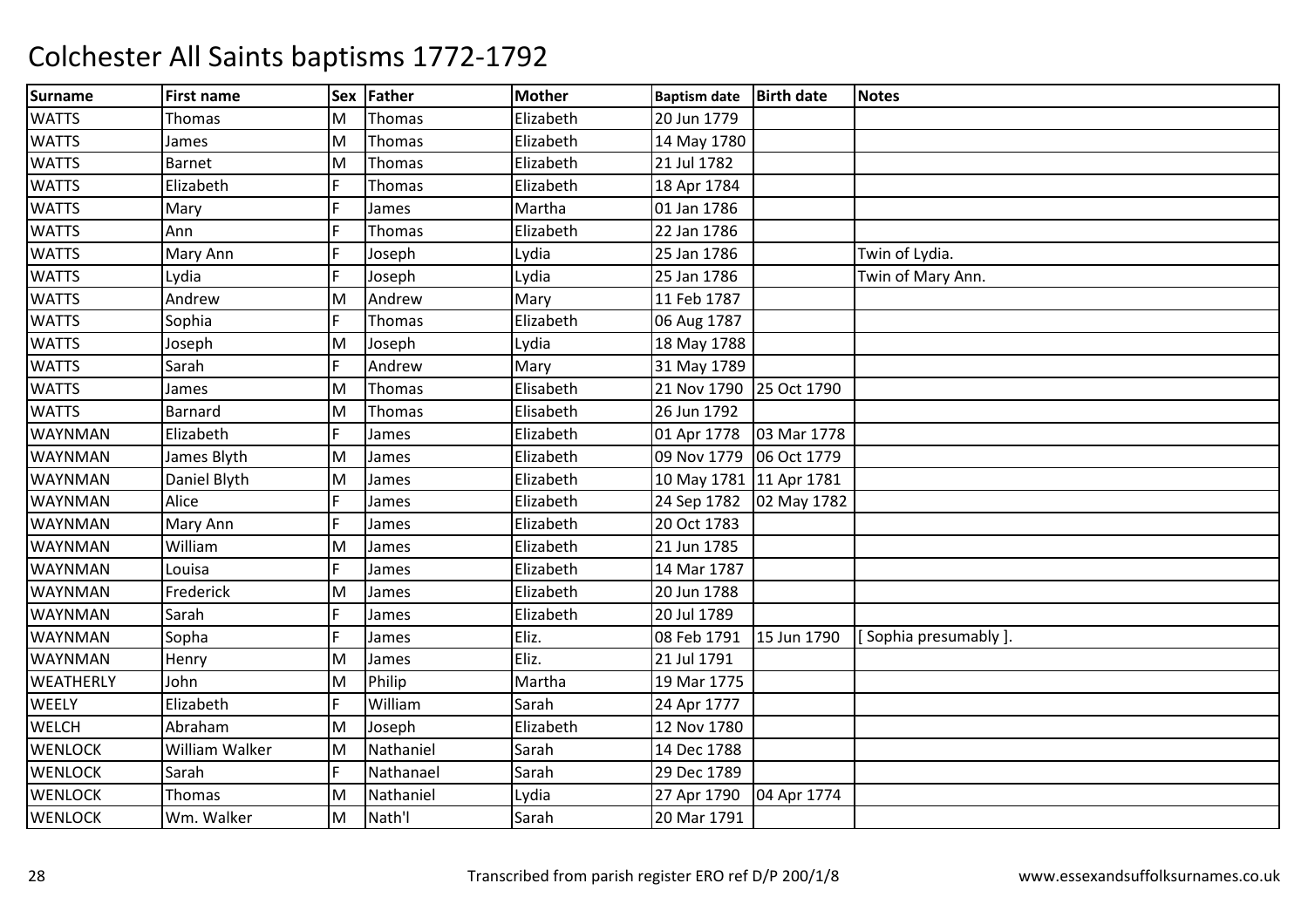| <b>Surname</b>   | <b>First name</b> | <b>Sex</b>     | Father   | <b>Mother</b> | <b>Baptism date</b> | <b>Birth date</b> | <b>Notes</b>                          |
|------------------|-------------------|----------------|----------|---------------|---------------------|-------------------|---------------------------------------|
| <b>WHITECAKE</b> | Ann               | F              | Richard  | Elizabeth     | 06 Nov 1774         |                   |                                       |
| <b>WHITECAKE</b> | Elizabeth         | F              | Richard  | Elizabeth     | 23 Jul 1778         |                   |                                       |
| <b>WHITECAKE</b> | Sarah             | F              | Richard  | Elizabeth     | 24 Jul 1783         |                   |                                       |
| <b>WHITECAKE</b> | Richard           | M              | Richard  | Elizabeth     | 21 Aug 1786         |                   | $P =$ Parents relieved by the Parish. |
| <b>WHYBROW</b>   | John              | M              | Francis  | Elizabeth     | 25 Jan 1789         |                   |                                       |
| <b>WIBREW</b>    | Charlotta         | $\overline{F}$ | Francis  | Elisabeth     | 01 Feb 1791         |                   |                                       |
| <b>WIER</b>      | Benjamin          | M              | Benjamin | Rachel        | 19 Oct 1788         |                   | See Wire ?].                          |
| <b>WILES</b>     | James             | M              | James    | Phebe         | 02 Sep 1784         |                   |                                       |
| <b>WILES</b>     | John              | M              | James    | Phebe         | 19 Feb 1786         |                   |                                       |
| <b>WILES</b>     | James             | M              | James    | Phebe         | 22 Jul 1787         |                   |                                       |
| <b>WILES</b>     | Mary Ann          | F              | James    | Phoebe        | 21 Feb 1790         |                   |                                       |
| <b>WILES</b>     | Pheebe            | F              | James    | Pheebe        | 08 Nov 1791         |                   |                                       |
| <b>WILLES</b>    | John              | M              | John     | Sarah         | 08 Aug 1784         |                   |                                       |
| <b>WILLES</b>    | Sarah             | F              | John     | Sarah         | 05 Feb 1786         |                   |                                       |
| <b>WILLES</b>    | John              | M              | John     | Sarah         | 29 Jun 1787         |                   |                                       |
| <b>WILLES</b>    | John Moore        | M              | John     | Elisabeth     | 20 Feb 1792         |                   |                                       |
| <b>WILLIAMS</b>  | William           | M              | Robert   | Ann           | 21 Aug 1774         |                   |                                       |
| <b>WILLIAMS</b>  | Mary Ann          | F              | Robert   | Ann           | 16 Jan 1777         |                   |                                       |
| <b>WILLIAMS</b>  | Elizabeth         | F.             |          |               | 29 May 1777         |                   | Illegitimate. No parents given.       |
| <b>WILLIAMS</b>  | Eliza             | F              | Robert   | Mary          | 19 Mar 1787         |                   |                                       |
| <b>WILLIAMS</b>  | David             | M              | Charles  | Mary          | 22 Apr 1788         |                   |                                       |
| <b>WILLIAMS</b>  | Charles           | M              | David    | Elisabeth     | 08 Jun 1790         | 10 Feb 1769       |                                       |
| <b>WILLIAMS</b>  | Charles           | M              | Charles  | Mary          | 15 Aug 1790         |                   |                                       |
| <b>WIRE</b>      | Thomas            | M              | Benjamin | Mary          | 13 Aug 1775         |                   |                                       |
| <b>WOOD</b>      | James William     | M              | James    | Mary          | 22 Jan 1784         |                   |                                       |
| <b>WOOD</b>      | John              | M              | Jonas    | Bathsheba     | 08 Feb 1785         |                   |                                       |
| <b>WOODCOCK</b>  | William           | M              | William  | Ann           | 12 Jul 1772         |                   |                                       |
| <b>WOOLLARD</b>  | Luke              | M              | James    | Mary          | 22 Jan 1775         |                   |                                       |
| <b>WOOLLARD</b>  | Thomas            | M              | James    | Mary          | 22 Nov 1778         |                   |                                       |
| <b>WOOLSTONE</b> | James             | M              | James    | Elizabeth     | 22 Jun 1788         |                   | See Woulson ?].                       |
| <b>WOULSON</b>   | Elizabeth         | F              | James    | Elizabeth     | 04 Dec 1785         |                   | With Woolstone ?].                    |
| <b>WRIGHT</b>    | John              | M              | Edward   | Rachel        | 11 Jun 1775         |                   |                                       |